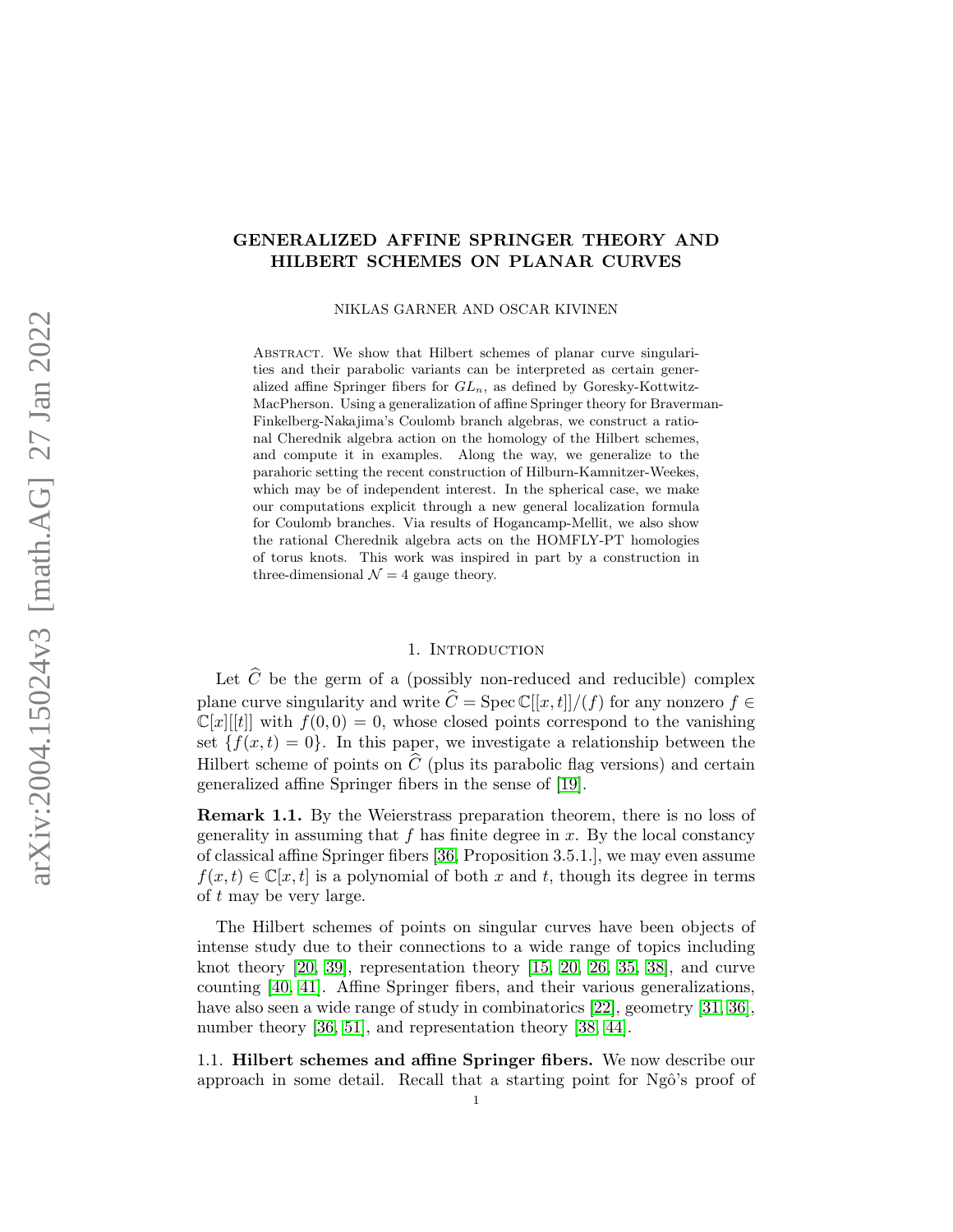the fundamental lemma was an identification of the compactified Picard scheme for a singular locally planar curve with a classical affine Springer fiber for  $GL_n$  (see Definition [2.1\)](#page-7-0) [\[29,](#page-48-5) [32\]](#page-48-6). This identification realizes a rank 1 torsion-free module over  $R := \mathbb{C}[[x,t]]/(f)$  as a lattice in the total ring of fractions  $Frac(R)$ .

When  $f$  is an *irreducible* polynomial, the corresponding classical affine Springer fiber for  $SL_n$  can further be related to the compactified Jacobian of the singularity. When the compactified Jacobian is of finite type and admits a  $\mathbb{C}^{\times}$  action, one can construct a Springer-like action of the rational Cherednik algebra (of  $\mathfrak{sl}_n$ ) on its equivariant cohomology using a perverse filtration [\[38\]](#page-49-3). The work of Maulik-Yun and Migliorini-Shende [\[32,](#page-48-6) [34\]](#page-49-7) shows that this perverse filtration arises from the Hilbert scheme of points on the curve via an Abel-Jacobi map.

We take the relation between affine Springer theory of  $GL_n$  and Hilbert schemes further by interpreting (flags of) ideals of  $R := \mathbb{C}[[x,t]]/(f)$  as (flags of) lattices in  $Frac(R)$  contained in the standard lattice. These moduli spaces of lattices also have a realization as generalized affine Springer fibers in the sense of [\[19\]](#page-48-0).

Let us recall some basic facts about generalized affine Springer fibers. Choose a reductive group G and let  $\mathcal{K} = \mathbb{C}((t))$ . The data of a generalized affine Springer fiber includes a choice of a representation  $N \in \text{Rep}(G)$ , a parahoric subgroup  $\mathbf{P} \subset G_{\mathcal{K}}$ , a lattice  $\mathbf{N} \subset N_{\mathcal{K}}$  stable under  $\mathbf{P}$ , and a vector  $v \in N_{\mathcal{K}}$ . More precisely, they are the reduced fibers of the map

$$
G_{\mathcal{K}} \times_{\mathbf{P}} \mathbf{N} \to N_{\mathcal{K}}
$$

given by  $(g, n) \mapsto g^{-1} \cdot n$  and can be thought of as affine generalizations of Hessenberg varieties. Note that the generalized affine Springer  $M_v$  is naturally identified with a sub(ind-)scheme of the partial affine flag variety  $G_{\mathcal{K}}/P$ .<sup>[1](#page-1-0)</sup> Our first main result (Theorem [3.4](#page-9-0) in the main text) is the following.

<span id="page-1-1"></span>**Theorem 1.2.** Let  $\widehat{C} := \operatorname{Spec} R$  be a germ of a plane curve singularity and write  $R = \mathbb{C}[[x,t]]/(f)$ . If f has x-degree n then there is a generalized  $\operatorname{Ad} \oplus V$ -affine Springer fiber  $M_v \subset \operatorname{Gr}_{GL_n}$  so that there is an isomorphism of (ind-)schemes

$$
\varphi: M_v \to \text{Hilb}^{\bullet}(\widehat{C}),
$$

where  $v = (\gamma, e_n)$  for  $\gamma$  the companion matrix of f and  $e_n$  the n-th standard basis vector of  $V = \mathbb{C}^n$ .

In the statement of this theorem and the remainder of the paper,  $V$  is the vector representation of  $GL_n$ . We only stated the above theorem in the spherical case to keep the introduction more readable, but prove a more general form in the main body of the text. This generalization shows that parabolic flag Hilbert schemes, see e.g. [\[21\]](#page-48-7), and the incidence varieties

<span id="page-1-0"></span><sup>&</sup>lt;sup>1</sup>A more precise notation for the generalized affine Springer fiber  $M_v$  would include the choices of the reductive group  $G$ , the parahoric subgroup **P**, and the lattice **N**. We suppress this dependence to avoid overburdening the notation.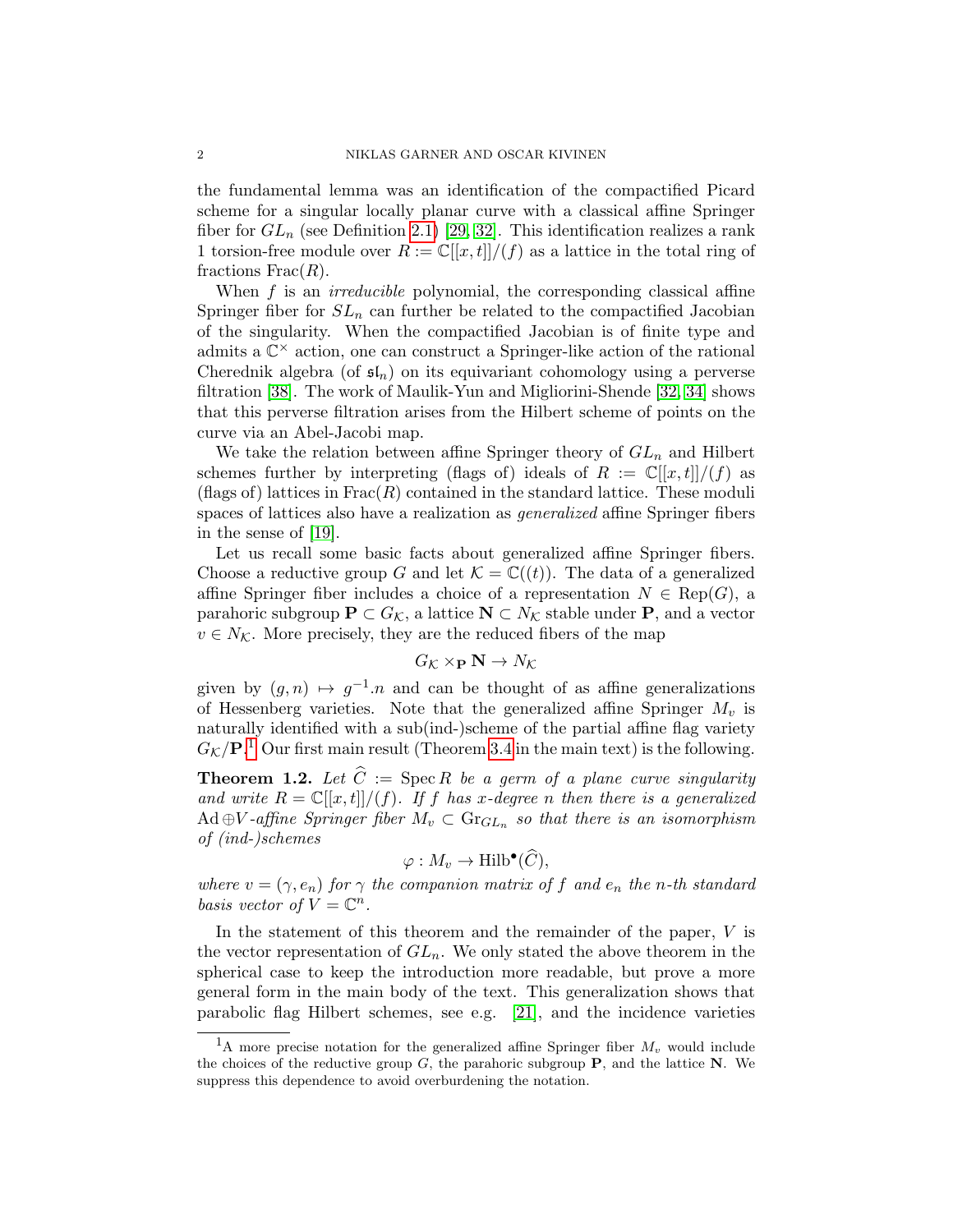of [\[39\]](#page-49-1), defined in terms of flag Hilbert schemes of  $\widehat{C}$ , also have natural interpretations as generalized affine Springer fibers.

**Remark 1.3.** The proof of Theorem [3.4](#page-9-0) does not require that the curve  $\hat{C}$ is reduced or irreducible. In particular, this construction yields generalized affine Springer fibers realizing the Hilbert scheme of points on non-reduced curves.

**Remark 1.4.** While it would be tempting to interpret all generalized affine Springer fibers for  $N = \text{Ad} \oplus V$  as variants of Hilbert schemes of points, a moment's thought shows that this is not possible. For example, if the summand e of  $v = (\gamma, e) \in (Ad \oplus V)_\mathcal{K}$  is just  $e = 0$ , we recover ordinary affine Springer fibers. In general, the proof of the Theorem shows that the lattice generated by  $e, \gamma e, \gamma^2 e, \dots, \gamma^n e$  should equal the standard lattice  $\mathcal{O}^n$ in order to recover a generalized affine Springer fiber  $M_v$  isomorphic to a (parabolic) Hilbert scheme. Note that this is a stronger condition than merely requiring e to be a cyclic vector. Note also the similarity of this construction to the GIT construction of  $\mathrm{Hilb}^n(\mathbb{C}^2)$  [\[35\]](#page-49-2), in which we quotient out the stable locus  $\{(X,Y,v) \in \text{Ad}(\mathbb{C})^2 \oplus \mathbb{C}^n | [X,Y] = 0, \mathbb{C}[X,Y]v = \mathbb{C}^n\}$ by the natural  $GL_n$ -action. We do not know whether there is a GIT-style interpretation of Theorem [1.2.](#page-1-1)

1.2. Generalized affine Springer theory. The (co)homologies of the classical affine Springer fibers admit an action of the trigonometric double affine Hecke algebra, at least in the "homogeneous cases" [\[38,](#page-49-3) [44\]](#page-49-6), similar to the classical Springer action of the graded affine Hecke algebra on the (co)homologies of Springer fibers. Therefore, it is natural to expect that there is a Springer-type action of some algebra on the homologies of the generalized affine Springer fibers as well, for arbitrary  $(G, N)$  (see [\[4,](#page-46-0) Remark 3.9.(4)]), and in particular in this case of Hilbert schemes of points.

This turns out to be the case, as recently explored by Hilburn-Kamnitzer-Weekes [\[23\]](#page-48-8) in the spherical case. The algebras in question turn out to be (quantizations of) the ring of functions on the Coulomb branch of a corresponding three-dimensional  $\mathcal{N} = 4$  gauge theory, or simply the *Coulomb* branch algebra, as mathematically defined in [\[4\]](#page-46-0) by a convolution algebra construction modeled on the affine Grassmannian (and in our case, other partial affine flag varieties), generalizing the work of [\[2\]](#page-46-1) for  $N = 0$ . We generalize the results of [\[23\]](#page-48-8) to their natural maximum, allowing in particular for generalized affine Springer fibers in any partial affine flag variety. Combining our construction with the results of [\[23\]](#page-48-8) will give us more insight into the nature of Springer representations of various algebras arising as Coulomb branches.

It was shown by Kodera-Nakajima [\[28\]](#page-48-9) that the Coulomb branch algebra, for the datum  $G = GL_n$  and  $N = \text{Ad} \oplus V$ , where Ad is the adjoint representation and  $V$  is the vector representation, is isomorphic to the spherical rational Cherednik algebra of  $\mathfrak{gl}_n$ . In addition, [\[3,](#page-46-2) [48\]](#page-50-1) prove that the Iwahori version of the Coulomb branch in question is naturally isomorphic to the full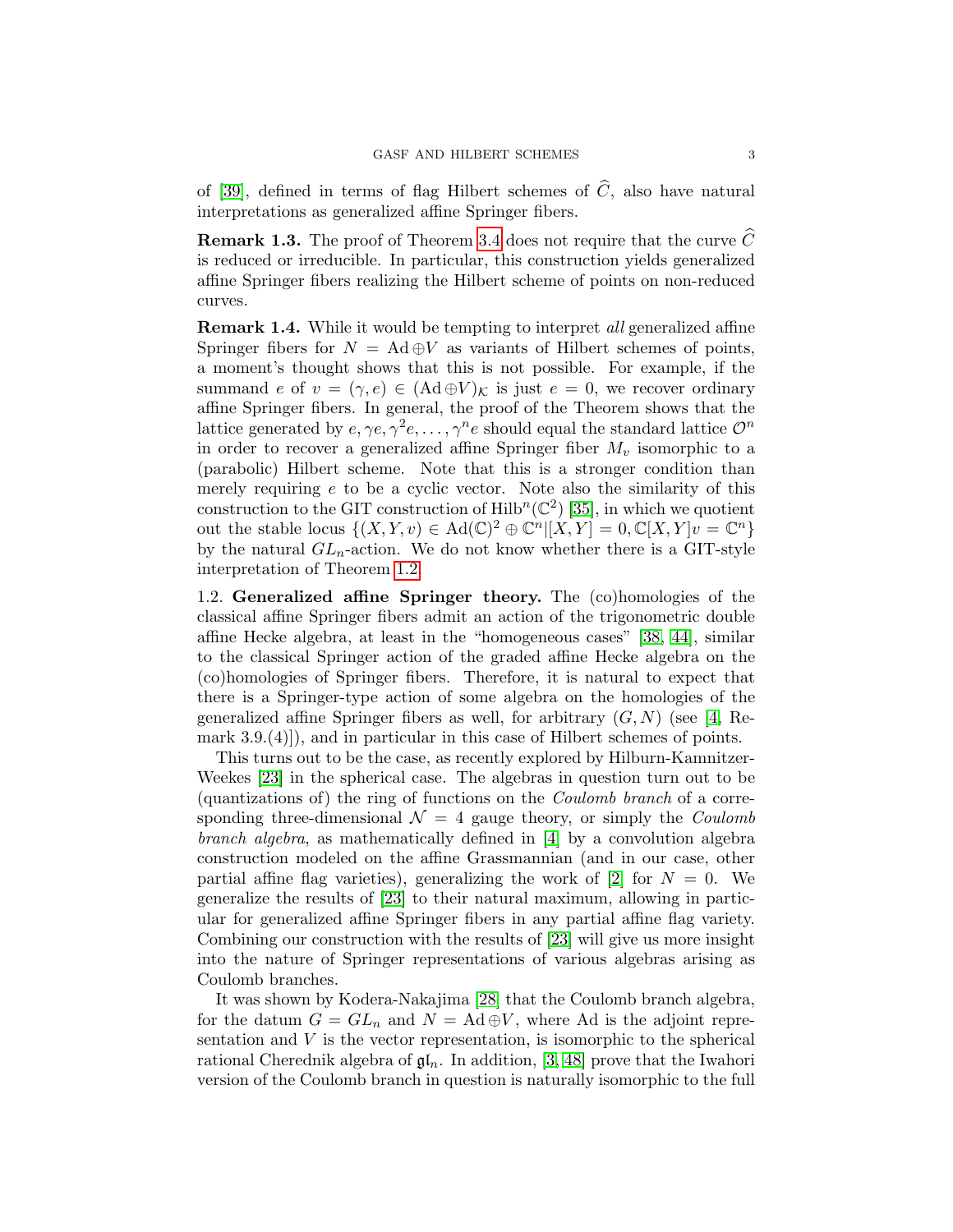rational Cherednik algebra. See Theorem [4.12](#page-20-0) and subsequent discussion for the precise statements.

Combining the above ingredients, we find an action of the spherical rational Cherednik algebra of  $\mathfrak{gl}_n$  on the equivariant Borel-Moore homology of Hilb<sup>•</sup> $(\widehat{C})$  as a type of "generalized affine Springer theory" similar to the orbital variety version in [\[11,](#page-47-1) Section 6.5.]. The Iwahori generalization of this yields an action of the full rational Cherednik algebra on the parabolic flag Hilbert schemes  $\text{PHilb}[\bullet,\bullet+(1,\ldots,1)](\widehat{C})$ . More precisely, subject to a mild constraint on the stabilizer  $L_v$  of v (see Theorem [4.9](#page-18-0) for more details), we arrive at the following result.

**Proposition 1.5.** The rational Cherednik algebra  $\mathcal{H}_n$  of  $\mathfrak{gl}_n$  acts on

$$
\bigoplus_{m\geq 0} H^{L_v}_{*}(\text{PHilb}^{[m,m+(1,\ldots,1)]}(\widehat{C}))
$$

and the spherical rational Cherednik algebra  $e\mathcal{H}_n e$  acts on

$$
\bigoplus_{m\geq 0} H_*^{L_v}(\mathrm{Hilb}^m(\widehat{C}))
$$

via a natural convolution product.

This fits well with the results of [\[15,](#page-47-0) [20,](#page-48-1) [21,](#page-48-7) [38,](#page-49-3) [39\]](#page-49-1), see e.g. Section [5.2,](#page-36-0) where we compare our calculations with the recent results of Gorsky-Simental-Vazirani.

For the case where the plane curve singularity  $\hat{C} = \hat{C}_{n,k}$  is quasi-homogeneous and given by  $f = x^n - t^k$ , we find the above actions with parameter  $m = -\frac{k}{n}$  $\frac{k}{n}\hbar$  (to match with most conventions, we must specialize  $\hbar \to -1$ ) on the equivariant Borel-Moore homology with respect to the stabilizer  $L_v \cong \mathbb{C}^\times \subset \mathbb{C}^\times_{rot} \times \mathbb{C}^\times_{dil}$  of a specific element  $v \in N_{\mathcal{O}}$ , realizing an expectation of [\[39\]](#page-49-1). When  $gcd(n, k) = 1$ , the Hilbert scheme of points  $Hilb^{\bullet}(\widehat{C}_{n,k})$  has isolated  $\mathbb{C}^{\times}$ -fixed points and we can take the analysis quite far. We compute the action in the basis of fixed points by means of an "abelianization procedure" akin to [\[6,](#page-47-2) [7,](#page-47-3) [13\]](#page-47-4) in some cases.

Remark 1.6. This abelianization rests on the rather general localization formula in Proposition [4.24.](#page-25-0) This general formula may be of independent interest.

For example, the work [\[23\]](#page-48-8) identifies a certain generalized affine (or BFN) Springer fiber with the central fiber of the small resolution  $\mathcal{L}_n \to \mathcal{Z}_n$  of Drinfeld's Zastava space  $\mathcal{Z}_n$  by Laumon's space  $\mathcal{L}_n$ . Our localization formula could serve as a way of explicitly relating the "BFN Springer action" on homologies of spaces of quasimaps and the  $\mathcal{U}_{\hbar} \mathfrak{gl}_n$ -action of Feigin-Finkelberg-Frenkel-Rybnikov on  $\mathcal{L}_n$  [\[16\]](#page-47-5).

In [\[20\]](#page-48-1), Gorsky-Oblomkov-Rasmussen-Shende (GORS) suggested a connection between the homology of the Hilbert scheme in the quasi-homogeneous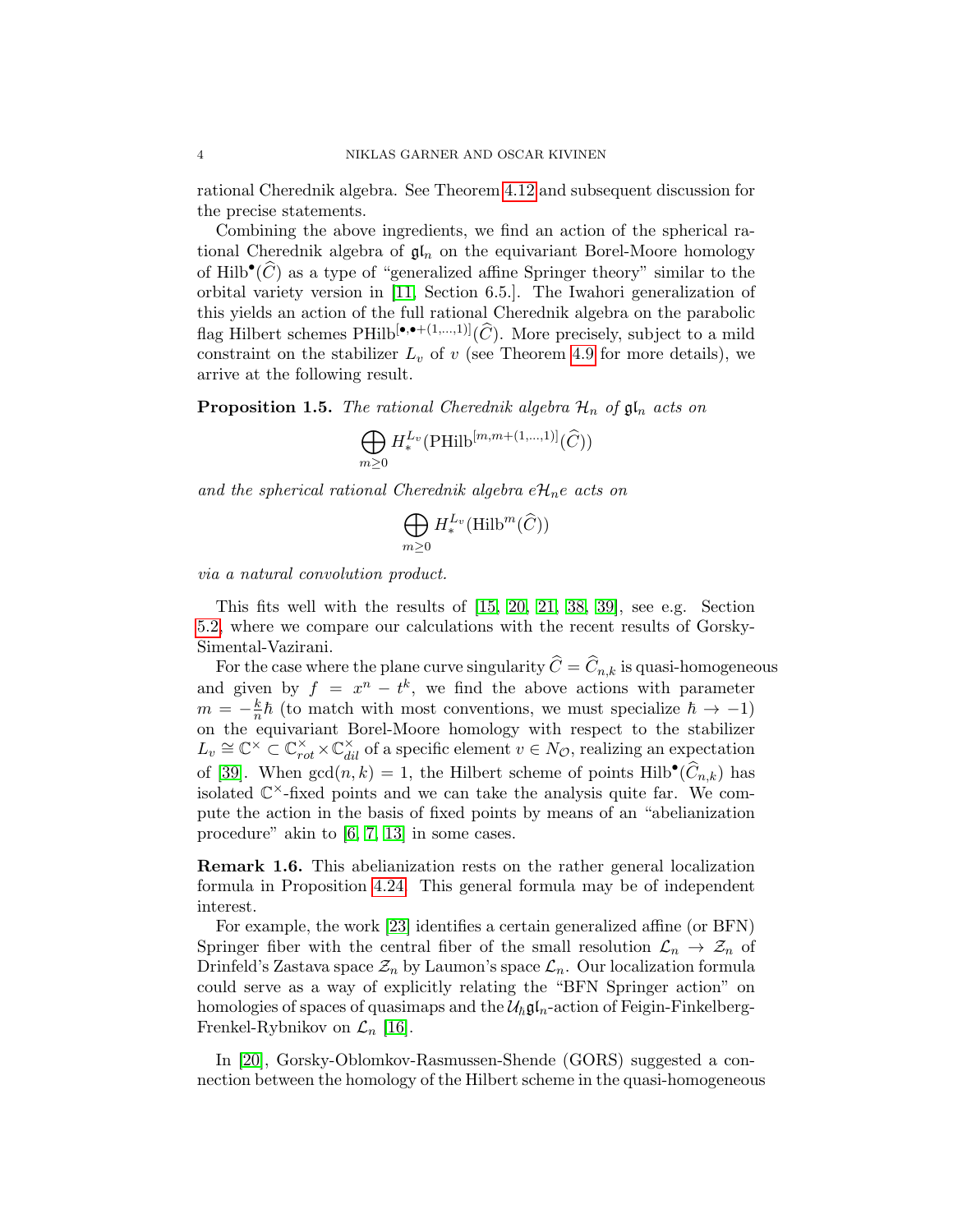case and irreducible representations of the spherical Cherednik algebra. Using the above proposition, we verify an isomorphism between these representations:

<span id="page-4-0"></span>**Theorem 1.7** (Theorem [5.8\)](#page-34-0). When  $gcd(n, k) = 1$ , we have

$$
H_*^{\mathbb{C}^{\times}}(\mathrm{Hilb}^{\bullet}(\widehat{C}_{n,k})) \simeq eL_{k/n}(triv)
$$

as modules for the spherical rational Cherednik algebra of  $\mathfrak{gl}_n$ .

**Remark 1.8.** For the case of  $(2, 2\ell + 1)$  torus knots we show this directly, see Section [5.3.](#page-37-0) For the remaining cases the direct analysis becomes cumbersome, so we resort to a dimension computation to conclude the result. It is however remarkable that our approach is, in principle, amenable to completely explicit computation, when compared with e.g. [\[38\]](#page-49-3). We also note that Theorem [1.7](#page-4-0) is compatible with the earlier results and conjectures of [\[20,](#page-48-1) [38,](#page-49-3) [39,](#page-49-1) [44\]](#page-49-6) relating modules for the spherical rational Cherednik algebra and  $\text{Hilb}^{\bullet}(\widehat{C}_{n,k}).$ 

1.3. HOMFLY-PT homology of torus knots. The links of the quasihomogeneous  $(\widehat{C}_{n,k} = \{x^n = t^k\})$  singularities are the (positive)  $(n, k)$ torus links, and it has been known for a while that the representations constructed above are closely connected with corresponding "lowest a-degree parts" of the HOMFLY-PT homologies of these links. In particular, our approach combined with recent results of Hogancamp-Mellit [\[24\]](#page-48-10) (and the older philosophies of Gorsky-Oblomkov-Rasmussen-Shende [\[20,](#page-48-1) [39\]](#page-49-1)) quite directly shows the fact that the rational Cherednik algebra of  $\mathfrak{gl}_n$  acts on these link homologies, par transport de structure. This is the subject of Section [5.](#page-30-0)

Remark 1.9. The higher a-degrees also have natural interpretations from the parahoric viewpoint, and the full Iwahori invariant, i.e. considering full flags of ideals, is likely related to the annular invariant introduced in Trinh's thesis [\[43,](#page-49-8) Definition 1.7.8]. Conditioned on the Oblomkov-Rasmussen-Shende (ORS) conjecture [\[39,](#page-49-1) Conjecture 2], our results also imply the rational Cherednik algebra acts on the HOMFLY-PT homology of any algebraic link. We do not pursue these directions further.

Remark 1.10 (For the physically minded reader). As is clear from the introduction, we were inspired in part by the physics of three-dimensional  $\mathcal{N} = 4$  gauge theory [\[14\]](#page-47-6) and its relationship to a recent construction of the triply graded HOMFLY-PT homology  $[37]$ , whereby the various *a*-degrees are realized within a certain category of matrix factorizations.

In the upcoming (companion) work [\[14\]](#page-47-6), the construction of [\[37\]](#page-49-9) is interpreted as a computation in the B-twist of  $U(n)$  gauge theory with hypermultiplets transforming in the representation  $T^*N$  for  $N = \text{Ad} \oplus V$ . For the  $\ell$ -th possible *a*-degree, one computes the supersymmetric Hilbert space of the theory in the presence of a Wilson line in the representation  $\bigwedge^{\ell} V$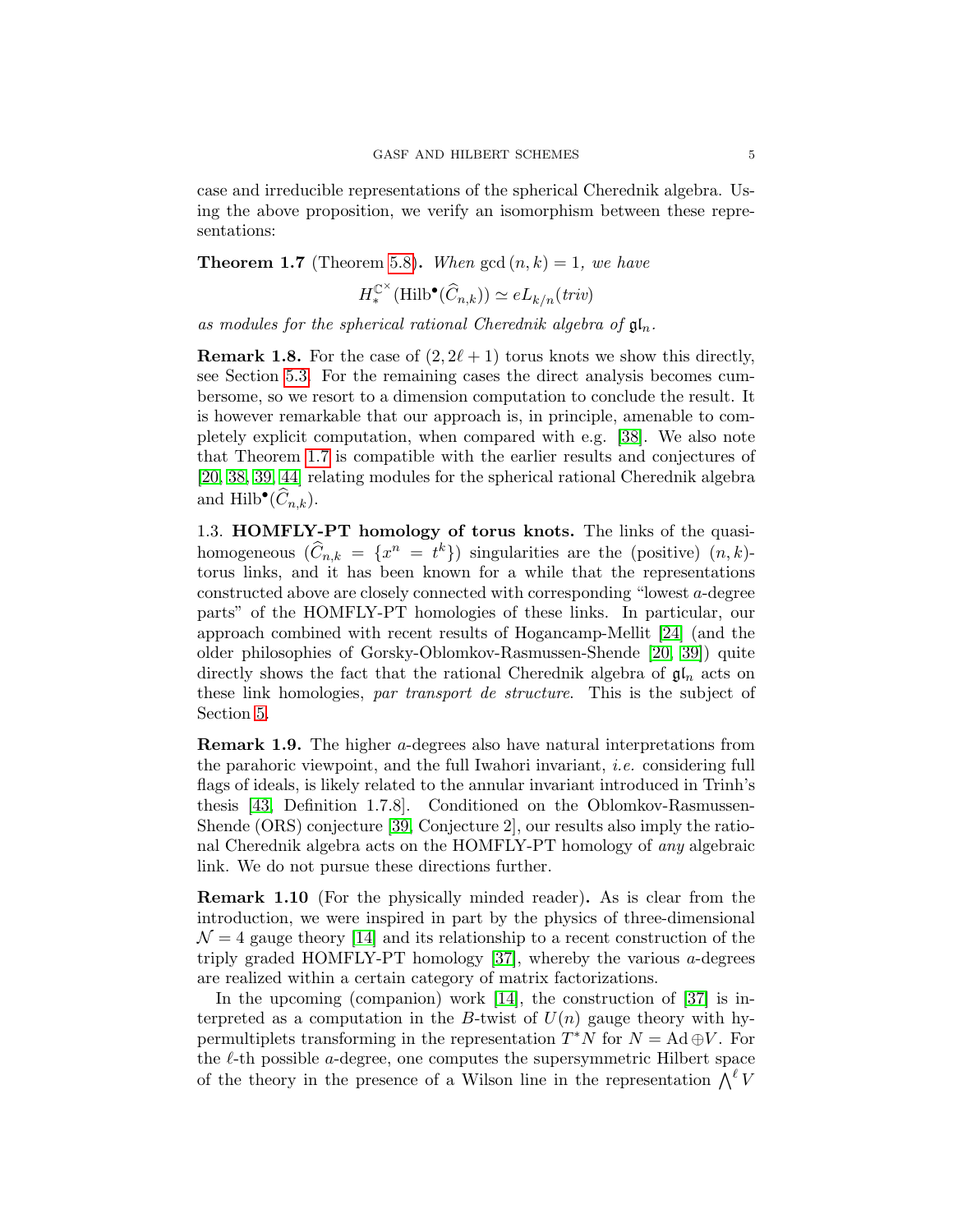subject to a certain boundary condition whose parameters specify the knot in question.

The three-dimensional mirror of this construction is a computation in the A-twist of the same theory. Again, one computes the supersymmetric Hilbert space of the theory but now in the presence of a particular vortex line and subject to a different boundary condition. The parameters of this boundary condition translate to the eigenvalues of one of the adjoint fields, which braid around one another along the boundary. For algebraic links, this computation can be reformulated algebraically and one finds that the supersymmetric Hilbert space associated to the lowest  $a$ -degree component of HOMFLY-PT homology can be computed as the homology of the generalized affine Springer fibers we discuss below.

In the general context of three-dimensional  $\mathcal{N} = 4$  theories, the supersymmetric Hilbert spaces associated to boundary conditions and the action of the quantized Coulomb branch on them appeared previously in [\[7\]](#page-47-3) and [\[9\]](#page-47-7), and we make their geometric action rigorous via the BFN presentation in Section [4.](#page-16-0) In many cases of interest, we can realize the action of the Coulomb branch using an "abelianization procedure," c.f. [\[6,](#page-47-2) [8,](#page-47-8) [47\]](#page-49-10).

A generalization of these Hilbert spaces, and the local operators that act upon them, that includes  $(\frac{1}{2}$ -BPS) vortex line operators appeared briefly in [\[7\]](#page-47-3) and was the central aim of [\[13\]](#page-47-4). Some choices of vortex lines and boundary conditions admit an algebraic realization; the vortex lines are labeled by a choice of unbroken gauge group P together with allowed profiles for the matter fields  $N$  compatible with  $P$ . For a certain class of Dirichlet boundary conditions, and in particular those used in the construction of HOMFLY-PT homology for algebraic links, the supersymmetric Hilbert space in the presence of a line operator  $\mathcal{L}_{P,N}$  is identified with the equivariant homology of a generalized affine Springer fiber.

We describe below the line operator  $\mathcal{L}_{\ell}$ , *i.e.* choice of **P**, **N**, and Dirichlet boundary condition, *i.e.* choice of fiber, realizing the incidence varieties of [\[39\]](#page-49-1). ORS conjecture [\[39,](#page-49-1) Conjecture 2] that the equivariant homology of these incidence varieties, i.e. the supersymmetric Hilbert spaces in the presence of this boundary condition and vortex line, realizes the  $\ell$ -th possible a-degree of HOMFLY-PT homology. These homologies are naturally endowed with an action of the algebra of local operators bound to the vortex line, i.e. an action of a convolution algebra generalizing the Coulomb branch construction of BFN [\[4\]](#page-46-0).

A physical derivation of the choice of line operator  $\mathcal{L}_{\ell}$  and boundary condition used in our construction, as well as its relation to the work of Oblomkov-Rozansky [\[37\]](#page-49-9), will be discussed in [\[14\]](#page-47-6). Understanding the module structure of these homologies is a direction for future work.

Remark 1.11. From the physical perspective described above, it is clear why the action constructed in [\[38\]](#page-49-3) is of the *trigonometric* Cherednik algebra,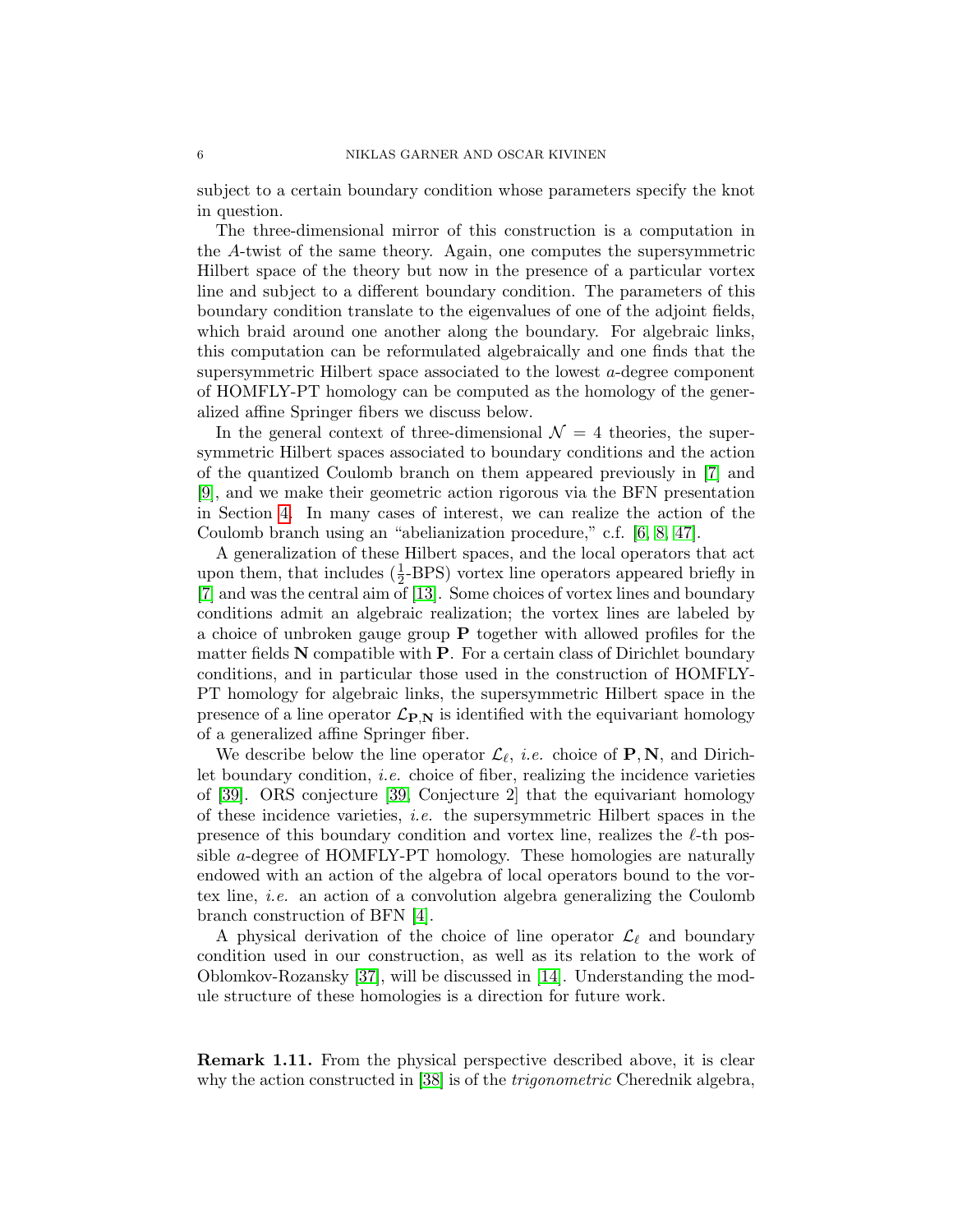whereas the present work constructs an action of the rational Cherednik algebra.

The construction of [\[38\]](#page-49-3) describes the action of the Coulomb branch (and a vortex line generalization thereof) for a related gauge theory (a 3d  $\mathcal{N}=4$ gauge theory again with  $U(n)$  gauge group but instead with the representation  $N = \text{Ad}$  instead of  $N = \text{Ad} \oplus V$  and Dirichlet boundary condition. The Coulomb branch of this theory is known to be the spherical subalgebra of the trigonometric Cherednik algebra [\[28\]](#page-48-9) and the above physical construction realizes an action thereof on the homology of an "classical" affine Springer fiber.

Mathematically, the geometry involved in the BFN construction shows that the Coulomb branch algebra for a representation  $N = N_1 \oplus N_2$  injects into the Coulomb branch algebra of  $N_i$ . From [\[3,](#page-46-2) [28\]](#page-48-9) these injections for the Jordan quiver with different framings are identified with Suzuki's embedding of the type A cyclotomic Cherednik algebra into the trigonometric one.

From our construction, one also has a similar inclusion of generalized affine Springer fibers for "forgetting" representations. Although we do not use it in the present work, it seems plausible that these inclusions induce equivariant maps for the convolution actions of the Coulomb branch algebras in Borel-Moore homology. The case of  $P = G(\mathcal{O})$  and  $N = N(\mathcal{O})$  is provided [\[23,](#page-48-8) Prop. 4.15].

Remark 1.12. Most of our results, including the computations with fixedpoint localization, make sense over other algebraically closed fields, in particular  $\mathbb{F}_q$  with  $\mathbb{Q}_\ell$ -coefficients in cohomology. But since it makes life easier, and the results of [\[4\]](#page-46-0) are also written in the language of algebraic geometry over  $\mathbb{C}$ , we have decided to work over  $\mathbb{C}$  throughout. This also makes the comparison to link homology more transparent.

The paper is organized as follows. In Section [2](#page-6-0) we recall the necessary definitions of generalized affine Springer fibers  $M_v$ . In Section [3](#page-8-0) we identify the generalized affine Springer fiber (for the datum  $(GL_n, \operatorname{Ad} \oplus V)$ ) isomorphic to Hilb<sup>•</sup>( $\widehat{C}$ ), and generalizations thereof, for  $\widehat{C}$  the germ of a plane curve singularity. In Section [4](#page-16-0) we define a convolution action of the quantized Coulomb branches of [\[4\]](#page-46-0) on the equivariant (Borel-Moore) homology of the generalized affine Springer fibers  $M_v$ , specializing in particular to the action of the spherical rational Cherednik algebra on the equivariant homology of the Hilbert schemes. The proof that the convolution really defines an action is relegated to Appendix [A.](#page-42-0) In Section [5](#page-30-0) we discuss the quasihomogeneous singularities  $\widehat{C}_{n,k}$  related to  $(n, k)$  torus links and show how they relate to rational Cherednik algebra representations. In Section [5.3](#page-37-0) we discuss  $(2, 2\ell + 1)$  torus knots in detail.

## 2. Generalized Affine Springer Theory

<span id="page-6-0"></span>This section is written in more generality than is needed for most of our main results. Let  $G/\mathbb{C}$  be a reductive group,  $\mathfrak{g} = \mathrm{Lie}(G)$ , and N be an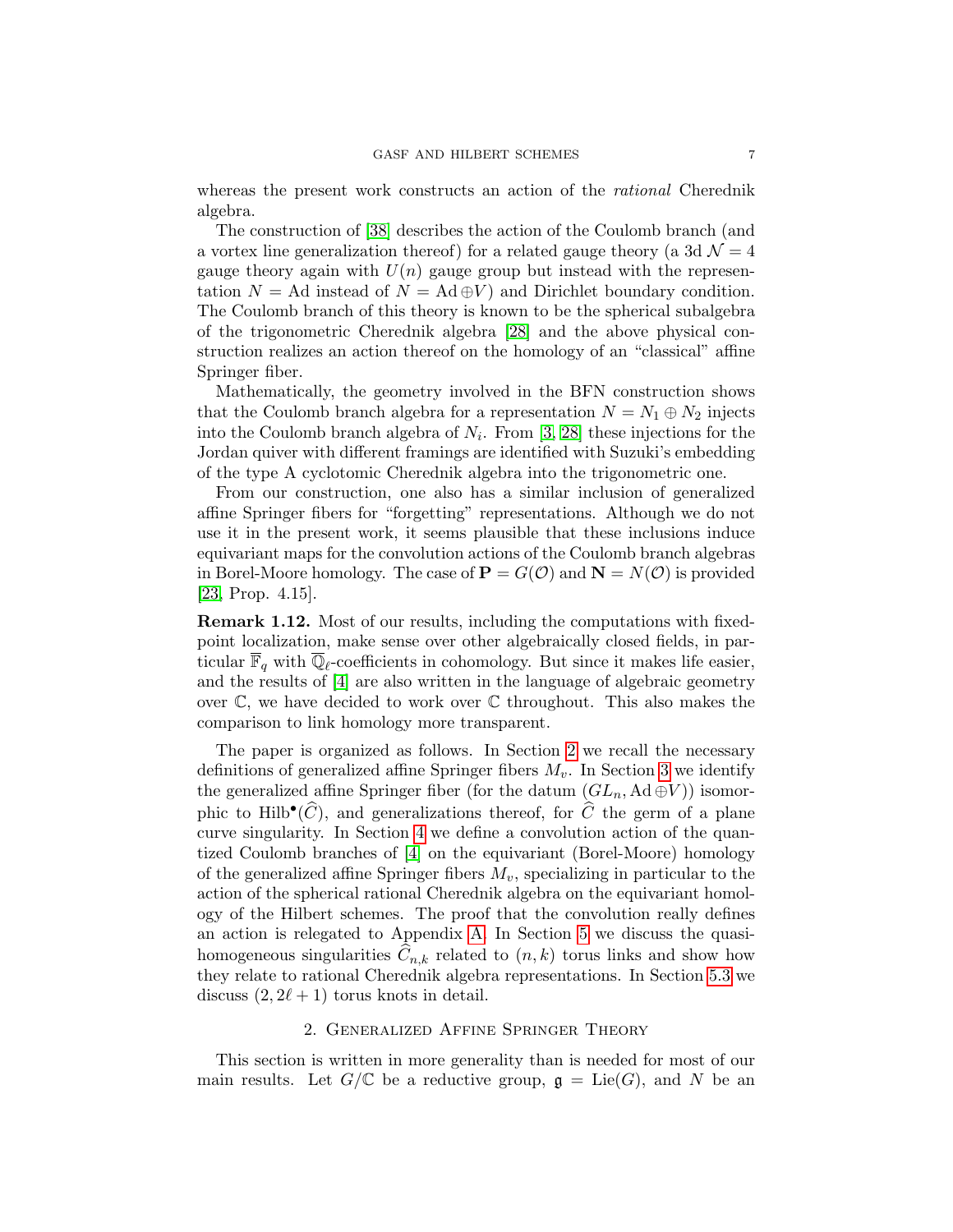algebraic representation of G. Let  $\mathcal{K} = \mathbb{C}((t))$  and  $\mathcal{O} = \mathbb{C}[[t]]$ . Let **P** be a parahoric subgroup of  $G(\mathcal{K})$  and  $\mathbf{N} \subset N(\mathcal{K})$  a lattice stable under **P**. In later sections, we only use standard parahorics  $P \subset G(\mathcal{O})$  coming as preimages of parabolic subgroups in  $G(\mathbb{C})$  via the "evaluation at zero" map, but it should be clear where this assumption can be dropped. Let  $\text{Gr}_G$  be the affine Grassmannian of  $G$ ,  $Fl<sub>G</sub>$  the affine flag variety of  $G$  and, more generally,  $\operatorname{Fl}_{\mathbf{P}}$  the partial affine flag variety associated to  $\mathbf{P}$ . On the level of  $\mathbb{C}\text{-points}, \text{Fl}_{\mathbf{P}}(\mathbb{C}) = G(\mathcal{K})/\mathbf{P}.$ 

<span id="page-7-0"></span>**Definition 2.1.** Let  $v \in N(\mathcal{K})$ . Define the *generalized affine Springer fiber*  $(GASF)$  associated to the datum  $(v, P, N)$  as the closed sub-ind-scheme of the partial affine flag variety Fl<sub>P</sub> whose functor of points is defined as

$$
M_v^{\mathbf{P},\mathbf{N}}(A) := \{ g \in G(A((t))) | g^{-1}.v \in \mathbf{N}(A) \} / \mathbf{P}(A)
$$

for any C-algebra A.

**Remark 2.2.** Note that the definition of  $M_v^{\mathbf{P},\mathbf{N}}$  also depends on G. Since we will only be working with  $G = GL_n$ , we mostly omit these from the notation. When  $\mathbf{P} = G(\mathcal{O}), \mathbf{N} = \text{Ad}(\mathcal{O}) \oplus \mathcal{O}^n$ , we simply denote  $M_v^{\mathbf{P}, \mathbf{N}}$  by  $M_v$ . Similarly, when  $\mathbf{P} = \mathbf{I}, \mathbf{N} = \text{Lie}(\mathbf{I}) \oplus \mathcal{O}^n$  for **I** an Iwahori subgroup we use  $\widetilde{M}_v$  and, more generally, when  $\mathbf{N} = \text{Lie}(\mathbf{P}) \oplus \mathcal{O}^n$  we use  $M_v^{\mathbf{P}}$ .

**Remark 2.3.** Note that  $M_v$  is in general highly nonreduced. We will only work with its etale/singular Borel-Moore homologies so may in practice work with the reduced structure only.

**Remark 2.4.** The "classical" affine Springer fibers are the case when  $N =$ Ad and  $N$  is the Lie algebra of  $P$ . As explained in [\[19\]](#page-48-0), the GASF can be thought of as an affine analog of Hessenberg varieties. Note that both our GASF and those of [\[19\]](#page-48-0) are different from the Kottwitz-Viehmann varieties, which are group versions of affine Springer fibers.

In [\[38,](#page-49-3) [44,](#page-49-6) [45\]](#page-49-11), an action of the (degenerate) double affine Hecke algebra of  $\mathfrak{sl}_n$  was constructed on the equivariant (K-)homology of certain (usual) affine Springer fibers using the convolution algebra technique (see e.g. [\[11\]](#page-47-1)).

Just as affine Springer fibers are a source of affine Springer representations of affine Weyl groups and Cherednik algebras, generalized affine Springer fibers can be used to construct representations of certain convolution algebras associated to the datum  $(G, N)$ , see [\[4,](#page-46-0) Theorem 3.10] or Theorem [4.3](#page-16-1) below. These are the "quantized Coulomb branches" of three-dimensional  $\mathcal{N} = 4$  field theories, or "BFN algebras." In the classical case  $N = Ad$ , the K-theoretic analog of the Coulomb branch algebra is the DAHA, as explained e.g. in [\[17\]](#page-47-9).

In particular, in [\[23\]](#page-48-8), the convolution algebra technique from above was extended to any Coulomb branch algebra. The authors of loc. cit. were kind enough to share their preliminary results on the topic with us, and we expand upon these results in Section [4](#page-16-0) (which focuses on the  $N = \text{Ad} \oplus V$  case) and in Appendix [A.](#page-42-0) We also define the maximal parahoric generalization of the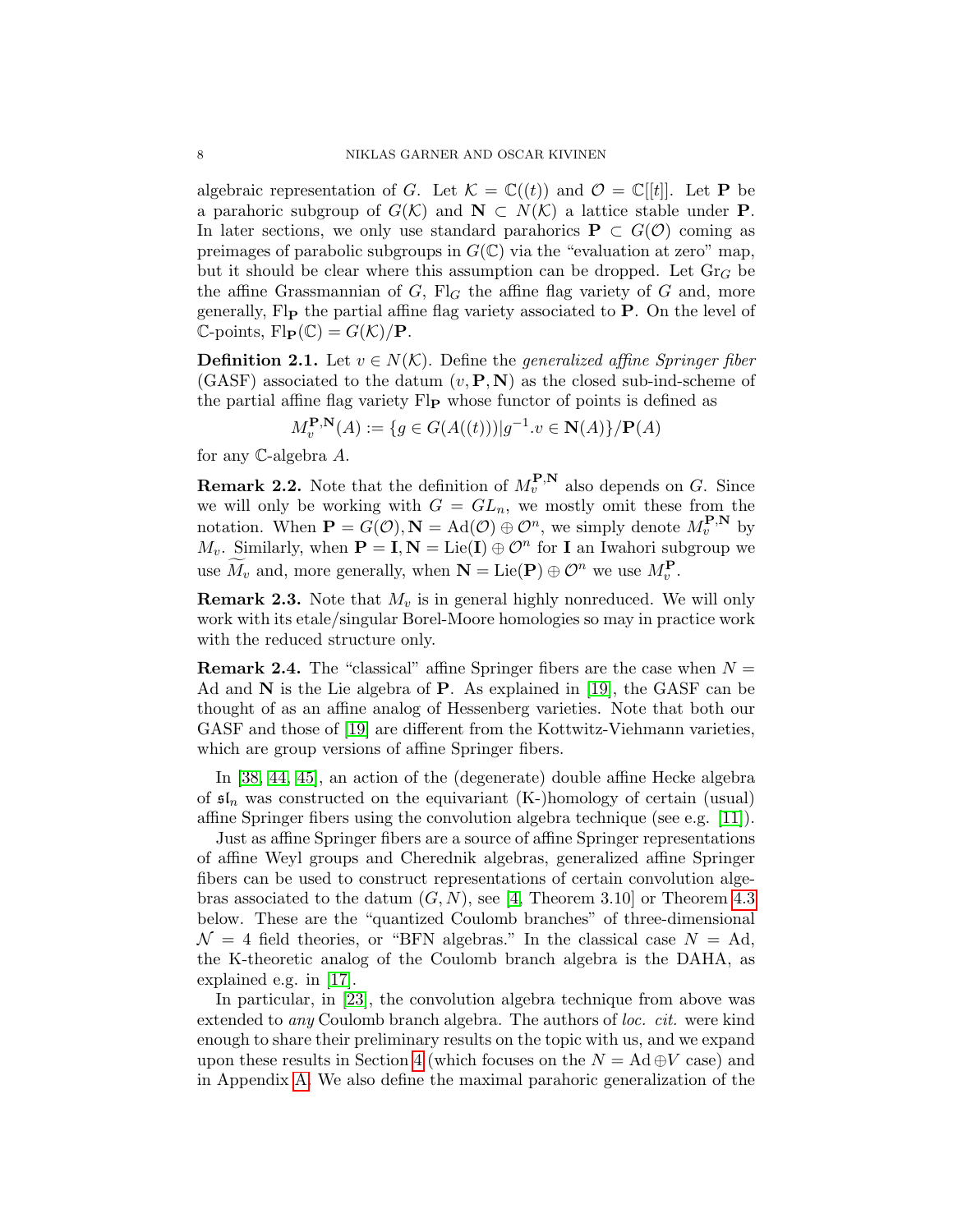generalized affine Springer theory, using natural variations of the techniques in [\[4,](#page-46-0) [23\]](#page-48-8).

Remark 2.5. In analogy with [\[50\]](#page-50-2), we expect there to be a "global" Springer theory defined on certain generalized Hitchin spaces (spaces of quasimaps) at least for N with good invariant-theoretic properties. This direction will be pursued in future work.

# 3. Hilbert Schemes of Points on Curve Singularities

<span id="page-8-0"></span>Let  $\hat{C} := \operatorname{Spec} R$  be the germ of a (possibly non-reduced) plane curve singularity and write  $R = \mathbb{C}[[x,t]]/(f)$  for  $f \in \mathbb{C}[[x,t]]$  with  $f(0,0) = 0$ .

<span id="page-8-1"></span>**Remark 3.1.** We note that many choices of f yield the same  $\widehat{C}$ . In particular, we may always use the Weierstrass preparation theorem to choose an  $f$  that is Weierstrass, *i.e.* a monic polynomial in  $x$  whose coefficients are formal series in t that vanish at  $t = 0$ :

$$
f(x,t) = x^{n} - a_{n-1}x^{n-1} - \dots - a_0 \qquad a_k(t) \in t\mathbb{C}[[t]]\,.
$$

We will usually denote the x-degree of f by n.

**Definition 3.2.** The *Hilbert scheme of m points on*  $\widehat{C}$  is defined as the scheme representing the functor of points

 $\widehat{C}^{[m]}(A) := \text{Hilb}^m(\widehat{C})(A) := \{\text{colength } m \text{ ideals in } A[[x,t]]/f\},\$ 

where A is any C−algebra. Similarly, given a partition  $\vec{p} = (p_1, ..., p_d)$  of n, the  $\vec{p}$ -flag Hilbert scheme of  $m + n$  points on  $\hat{C}$  is defined as the scheme representing

$$
\widehat{C}^{[m,m+\vec{p}]}(A) := \text{Hilb}^{[m,m+\vec{p}]}(\widehat{C})(A)
$$
  

$$
:= \{ I_d \subset \dots \subset I_0 \subset A[[x,t]]/f | I_i \text{ is a colength } m + \sum_{j=1}^i p_j \text{ ideal in } A[[x,t]]/f \}.
$$

In particular, the scheme

$$
\operatorname{Hilb}^{\bullet}(\widehat{C}) := \bigsqcup_{m \geq 0} \operatorname{Hilb}^m(\widehat{C})
$$

is naturally the moduli space of finite length subschemes on  $\widehat{C}$ , whereas

$$
\operatorname{Hilb}^{[\bullet,\bullet+\vec{p}]}(\widehat{C}) := \bigsqcup_{m\geq 0} \operatorname{Hilb}^{[m,m+\vec{p}]}(\widehat{C})
$$

is naturally the moduli space of flags of such subschemes.

Requiring flags of ideals such that  $I_d = tI_0$  puts a natural constraint on the allowed partitions  $p$ ; if  $f$  is a polynomial in  $x$  of degree  $n$  then  $p$  must be a partition of n. When  $\vec{p} = (1, \ldots, 1)$  is the one-column partition of n, the relevant Hilbert scheme is the parabolic flag Hilbert scheme  $\text{PHilb}^{\bullet}(\widehat{C})$  (see e.g. [\[21\]](#page-48-7)), consisting of full flags of ideals of length n, with the condition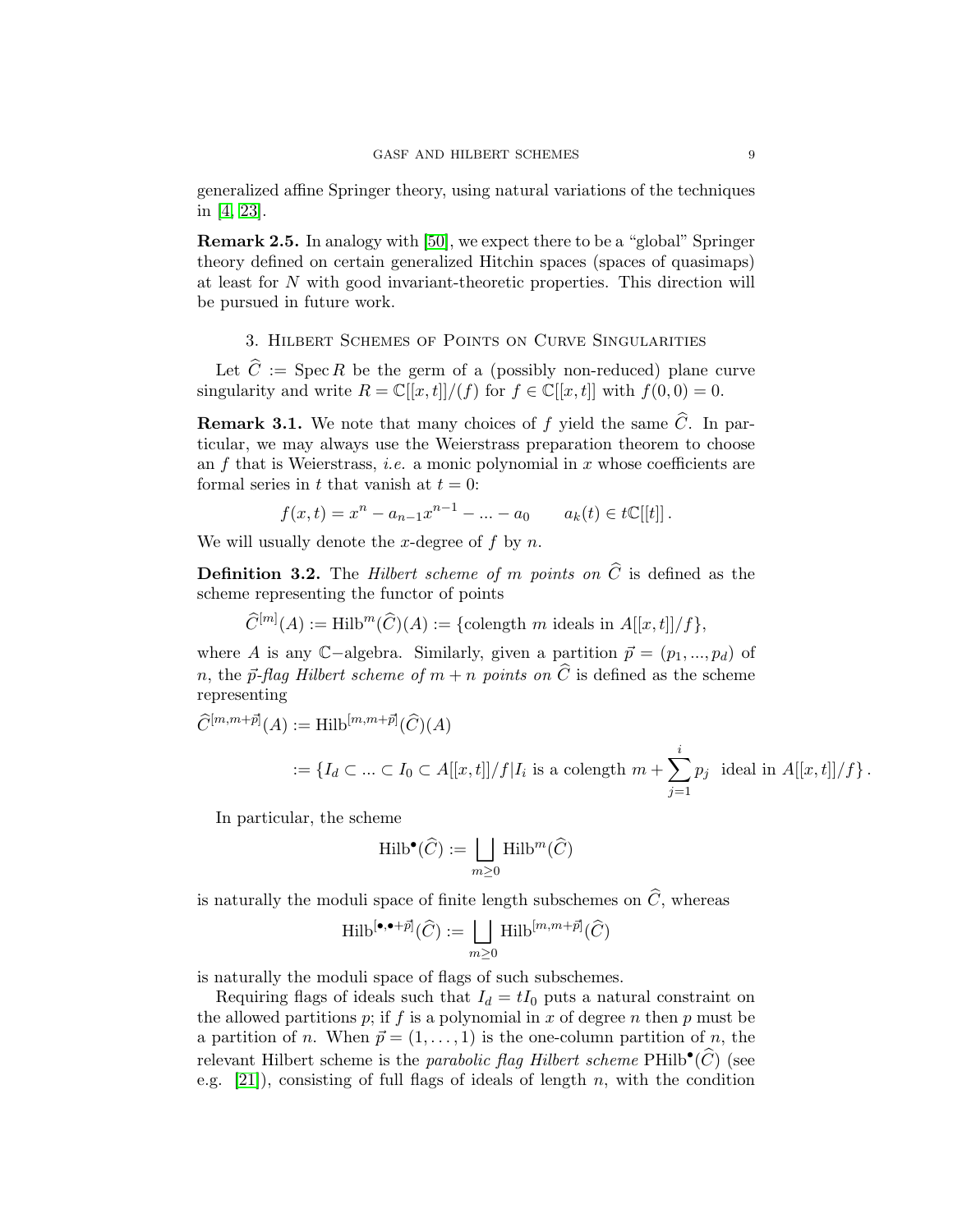that  $I_n = tI_0$ . More generally, if  $\vec{p} = (p_1, ..., p_d)$  is any partition of n we can define the  $\vec{p}$ -parabolic flag Hilbert scheme PHilb $[\bullet,\bullet+\vec{p}](\widehat{C})$ .

<span id="page-9-2"></span>**Definition 3.3.** The  $\vec{p}$ -parabolic flag Hilbert scheme  $\text{PHilb}^{[m,m+\vec{p}]}(\widehat{C})$  is defined as the scheme

$$
\text{PHilb}^{[m,m+\vec{p}]}(\widehat{C}) := \{I^{\bullet} \in \text{Hilb}^{[m,m+\vec{p}]}(\widehat{C}) | I_d = tI_0) \}.
$$

We now state and prove our first main theorem. As above, we fix the pair  $G = GL_n$ ,  $N = \text{Ad} \oplus V$  and the (germ of a) planar curve singularity C. Write  $\hat{C} = \text{Spec } R$  for  $R = \mathbb{C}[[x, t]]/(f)$  and f as in Remark [3.1](#page-8-1) and denote  $v = (\gamma, e_n) \in N(K)$ , where  $\gamma$  is the companion matrix of f and  $e_n$  is the *n*-th standard basis vector of  $V = \mathbb{C}^n$ .

<span id="page-9-0"></span>**Theorem 3.4.** For the germ of any plane curve singularity  $\widehat{C}$ , the generalized Ad ⊕V-affine Springer fiber  $M_v \subset \mathbb{G}$  admits an isomorphism of schemes

$$
\varphi: M_v \to \text{Hilb}^{\bullet}(\widehat{C}).
$$

More generally, there exist  $P, N = Lie(P) \oplus O^n$  such that the generalized  $Ad \oplus V$ -affine Springer fiber  $M_v^{\mathbf{P}} \subset \mathrm{Fl}_{\mathbf{P}}$  admits an isomorphism of schemes

<span id="page-9-1"></span>
$$
\varphi_{\mathbf{P}} : M_{v}^{\mathbf{P}} \to \mathrm{PHilb}^{[\bullet,\bullet+\vec{p}]}(\widehat{C}).
$$

*Proof.* Note that we can interpret  $\widehat{C}$  and  $\widehat{C}^{[m]}$  as follows. We use Weierstrass preparation to write  $f(x, t)$  as a degree n polynomial in x as in Remark [3.1.](#page-8-1) There is an isomorphism of  $\mathbb{C}[[t]] = \mathcal{O}$ -modules

(3.1) 
$$
R = \mathbb{C}[[x,t]]/(f) \cong \langle 1, x, \dots, x^{n-1} \rangle_{\mathcal{O}},
$$

where  $\langle S \rangle_{\mathcal{O}}$  denotes the free  $\mathcal{O}$ -module generated by a set S. (For an arbitrary C-algebra A we also have  $A[[x, y]]/(f) \cong \langle 1, x, \ldots, x^{n-1} \rangle_{A[[t]]}$ , and similar considerations apply below, so we omit this from the notation.)

Taking the total ring of fractions of R, we see that as  $\mathbb{C}((t)) = \mathcal{K}$ -vector spaces Frac $(R) \cong (\mathcal{K}^n)^*$  (*K*-linear dual of  $\mathcal{K}^n$ ) as follows. If f is square-free so that  $\widehat{C}$  is reduced, Frac $(R) \cong \prod_{i=1}^d F_i$  where d is the number of irreducible factors over K of f and  $F_i$  are finite extensions of K so that  $\sum_i [F_i : K] = n$ .

If  $f$  has a repeated factor, by the Chinese Remainder Theorem we have an isomorphism  $R \cong \prod_{i=1}^d \mathcal{O}_i$  where each  $\mathcal{O}_i$  is a finite ring extension of O which is torsion-free over O. More precisely, writing  $f = \prod_{i=1}^d f_i^{m_i}$ , where  $f_i$  are irreducible and pairwise distinct,  $\mathcal{O}_i \cong \mathcal{O}[x]/f_i^{m_i}$ . Since  $\mathcal{O}$  is a domain, Frac $(\mathcal{O}_i) \cong \mathcal{O}_i \otimes_{\mathcal{O}} \mathcal{K}$ . As a  $\mathcal{O}\text{-module}, \mathcal{O}_i \cong \mathcal{O}^n$  and in particular, Frac $(R) \cong (\mathcal{K}^n)^*$ .

Under the identification  $\phi^*$ : Frac $(R) \cong (\mathcal{K}^n)^*$ , the natural injection  $R \hookrightarrow$ Frac(R) realizes the isomorphism in [\(3.1\)](#page-9-1) by identifying R with  $(\mathcal{O}^n)^*$  and 1 ∈ R with the vector  $e_1^* = (1, 0, ..., 0)$  in  $(\mathcal{K}^n)^*$ . We may moreover choose  $\phi^*$  so that in the dual basis of  $(\mathcal{K}^n)^*$ , the operator of multiplication by x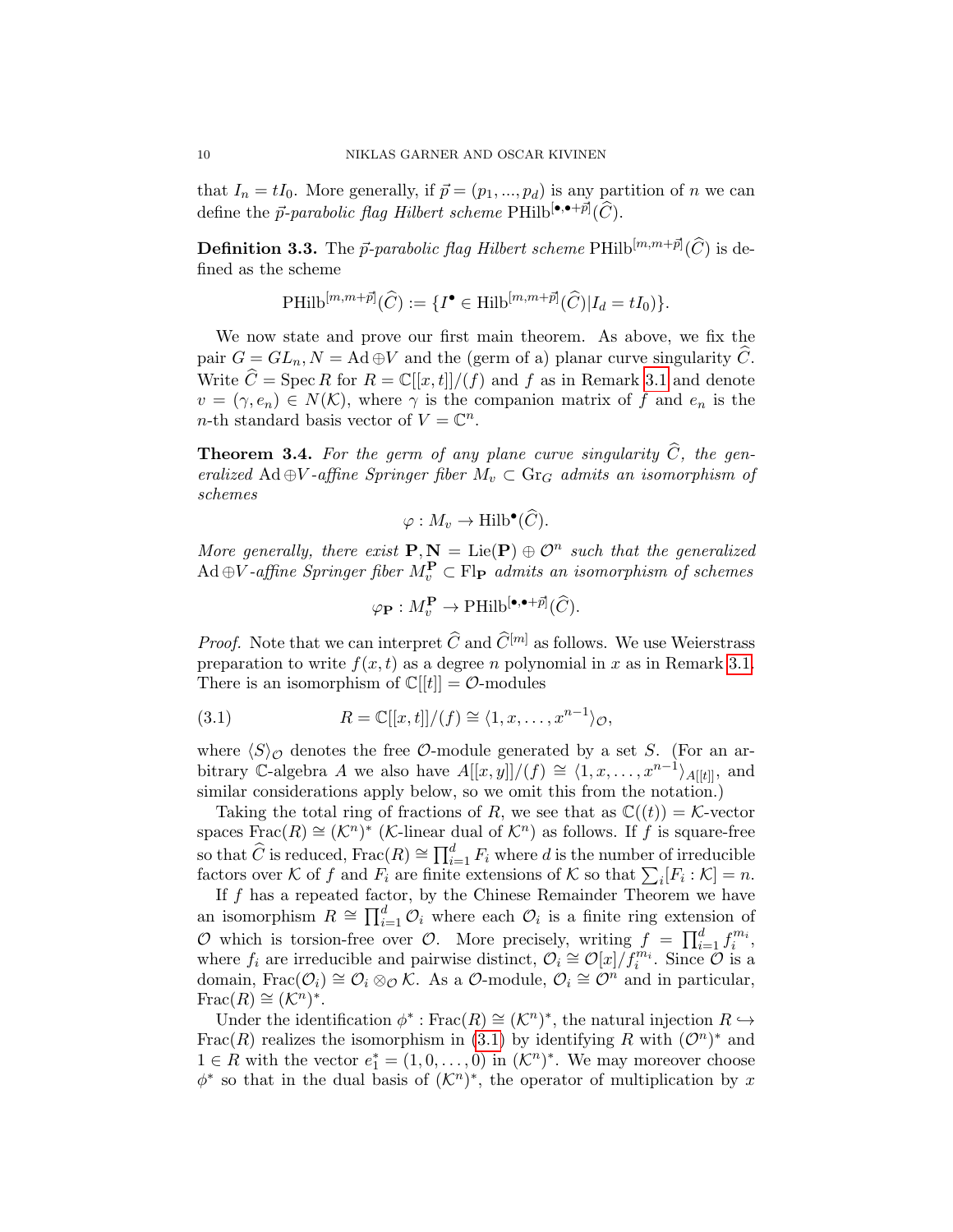has the form

$$
\gamma = \begin{pmatrix} 0 & 1 & \cdots & 0 & 0 \\ \vdots & \vdots & \ddots & \ddots & \vdots \\ 0 & 0 & \ddots & 1 & 0 \\ 0 & 0 & \cdots & 0 & 1 \\ a_0 & a_1 & \cdots & a_{n-2} & a_{n-1} \end{pmatrix},
$$

where  $a_i \in t\mathcal{O}$ . Recall that a matrix of the above form is called the *compan*ion matrix of the polynomial  $x^n - a_{n-1}x^{n-1} - \cdots - a_1x - a_0$ . In particular,  $f(x, t)$  agrees with the characteristic polynomial of  $\gamma$ 

$$
f(x,t) = \det(x\mathrm{Id}_n - \gamma).
$$

Note that  ${e_k^* = e_1^* \gamma^{k-1}}_{k=1}^n$  is a *O*-basis of  $(O^n)^*$  and  $\gamma e_{k+1} = e_k + a_k e_n$ for  $k = 1, ..., n - 1$ .

By definition,  $\mathcal{O}\text{-lattices in } (\mathcal{K}^n)^*$  stable under  $\gamma$  are the same as (nonzero) fractional R-ideals, i.e. R-submodules  $\Lambda$  with nonzero  $r \in Frac(R)$  with  $r\Lambda \subset R$ . The variety of nonzero ideals of finite codimension in R is then identified with fractional ideals in  $Frac(R)$  contained in R. Indeed, note that the condition of being a lattice implies that tensoring  $\Lambda$  with  $\mathcal K$  and projecting to each factor of  $K$  is a surjective map, hence the corresponding ideal is of finite codimension. Under  $\phi$ , we get

$$
\mathrm{Hilb}^{\bullet}(\widehat{C}) \cong X := \{ \Lambda \subset (\mathcal{O}^n)^* | \Lambda \gamma \subset \Lambda \}.
$$

Now for any lattice  $\Lambda$ , there is an element  $g \in G(\mathcal{K})$  so that  $\Lambda = (\mathcal{O}^n)^* g^{-1}$ . It is well defined up to the stabilizer of  $(\mathcal{O}^n)^*$ , which is  $G(\mathcal{O})$ . If  $\Lambda \subset (\mathcal{O}^n)^*$ and  $\Lambda \gamma \subset \Lambda$ , we have

- (1)  $g^{-1} \in G(\mathcal{K}) \cap \mathfrak{gl}_n(\mathcal{O}),$  because  $(\mathcal{O}^n)^* g^{-1} = \Lambda \subset (\mathcal{O}^n)^*$ , and
- (2)  $g^{-1}\gamma g \in \text{Ad}(\mathcal{O}),$  because  $(\mathcal{O}^n)^* g^{-1} \gamma g = \Lambda \gamma g \subset \Lambda g = (\mathcal{O}^n)^*$  and the stabilizer of  $(\mathcal{O}^n)^*$  is  $\mathfrak{gl}_n(\mathcal{O}) = \mathrm{Ad}(\mathcal{O}).$

If  $e_i$  denotes the standard basis in  $\mathcal{K}^n$ , the first point implies that  $g^{-1}e_n$ belongs to  $\mathcal{O}^n$ .

Let  $v := (\gamma, e_n) \in (Ad \oplus V)({\cal O})$  and consider the map

$$
\Lambda \mapsto [g]
$$

from  $X$  to the scheme

$$
M_v = \{ [g] \in \text{Gr}_G \, | g^{-1} \gamma g \in \text{Ad}(\mathcal{O}), g^{-1} e_n \in \mathcal{O}^n \}.
$$

We will construct an inverse to this map. Given any  $[g] \in M_v$ , we have

(1)  $g^{-1} \in G(\mathcal{K}) \cap \mathfrak{gl}_n(\mathcal{O}),$  because  $g^{-1}e_n \in \mathcal{O}^n$ ,  $g^{-1}\gamma g \in \text{Ad}(\mathcal{O})$  and  $g^{-1}e_k = (g^{-1}\gamma g)g^{-1}e_{k+1} - a_k g^{-1}e_n \in \mathcal{O}^n$ 

for 
$$
k = 1, ..., n-1
$$
, and

(2)  $(\mathcal{O}^n)^* g^{-1} \gamma \subset (\mathcal{O}^n)^* g^{-1}$ , because  $g^{-1} \gamma g \in \text{Ad}(\mathcal{O})$ .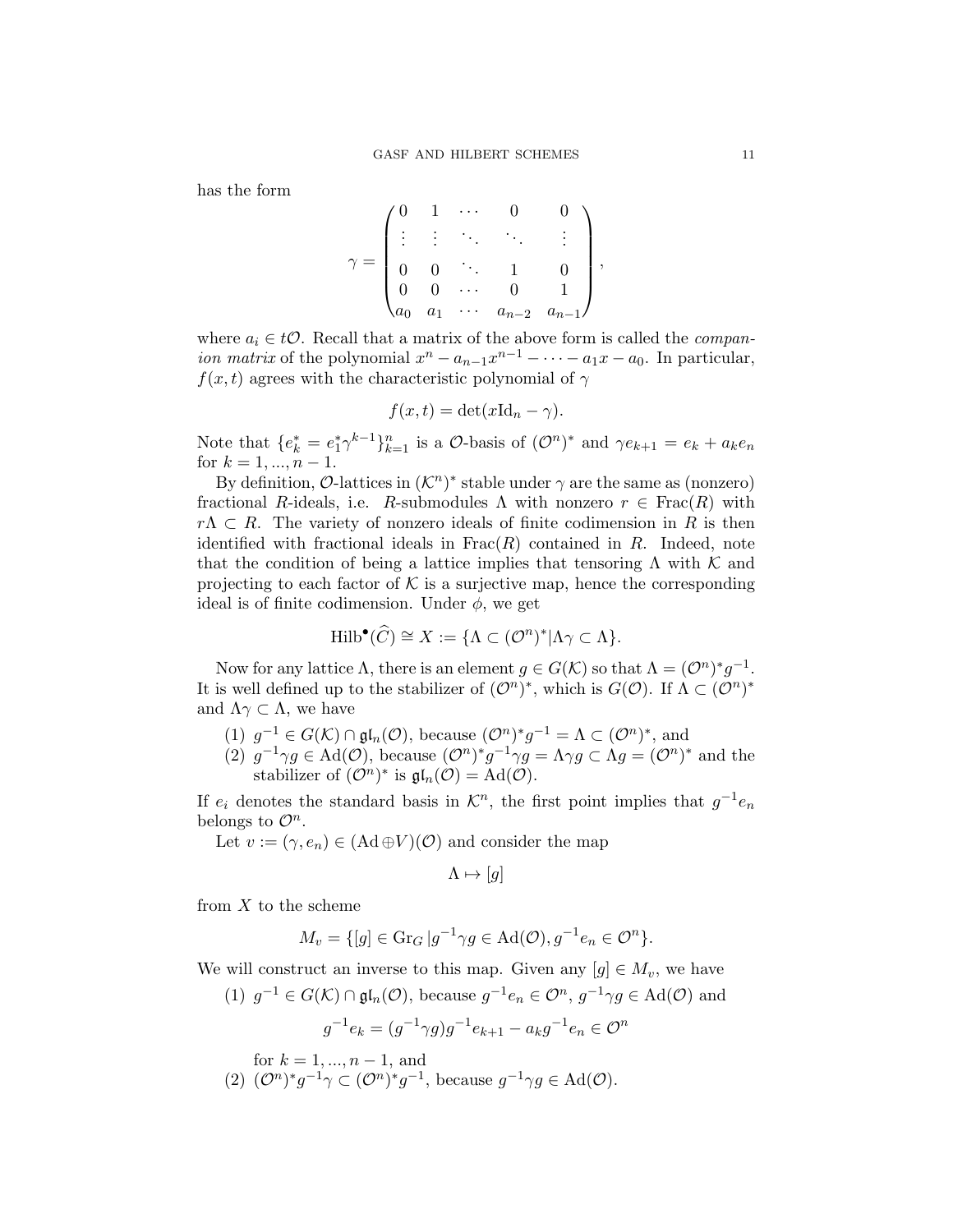The first point implies that  $\Lambda = (\mathcal{O}^n)^* g^{-1} \subset (\mathcal{O}^n)^*$  and the second implies  $Λ$  is closed under the action of  $γ$ , i.e.  $Λ ∈ X$ . As these constructions are inverse to each other, we have  $X \cong M_v$ .

Finally, composing with the isomorphism to  $\text{Hilb}^{\bullet}(\widehat{C})$  we get that

$$
\mathrm{Hilb}^{\bullet}(\widehat{C}) \cong M_v.
$$

By Definition [2.1](#page-7-0) the space  $M_v$  is the generalized Ad ⊕V-affine Springer fiber for  $v = (\gamma, e_n)$ .

Now choose a partition  $\vec{p} = (p_1, ..., p_d)$  of n and let **P** be the corresponding parahoric subgroup. From the above we know that a flag of ideals  $tI_0 = I_d \subset$ ...  $\subset I_0 \subset R$  can be identified with a flag of lattices  $t\Lambda_0 = \Lambda_d \subset ... \subset \Lambda_0 \subset$  $(K<sup>n</sup>)<sup>*</sup>$ , such that each lattice is closed under the action of  $\gamma$ . Such a flag is the  $G_{\mathcal{K}}$  translate of the standard flag of lattices  $t(\mathcal{O}^n)^* \subset \ldots \subset (\mathcal{O}^n)^* \subset (\mathcal{K}^n)^*$ , and the stabilizer of this standard flag is exactly  $P$ , *i.e.* each of these flags of lattices can be identified with some  $[g] \in \mathrm{Fl}_{\mathbf{P}}$ . For  $[g] \in \mathrm{Fl}_{\mathbf{P}}$  to realize a flag of ideals is equivalent to  $g^{-1}.v \in \text{Lie}(\mathbf{P}) \oplus \mathcal{O}^n$ . Just as above, the identification  $tI_0 \subset \ldots \subset I_0 \subset R \leftrightarrow [g]$  yields the desired isomorphism with  $M^{\mathbf{P}}$ .  $M_v^{\mathbf{P}}$ . В последните последните последните последните последните последните последните последните последните последн<br>В последните последните последните последните последните последните последните последните последните последнит

<span id="page-11-0"></span>Remark 3.5. It is interesting to consider the generalized affine Springer fiber over the same v as above but with  $N \neq \text{Lie}(P) \oplus \mathcal{O}^n$ . One such variant yields the incidence varieties " $C^{[m \leq m+l]}$ " (note the notational difference to this paper) of [\[39\]](#page-49-1), where we choose the partition  $(l, n-l)$  and require that the  $\text{Ad}(\mathcal{O})$  element is proportional to t in the first l columns:

$$
\mathbf{N} = \mathfrak{gl}_n(\mathcal{O}) t^{(1,\ldots,1,0,\ldots,0)} \oplus \mathcal{O}^n.
$$

This choice of N ensures that the flag of lattices  $t\Lambda_0 \subset \Lambda_1 \subset \Lambda_0$  satisfies  $\Lambda_0 \gamma \subset \Lambda_1$ . In terms of ideals, this latter point implies that  $MI_0 \subset I_1 \subset I_0$ , where  $M = \langle x, t \rangle$  is the maximal ideal of R. See [\[14\]](#page-47-6) for more details. Note that in the  $G = SL_n$ ,  $N = \text{Ad-case similar incidental varieties appear in}$ the work of Cherednik and Philipp [\[10\]](#page-47-10) under the name of flagged Jacobian factors.

**Remark 3.6.** An equivalent, perhaps preferred, description of Hilb<sup>•</sup> $(\widehat{C})$  is as lattices  $\Lambda \subset \mathcal{O}^n$ . If we identify  $1 \leftrightarrow e_1$ , then following the above proof one finds an isomorphism to the generalized  $Ad \oplus V^*$ -affine Springer fiber  $M'_w$  for the vector  $w = (\gamma^T, e_n^*) \in \text{Ad}(\mathcal{O}) \oplus (\mathcal{O}^n)^*$ , c.f. [\[51\]](#page-50-0).

**Remark 3.7.** Note that the proof doesn't assume  $\widehat{C}$  to be reduced. In particular, this suggests us to define the "compactified Picard variety"  $\overline{\text{Pic}}(\widehat{C})$ for these non-reduced curves as the classical  $GL_n$ -affine Springer fiber, although it is usually not considered in the literature. For example, when  $\gamma$  is the regular nilpotent matrix, the ASF in question gives an infinitedimensional affine Springer fiber whose homology coincides with that of the affine Grassmannian. Similarly, the GASF in question yields the Hilbert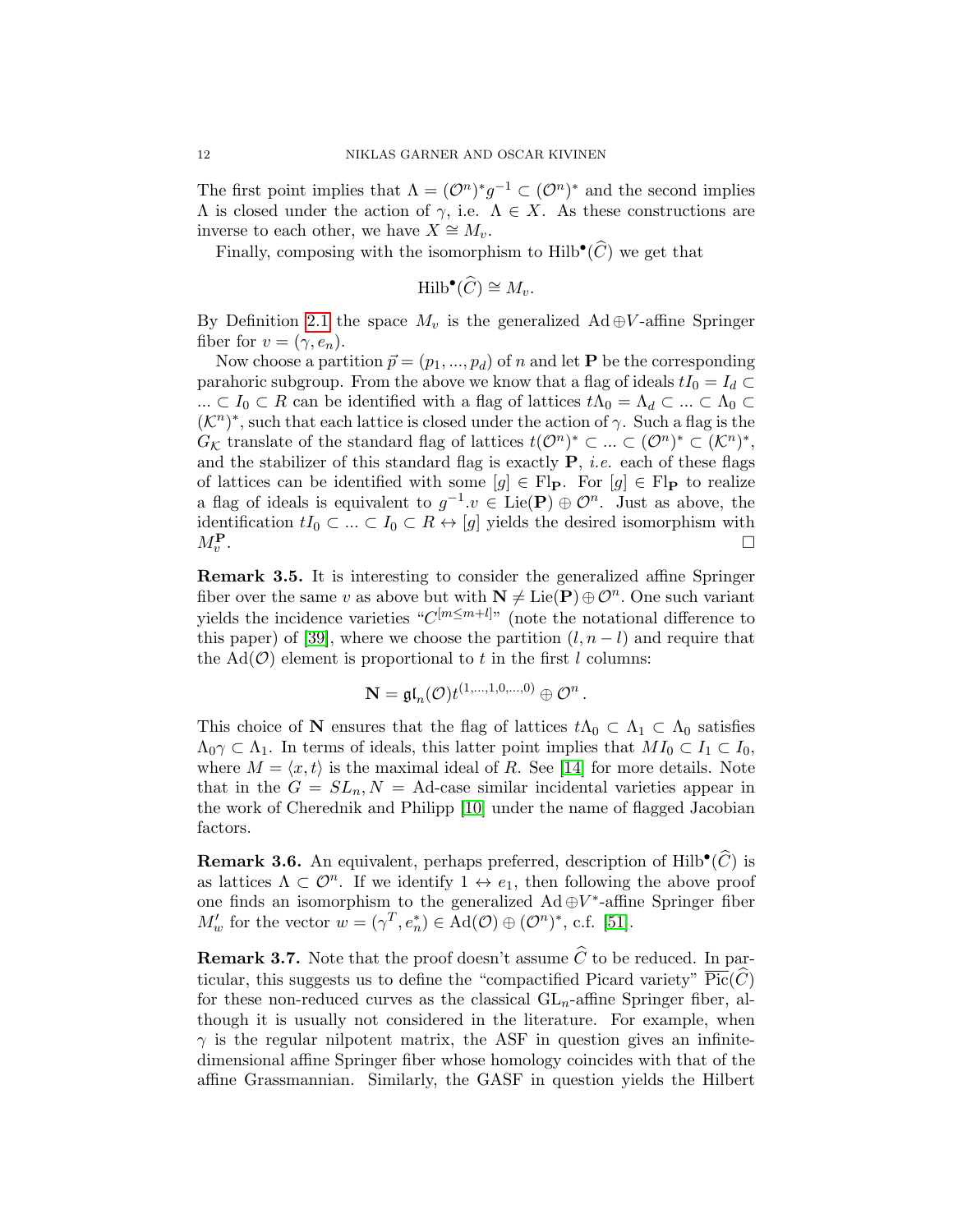schemes of points on the non-reduced curve  $\{x^n = 0\}$ , which are now finitedimensional projective subvarieties of the "positive part" of the affine Grassmannian.

Remark 3.8. More generally, note that by

$$
\mathrm{Hilb}^{\bullet}(\widehat{C}) \cong \{ \Lambda \subset (\mathcal{O}^n)^* | \Lambda \gamma \subset \Lambda \}
$$

we may identify  $\text{Hilb}^{\bullet}(\widehat{C})$  as the intersection

$$
\mathrm{Sp}_\gamma\cap\mathrm{Gr}_{GL_n}^+
$$

where  $\text{Sp}_{\gamma}$  is the "usual" ( $N = \text{Ad}$ ) affine Springer fiber of  $\gamma$  and  $\text{Gr}_{GL_n}^+$  is the positive part of the affine Grassmannian

$$
\mathrm{Gr}^+_{GL_n}:=\{\Lambda\subseteq (\mathcal{O}^n)^*\subset (\mathcal{K}^n)^*\}
$$

not to be confused with the "positive Grassmannian" which is a distantly related object of intense research. See also [\[27,](#page-48-11) Remark 4.24].

**Remark 3.9.** Using the decomposition of  $\text{Gr}_G$  by  $\pi_1(G) = \mathbb{Z}$  we find that  $M_v$  can be expressed as

$$
M_v = \bigsqcup_{m \le 0} M_v^m,
$$

where  $M_v^m$  is the component of  $M_v$  inside the degree m part of Gr<sub>G</sub>. Indeed, we have  $M_v^m = \text{Hilb}^{|m|}(\widehat{C})$ . Thus  $M_v$  is a (infinite) disjoint union of projective varieties, because the Hilbert scheme for fixed  $m$  can be realized as a closed subvariety of a Grassmannian. There is a similar decomposition of  $M_v^{\mathbf{P},\mathbf{N}}$  obtained from the decomposition of Fl<sub>P</sub> by  $\pi_1(G)$ , coming via pullback by the projection  $\text{Fl}_{\mathbf{P}} \to \text{Gr}_G$ .

3.1. Links and torus actions. If  $f(x, t)$  is a polynomial, we may interpret  $\widehat{C}$  as the germ of the curve  $C = \{f = 0\} \subset \mathbb{C}^2$ . In this case, the intersection of C with a small three-sphere centered at the origin yields a compact onemanifold

$$
\mathcal{L} := \mathrm{Link}_0(C) \hookrightarrow S^3.
$$

By work of Oblomkov-Rasmussen-Shende and others (see [\[33\]](#page-49-12) and references therein) it is conjectured that, topologically, the Hilbert schemes of  $\hat{C}$  are controlled by the HOMFLY-PT homology of the corresponding link  $\mathcal{L}$ . See Conjecture [5.1](#page-30-1) for a more precise statement of the conjecture for minimal a-degree.

Consider f of the form  $f = x^n - t^k$  for  $n, k \ge 0$ . The special form of f in this case means that the singularity is quasi-homogeneous, so there is a straightforward  $\mathbb{C}^{\times}$  action on  $\mathcal{M}_{(n,k)} := M_v$  coming from scaling x and t. As has been noted by various authors, we thus get an extra torus action on the Hilbert schemes. This is less trivial on the generalized affine Springer fiber side.

Namely, let  $1 \rightarrow G \rightarrow G \rightarrow G_F \rightarrow 1$  be an extension of algebraic groups over  $\mathbb C$  and let  $\widetilde{G}_{\mathcal{K}}^{\mathcal{O}}$  be the preimage in  $\widetilde{G}_{\mathcal{K}}$  of  $G_{F,\mathcal{O}}$ . With our definition of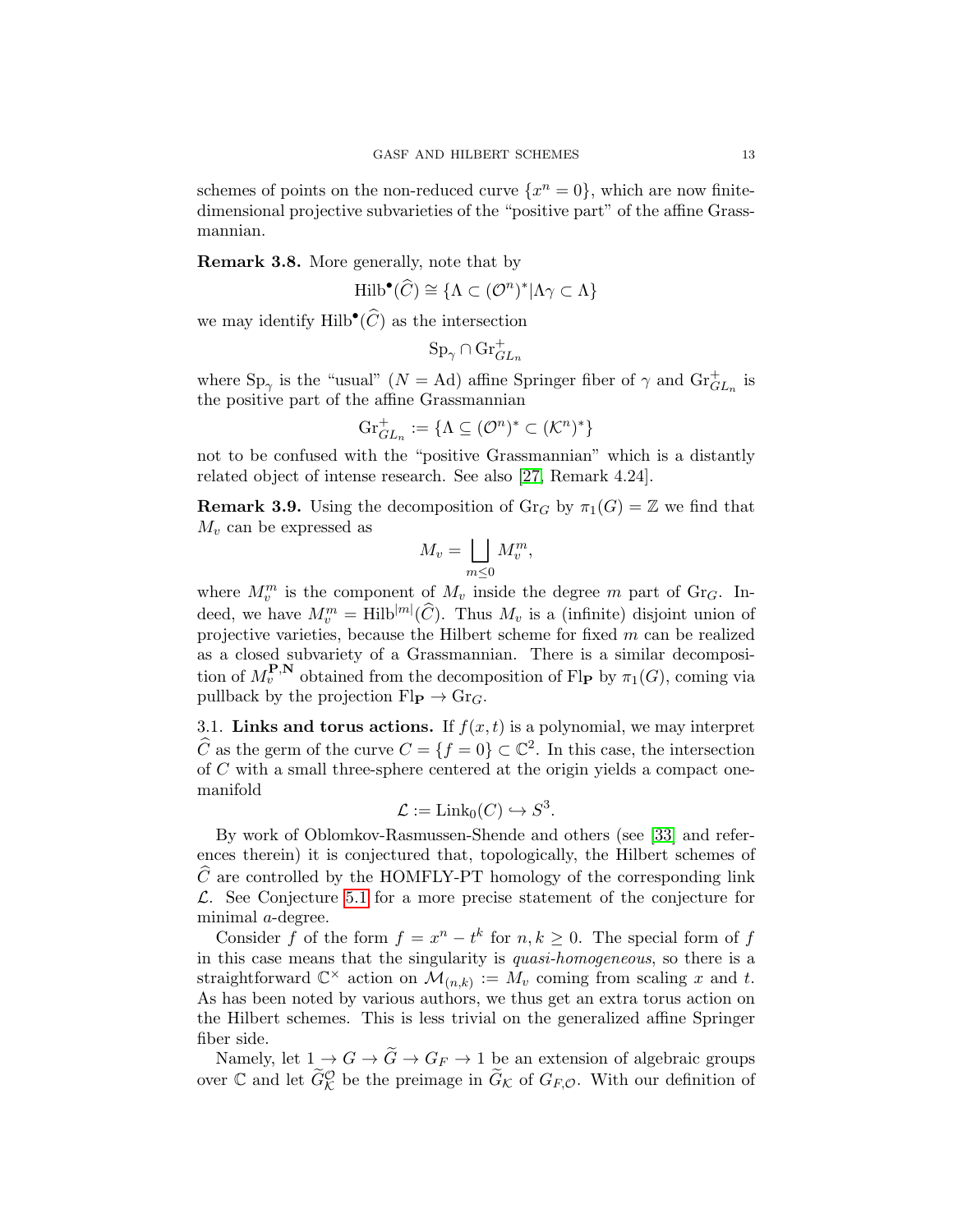$M_v$ , we always have an action of the stabilizer of  $\chi$  in  $\widetilde{G}_{\mathcal{K}}^{\mathcal{O}} \rtimes \mathbb{C}_{rot}^{\times}$  on  $M_v$ (see the next section). Let  $G = GL_n, G_F = \mathbb{C}^\times_{dil}, \widetilde{G} = GL_n \times \mathbb{C}^\times_{dil}$ , where  $\mathbb{C}_{dil}^{\times}$  acts by dilating the Ad-part in Ad  $\oplus V$ . This action is considered in [\[38\]](#page-49-3) in the case of usual affine Springer fibers, where  $\mathbb{C}_{rot}^{\times}$ ,  $\mathbb{C}_{ddl}^{\times}$  are denoted  $\mathbb{G}_m^{rot}, \mathbb{G}_m^{dil}$ . For  $v = (\gamma, e_n)$  corresponding to  $f = x^n - t^k$  as in Theorem [3.4,](#page-9-0) the stabilizer is given as follows. It is worth noting that we use different conventions from the usual (physical) conventions used for  $\mathbb{C}_{rot}^{\times}$  in some of the literature  $[4, 7-9]$  $[4, 7-9]$ . In particular, we do *not* include the overall scaling of N by weight  $\frac{1}{2}$  in addition to scaling t. These conventions are those used by Webster, see e.g. [\[47\]](#page-49-10).

<span id="page-13-1"></span>**Lemma 3.10.** For  $v = (\gamma, e_n)$  corresponding to  $f = x^n - t^k$ , with  $gcd(n, k) =$ 1, as in Theorem [3.4,](#page-9-0) we have

$$
L_v := \mathop{Stab}\nolimits_{\widetilde{G}_{\mathcal{K}}^{\mathcal{O}} \rtimes \mathbb{C}^\times_{rot}}(v) \cong \mathbb{C}^\times.
$$

*Proof.* Consider acting with  $(g, \mu, \lambda) \in \widetilde{G}_{\mathcal{K}}^{\mathcal{O}} \rtimes \mathbb{C}^{\times}_{rot}$  on  $v = (\gamma, e_n)$  for v corresponding to  $f = x^n - t^k$ . Here  $\mu$  denotes the flavor part of  $\widetilde{g} = (g, \mu) \in \widetilde{G}_{\mathcal{K}}^{\mathcal{O}}$ . Preserving the determinant of  $\gamma$  imposes the equation

$$
\mu^n \lambda^k = 1.
$$

Preserving  $e_n$  then says that the last column of g is  $e_n$ , thus the last column of  $g^{-1}$  is also  $e_n$ . From this, we find that the last column of  $g\gamma g^{-1}$  is the penultimate column of  $g\mu$ , so we need this column of g to be  $\mu^{-1}e_{n-1}$  for g to preserve the last column of  $\gamma$ . This process continues column-by-column so we must have

$$
g = \text{diag}(\mu^{1-n}, \dots, \mu^{-1}, 1).
$$

In particular, the stabilizer is the image of the cocharacter  $\mathbb{C}^{\times} \to \widetilde{G}_{\mathcal{K}}^{\mathcal{O}} \rtimes \mathbb{C}_{rot}^{\times}$ given by

$$
\nu \mapsto (\mathrm{diag}(\nu^{(n-1)k}, \dots, \nu^k, 1), \nu^{-k}, \nu^n).
$$

**Remark 3.11.** In general, *i.e.* when  $\gamma$  is not quasi-homogeneous, it's *always* the case that the stabilizer is trivial by a similar argument. On the other hand, the same proof shows that  $\gamma$  for the curve  $\{x^n = 0\}$  has stabilizer  $(\mathbb{C}^{\times})^2$  given by  $(\text{diag}(\mu^{1-n}, \ldots, \mu^{-1}, 1), \mu, \lambda)$ .

<span id="page-13-2"></span>**Proposition 3.12.** In the case  $gcd(n, k) = 1$ , the action of  $L_v$  on  $M_v$  has isolated fixed points labeled by cocharacters A of the maximal torus  $T \subset GL_n$ such that

<span id="page-13-0"></span>(3.2) 
$$
\langle A, \omega_n \rangle \ge 0
$$
  $\langle A, \alpha_i \rangle \ge 0$   $\sum_{i=1}^{n-1} \langle A, \alpha_i \rangle \le k$ ,

where  $\omega_n$  is the n-th fundamental weight of  $GL_n$ ,  $\alpha_i$  are the simple roots of  $GL_n$ , and  $\langle \cdot \rangle$  is the pairing of cocharacters and weights. Note that this is just the k-dilated fundamental alcove as appears e.g. in [\[21\]](#page-48-7).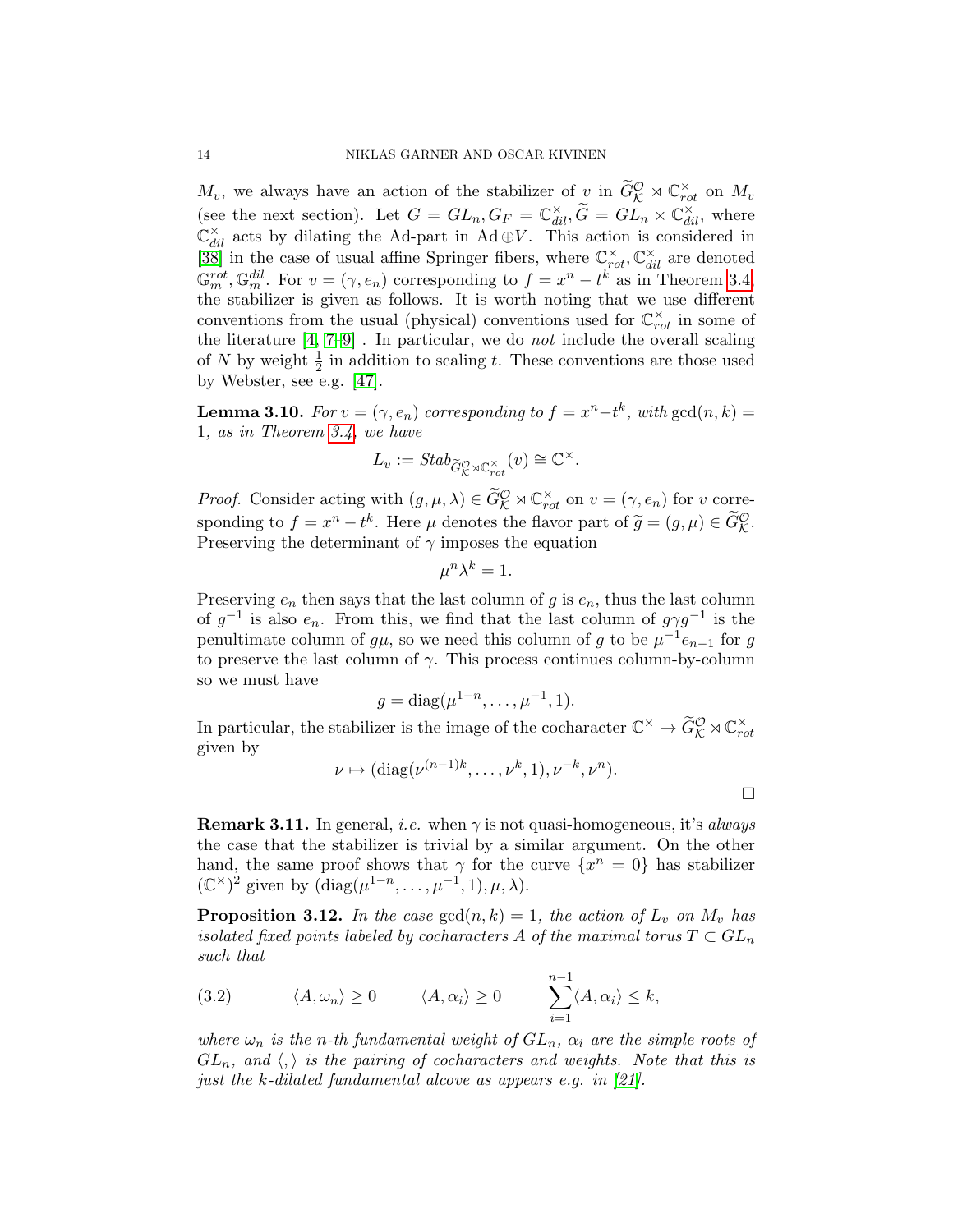**Remark 3.13.** If we write  $A = (A_1, ..., A_n)$  the above constraint [\(3.2\)](#page-13-0) corresponds to

$$
0 \le A_n \le A_{n-1} \le \ldots \le A_1 \le A_n + k
$$

This fixed point corresponds to the ideal generated by  $(t^{A_1}, t^{A_2}x, ..., t^{A_{n-1}}x^{n-2}, t^{A_n}x^{n-1}).$ In this language, the constraint on  $A$  is to ensure that this is indeed an ideal. Namely, the set generated by the monomials  $t^{A_i}x^{i-1}$  over  $\mathcal O$  is closed under multiplication by x.

*Proof.* The action of  $\nu \in L_v$  on  $[g] \in M_v$  is simply  $[\nu g]$ , where the product of L and  $G(\mathcal{K})$  is viewed within  $G(\mathcal{K}) \rtimes \mathbb{C}^{\times}$ . In particular, we have

$$
\nu.[g(t)] = [\nu^{((n-1)k,\dots,k,0)}g(\nu^n t)]
$$

where  $\nu^{(m_1,...,m_n)} := \text{diag}(\nu^{m_1},...,\nu^{m_n}).$  Define the "orbital variety" (see the next section for motivation)

$$
\widehat{\mathcal{V}}^v := G_{\mathcal{K}}.v \cap N_{\mathcal{O}}.
$$

We now describe  $M_v \cong \hat{V}^v/G(\mathcal{O})$ . By the Iwasawa decomposition of  $G(\mathcal{K})$ , we can choose to represent elements of  $Gr_G$  by a lower-triangular matrix in  $G(\mathcal{K})$  of the form  $h = t^{-A} + q$ , where q is strictly lower triangular. Moreover, we can always use  $G(\mathcal{O})$  to make the (non-zero)  $q_{ij}$  Laurent polynomials and with no terms of degree larger than  $-A_i - 1$ , c.f. [\[31\]](#page-48-4). We interpret A as a cocharacter of  $T \subset GL_n$ .

Note that the chosen representative  $h(t) = t^{-A} + q$  is not invariant under  $L_v$  but will require a compensating  $G(\mathcal{O})$  transformation. In particular, under the action of  $\nu$ , the diagonal entries of h transform as  $t^{-A_i} \mapsto$  $\nu^{(n-i)k-nA_i}t^{-A_i}$  whereas  $q_{ij}(t) \mapsto \nu^{(n-i)k}q_{ij}(\nu^n t)$ . We can always return the diagonal entries to  $t^{-A_i}$  by means of a compensating diagonal  $G(\mathcal{O})$  transformation, sending  $\nu^{(n-i)k} q_{ij}(\nu^n t) \mapsto \nu^{k(j-i)+nA_j} q_{ij}(\nu^n t)$ . Since the non-zero entries of q are (Laurent) polynomials and have degree at most  $-A_i - 1$  in row  $i$ , it follows that there is no lower-triangular matrix that can send this back to h. For example, when  $j = i - 1$  we must solve the equation

$$
\nu^{nA_{i-1}-k}q_{ii-1}(\nu^{n}t) + t^{-A_i}p_i(t) = q_{ii-1}(t)
$$

for  $p_i(t) \in \mathcal{O}$ . This requires  $t^{A_i}(q_{ii-1}(t) - \nu^{nA_{i-1}-k}q_{ii-1}(\nu^{n}t))$  to belong to O, hence

$$
q_{ii-1}(t) - \nu^{nA_{i-1} - k} q_{ii-1}(\nu^n t) = 0
$$

since  $q_{ii-1}$  has no terms of degree more than  $-A_i - 1$ . Finally, since k is coprime to *n* we conclude that  $q_{ii-1}(t) = 0$ . With  $q_{ii-1} = 0$ , it is straightforward to inductively show that  $q = 0$ .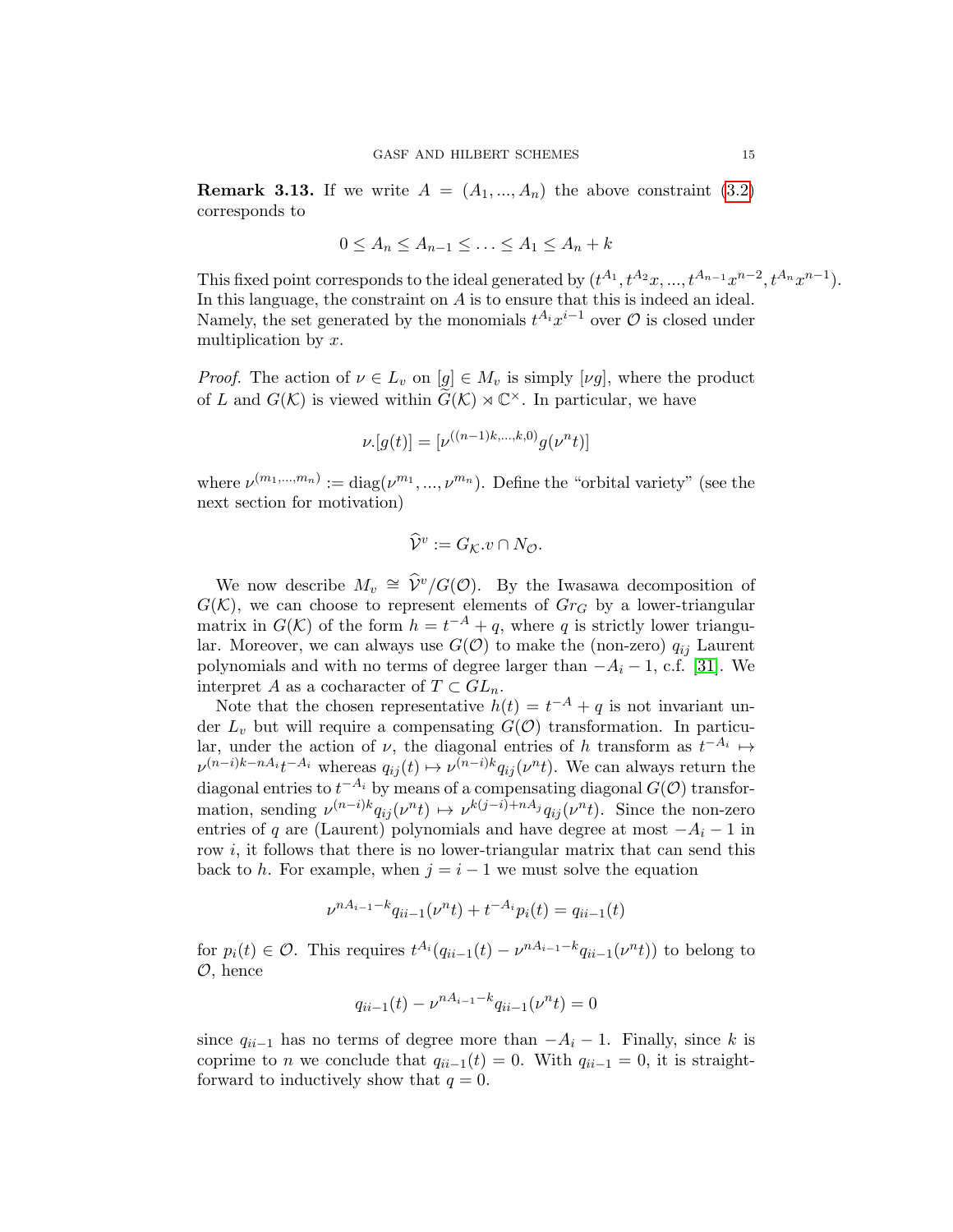Finally, we see that  $t^A e_n \in \mathcal{O}^n$  if and only if  $A_n \geq 0$ . Similarly, we have

$$
t^{A}\gamma t^{-A} = \begin{pmatrix} 0 & t^{A_1 - A_2} & \cdots & 0 & 0 \\ \vdots & \vdots & \ddots & \ddots & \vdots \\ 0 & 0 & \ddots & t^{A_{n-2} - A_{n-1}} & 0 \\ 0 & 0 & \cdots & 0 & t^{A_{n-1} - A_n} \\ t^{k + A_n - A_1} & 0 & \cdots & 0 & 0 \end{pmatrix},
$$

which belongs to Ad( $\mathcal{O}$ ) if and only if  $A_i \geq A_{i+1}$  for  $i = 1, ...n - 1$  and  $A_n + k \geq A_1$ . Thus,  $t^A \cdot v$  to belong to  $\hat{\mathcal{V}}^v$ , for v corresponding to the  $(n, k)$ torus knot, if and only if

$$
\langle A, \omega_n \rangle \ge 0 \qquad \langle A, \alpha_i \rangle \ge 0 \qquad \sum_{i=1}^{n-1} \langle A, \alpha_i \rangle \le k.
$$

**Remark 3.14.** When n and k are not coprime it is possible to have

 $q_{ii-1}(t) - \nu^{nA_{i-1} - k} q_{ii-1}(\nu^n t) = 0$ 

for  $q_{ii-1}(t)$  nonzero. In these circumstances there are still fixed points but they need not be isolated.

**Remark 3.15.** The above proof works, up to Weyl group elements, for  $L_v$ acting on  $\widetilde{M}_v = \{ [g] \in \mathrm{Fl}_{\mathcal{I}} | g^{-1}v \in \mathrm{Lie}(\mathbf{I}) \oplus \mathcal{O}^n \}$  with **I** an Iwahori subgroup. In particular, when  $gcd(n, k) = 1$  there are isolated fixed points which can be represented by matrices  $h = t^{-A} \sigma^{-1}$  for cocharacters A of the maximal torus of  $T \subset GL_n$  and Weyl group elements  $\sigma \in \mathfrak{S}_n$ . For  $h^{-1}.v = \sigma t^A.v$  to belong to Lie(I) $\oplus \mathcal{O}^n$ , the non-negative integers  $(A_1, ..., A_n)$  must have forced jumps. In particular,  $\sigma t^A e_n \in \mathcal{O}^n$  imposes  $A_n \geq 0$  and  $\sigma t^A \gamma t^{-A} \sigma^{-1} \in \text{Lie}(\mathbf{I})$ requires

$$
A_i \ge \begin{cases} A_{i+1} + 1 & \sigma(i+1) < \sigma(i) \\ A_{i+1} & \sigma(i+1) > \sigma(i) \end{cases}
$$

 $i \in \{1, 2, ..., n-1\}$  and

$$
A_n + k \ge \begin{cases} A_1 + 1 & \sigma(1) < \sigma(n) \\ A_1 & \sigma(1) > \sigma(n) \end{cases}
$$

for  $i = n$ . In comparison to the discussion in [\[21\]](#page-48-7), the fundamental class of this fixed point in equivariant Borel-Moore homology of  $M_v$  (after localization) corresponds to their "renormalized" vector  $\tilde{v}_{\sigma(A)}$ .

**Proposition 3.16.** In the case  $gcd(n, k) = 1$ , the action of  $L_v$  on  $\overline{M}_v$  has isolated fixed points labeled by cocharacters A of the maximal torus  $T \subset GL_n$ and  $\sigma \in \mathfrak{S}_n$  such that

(3.3) 
$$
\langle A, \omega_n \rangle \ge 0
$$
  $\langle A, \alpha_i \rangle \ge \tau(i)$   $\sum_{i=1}^{n-1} \langle A, \alpha_i \rangle \le k - \tau(n)$ .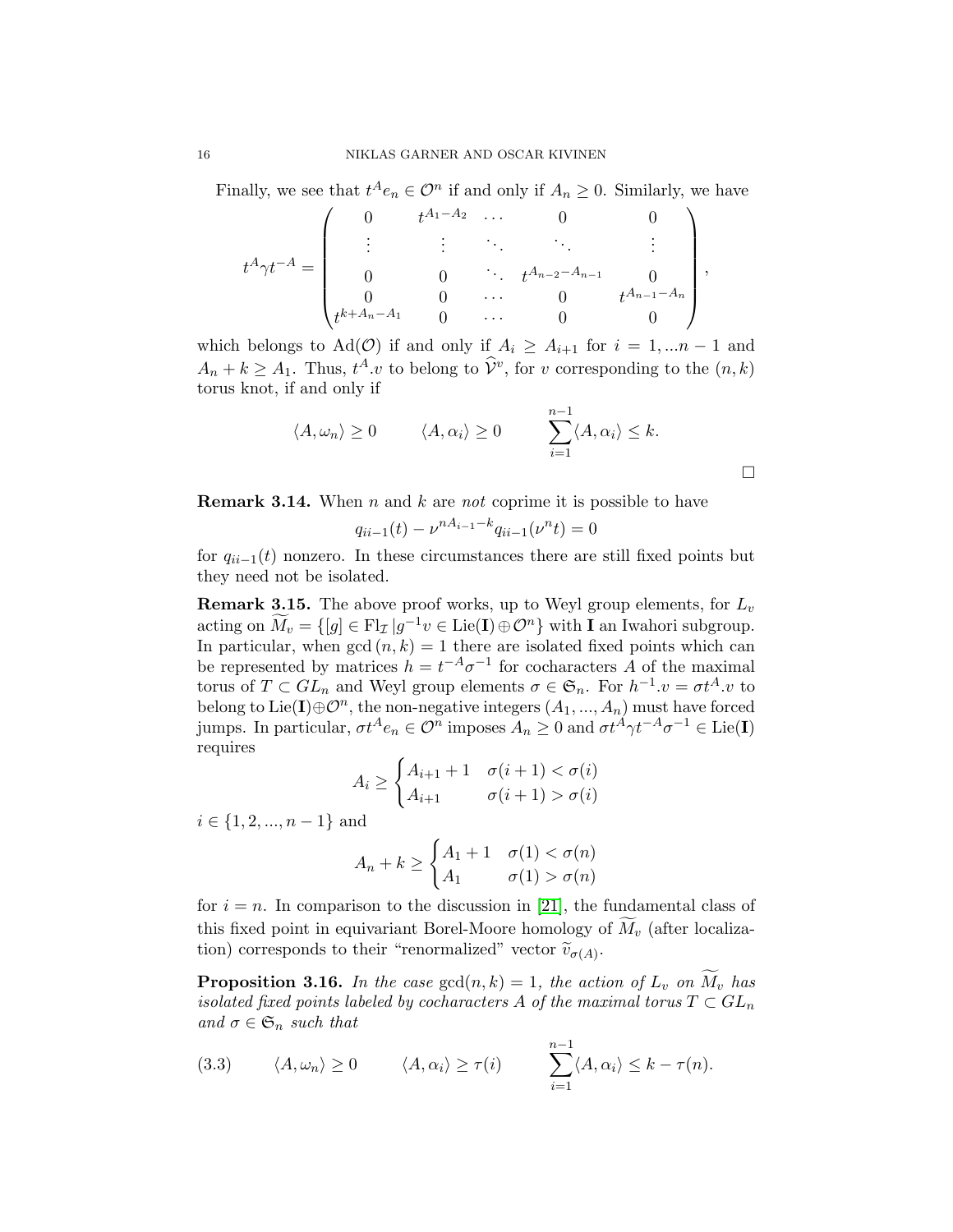where  $\tau(i) = 1$  if  $\sigma(i+1) < \sigma(i)$  and  $\tau(i) = 0$  if  $\sigma(i+1) > \sigma(i)$ , with  $\sigma(n+1) := \sigma(1).$ 

#### 4. Action of the Rational Cherednik Algebra

<span id="page-16-0"></span>In this section, we construct an action of the rational Cherednik algebras on equivariant Borel-Moore homologies of Hilbert schemes of  $\widehat{C}$  and some of its variants.

We first recall the construction of the BFN algebras in general. This is a minor parahoric variant of the construction in  $[4]$ ; the case when **P** is an Iwahori subgroup appears in the work of Webster [\[47\]](#page-49-10). We choose a parahoric subgroup  $P \subset G_{\mathcal{K}}$ . Suppose  $1 \to G \to \tilde{G} \to G_F \to 1$  is an extension of algebraic groups and suppose  $\widetilde{P}$  is a parahoric subgroup of  $\widetilde{G}_{\mathcal{K}}$ that fits in an extension  $1 \to \mathbf{P} \to \widetilde{\mathbf{P}} \to (G_F)_{\mathcal{O}} \to 1$  such that  $\widetilde{\mathbf{P}} \cap G_{\mathcal{K}} = \mathbf{P}$ . Let  $\widetilde{G}_{\mathcal{K}}^{\mathcal{O}}$  be the preimage in  $\widetilde{G}_{\mathcal{K}}$  of  $G_{F,\mathcal{O}}$ .

Note that

$$
\mathrm{Fl}_{\mathbf{P}} \cong \widetilde{G}_{\mathcal{K}}^{\mathcal{O}} / \widetilde{\mathbf{P}} \cong (\widetilde{G}_{\mathcal{K}}^{\mathcal{O}} \rtimes \mathbb{C}_{rot}^{\times}) / (\widetilde{\mathbf{P}} \rtimes \mathbb{C}_{rot}^{\times})
$$

and in particular

$$
\mathrm{Gr}_G \cong \widetilde{G}_{\mathcal{K}}^{\mathcal{O}} / \widetilde{G}_{\mathcal{O}} \cong (\widetilde{G}_{\mathcal{K}}^{\mathcal{O}} \rtimes \mathbb{C}_{rot}^{\times}) / (\widetilde{G}_{\mathcal{O}} \rtimes \mathbb{C}_{rot}^{\times}).
$$

Let N be an algebraic representation of  $\tilde{G}$  extending the representation of  $G$  on  $N$ .

**Definition 4.1.** Define the BFN space of  $(G, N, P, N)$  as

$$
\mathcal{R}_{G,N,\mathbf{P},\mathbf{N}} = \{([g],s) \in \mathrm{Fl}_{\mathbf{P}} \times \mathbf{N} | g.s \in \mathbf{N} \}.
$$

**Remark 4.2.** If  $P = G_{\mathcal{O}}, N = N_{\mathcal{O}}$  we omit the subscripts P, N. We naturally have

$$
\mathcal{R}_{G,N,\mathbf{P},\mathbf{N}} \subset \mathcal{T}_{G,N,\mathbf{P},\mathbf{N}} := G_{\mathcal{K}} \times_{\mathbf{P}} \mathbf{N} \cong \{([g],s) \in \mathrm{Fl}_{\mathbf{P}} \times N_{\mathcal{K}} | g.s \in \mathbf{N}\}
$$

The last isomorphism is given by the embedding  $[g, s'] \mapsto ([g], g^{-1}.s')$ , see [\[4,](#page-46-0) discussion on p.6], and note that we use  $g^{-1}$  where they use g. We use these descriptions interchangeably. When  $P = G_{\mathcal{O}}, N = N_{\mathcal{O}}, \mathcal{T}_{G,N}$  has the modular interpretation

$$
\mathcal{T}_{G,N}\cong\{(P,\sigma,s)|P\text{ is a }G-\text{torsor on the formal disk }D,\sigma:P|_{D^{\times}}\xrightarrow{\cong}G|_{D^{\times}},s\in\Gamma(D,P\times_G N)\}.
$$

The locally closed sub-ind-scheme  $\mathcal{R}_{G,N}$  consists of those triples  $(P, \sigma, s)$ where  $\sigma(s)$  extends to a section over D. The versions with **P** incorporate appropriate parabolic structure; i.e. we impose that  $P$  have a  $P$ -reduction and require s to be compatible with this reduction.

<span id="page-16-1"></span>**Theorem 4.3** ([\[4\]](#page-46-0)). There is a natural convolution product on  $\mathcal{A}_{G,N}$  :=  $H_*^{G_{\mathcal{O}}}(\mathcal{R}_{G,N})$  and  $\mathcal{A}_{G,N}^{\hbar} := H_*^{G_{\mathcal{O}} \rtimes \mathbb{C}_{rot}^{\times}}(\mathcal{R}_{G,N}),$  making them associative algebras with unit. Moreover,  $\mathcal{A}_{G,N}^{\hbar}$  is a flat deformation over  $\mathbb{C}[\hbar]$  of  $\mathcal{A}_{G,N}$ , which is commutative.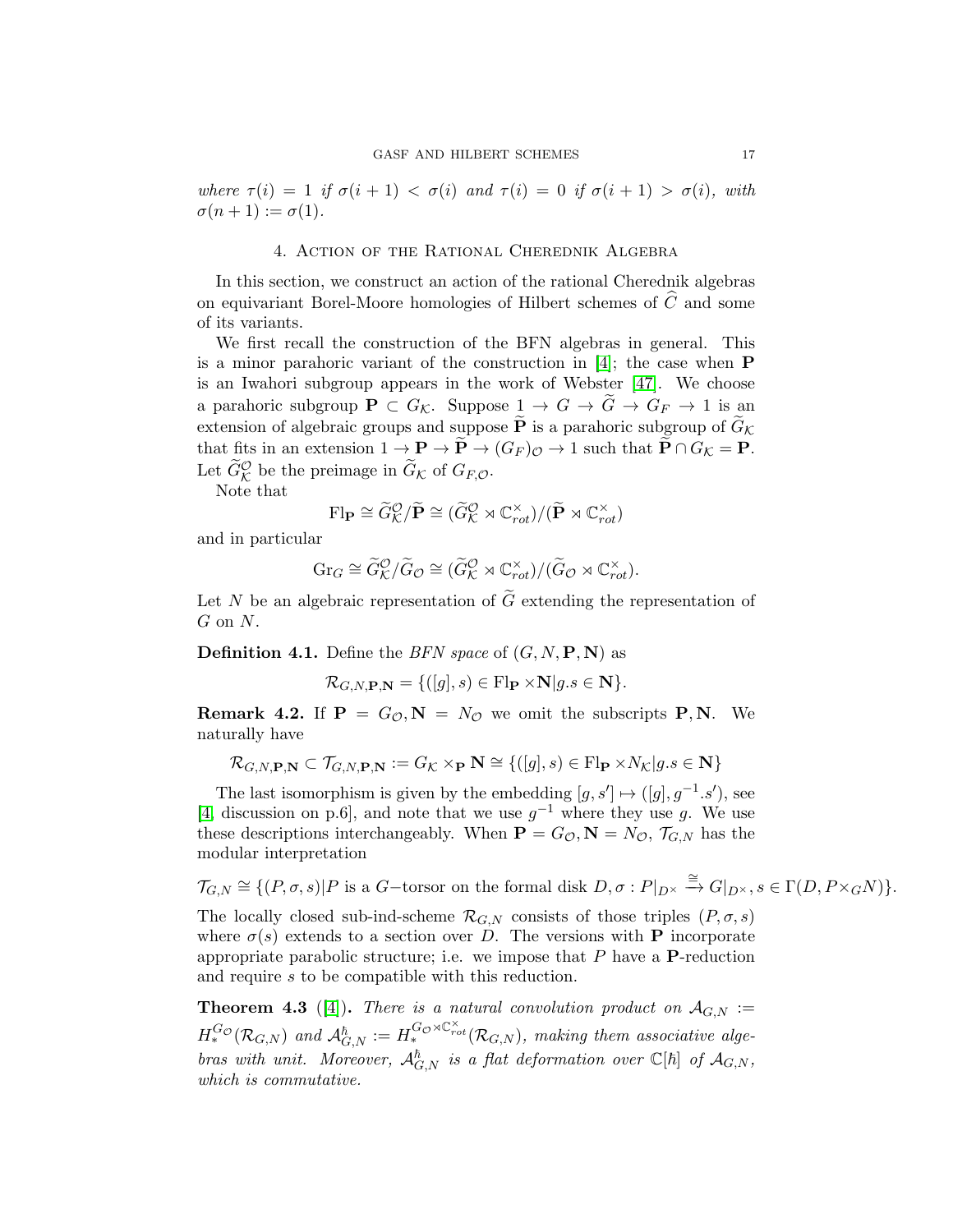**Definition 4.4.** We will call either of these algebras the *BFN algebra* or the (quantized) Coulomb branch.

**Remark 4.5.** The BFN algebra  $A_{G,N}$  and its quantization have natural deformations given an extension as above. Namely, the homologies  $\widetilde{\mathcal{A}}_{G,N}$  :=  $H_*^{\widetilde{G}_\mathcal{O}}(\mathcal{R}_{G,N})$  and  $\widetilde{\mathcal{A}}_{G,N}^{\hbar} := H_*^{\widetilde{G}_\mathcal{O} \rtimes \mathbb{C}^\times_{rot}}(\mathcal{R}_{G,N})$  have the structures of algebras that deform  $\mathcal{A}_{G,N}$  and  $\mathcal{A}_{G,N}^{\hbar}$ , respectively, with  $\mathcal{A}_{G,N}^{\hbar}$  a filtered quantization of the commutative  $\mathcal{A}_{G,N}$ . See [\[4,](#page-46-0) Section 3(viii)] for more details. This physically corresponds to turning on complex mass parameters for the flavor group  $G_F$ . In that context, one assumes that  $G_F$  is a torus.

4.0.1. Parahoric versions. A slight modification of the construction in [\[4,](#page-46-0) Theorem 3.10] gives:

**Theorem 4.6.** There is a natural convolution product on  $\mathcal{A}_{G,N,P,N}$  :=  $H^{\mathbf{P}}_*(\mathcal{R}_{G,N,\mathbf{P},\mathbf{N}})$  and  $\mathcal{A}_{G,N,\mathbf{P},\mathbf{N}}^{\hbar} := H^{\mathbf{P}\rtimes C_{rot}^{\times}}_*(\mathcal{R}_{G,N,\mathbf{P},\mathbf{N}})$ , making them associative algebras with unit. Moreover,  $\mathcal{A}_{G,N,\mathbf{P},\mathbf{N}}^{\hbar}$  is a filtered quantization of  $\mathcal{A}_{G.N.P.N.}$ 

**Remark 4.7.** Similarly, one can define the flavor-deformed version  $\widetilde{\mathcal{A}}_{G,N,\mathbf{P},\mathbf{N}} =$  $H^{\widetilde{\mathbf{P}}}_{*}(\mathcal{R}_{G,N,\mathbf{P},\mathbf{N}})$  and its quantization  $\widetilde{\mathcal{A}}_{G,N,\mathbf{P},\mathbf{N}}^{\hbar}=H^{\widetilde{\mathbf{P}}\rtimes\mathbb{C}^{\times}_{rot}}_{*}(\mathcal{R}_{G,N,\mathbf{P},\mathbf{N}})$ . Note that unless  $P = G_{\mathcal{O}_\mathcal{O}}$  the algebra  $\mathcal{A}_{G,N,P,N}$  is in general not commutative. For example,  $\mathcal{A}_{G,N,\mathbf{P},N_\mathcal{O}}$  is a matrix algebra (of size  $\dim_\mathbb{C} G_\mathcal{O}/\mathbf{P} \times$  $\dim_{\mathbb{C}} G_{\mathcal{O}}(\mathbf{P})$  over  $\mathcal{A}_{G,N}$ , because the map  $\mathcal{R}_{G,N,\mathbf{P},\mathbf{N}} \to \mathcal{R}_{G,N}$  is a  $G/P$ fibration. For more details, see [\[13,](#page-47-4) Section 7.1].

**Remark 4.8** (For the physically minded reader). The algebra  $\mathcal{A}_{G,N,\mathbf{P},\mathbf{N}}$ encapsulates the algebra of local operators bound to a  $(\frac{1}{2}$ -BPS) vortex line operator labeled by the algebraic data  $P, N$ . As described in [\[13,](#page-47-4) Section 4.5], the choice of  $P$  is a breaking of the gauge group in the vicinity of the line operator. The choice  $N$  is related to a choice of superpotential (compatible with the choice of symmetry breaking) coupling the bulk degrees of freedom to the degrees of freedom on the line operator. Examples of such line operators have been used to obtain non-commutative resolutions of Coulomb branches [\[5\]](#page-46-3) and played a central role in understanding of symplectic duality between Higgs and Coulomb branches [\[47\]](#page-49-10).

4.1. Convolution action of Coulomb branches on GASF. Recall that we have defined the BFN space  $\mathcal{R}_{P,N} := \mathcal{R}_{G,N,P,N}$  of a representation N. We will also consider the infinite-rank vector bundle

$$
\mathcal{T}_{\mathbf{P},\mathbf{N}} := \mathcal{T}_{G,N,\mathbf{P},\mathbf{N}} := G_{\mathcal{K}} \times_{\mathbf{P}} \mathbf{N} \to \mathrm{Fl}_{\mathbf{P}}.
$$

For  $v \in N_{\mathcal{K}}$ , we define

$$
\mathcal{V}_{\mathbf{N}}^v := (\widetilde{G}_{\mathcal{K}}^{\mathcal{O}} \rtimes \mathbb{C}_{rot}^\times).v \cap \mathbf{N}.
$$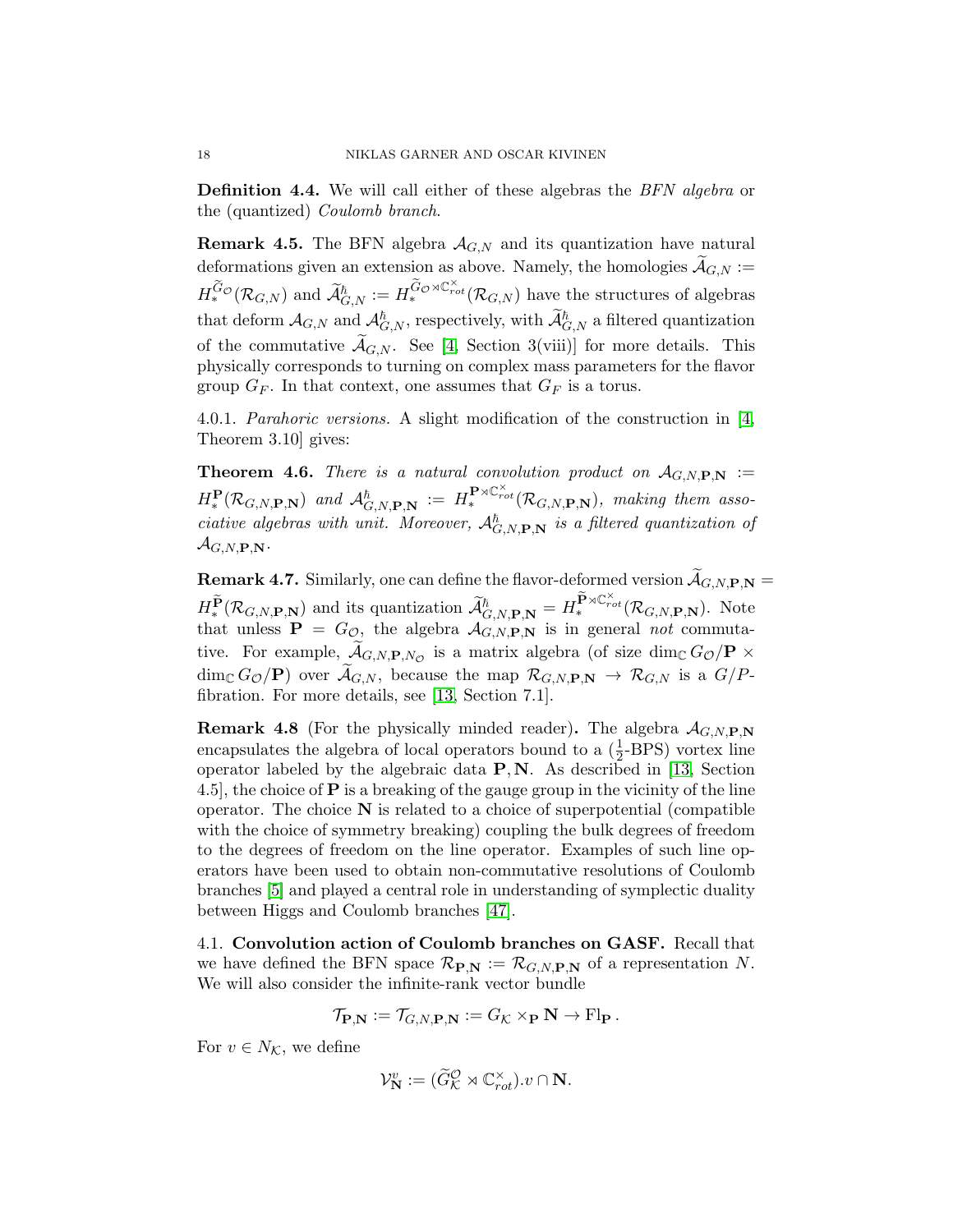This is analogous to the orbital varieties in [\[11\]](#page-47-1), and is also called such by [\[23\]](#page-48-8) in the case  $P = G_{\mathcal{O}}$ . Note that on the level of closed points (which is what we are concerned with, since we only work with the reduced structure), it is clear that  $\mathcal{V}_{\mathbf{N}}^v/(\widetilde{\mathbf{P}} \rtimes \mathbb{C}_{rot}^{\times}) = M_v^{\mathbf{P},\mathbf{N}}/L_v$ .

We now define the convolution action of  $\mathcal{A}^{\hbar}_{P,N} := \mathcal{A}^{\hbar}_{G,N,P,N}$ , following [\[4\]](#page-46-0) and [\[23\]](#page-48-8) (which consider the case  $\mathbf{P} = G_{\mathcal{O}}, \mathbf{N} = N_{\mathcal{O}}$ ).

<span id="page-18-0"></span>**Theorem 4.9.** Suppose the stabilizer  $L_v$  of v is contained in  $\widetilde{\mathbf{P}} \rtimes \mathbb{C}_{rot}^{\times}$  and  $M_v^{\mathbf{P},\mathbf{N}}$  is ind-proper. Then there is an action of  $\widetilde{\mathcal{A}}_{\mathbf{P},\mathbf{N}}^{\hbar}$  on  $H_*^{L_v}(M_v^{\mathbf{P},\mathbf{N}})$ .

Proof. Note that there is a natural map

(4.1) 
$$
p: \widetilde{G}_{\mathcal{K}}^{\mathcal{O}} \rtimes \mathbb{C}_{rot}^{\times} \times \mathbf{N} \to \mathcal{T}_{\mathbf{P},\mathbf{N}} \times \mathbf{N}
$$

given by

<span id="page-18-1"></span>
$$
(g, s) \mapsto ([g, s], s).
$$

Let  $L_v$  be the stabilizer of v in  $\widetilde{G}_\mathcal{K}^\mathcal{O} \rtimes \mathbb{C}^\times_{rot}$ . If  $X_v^{\mathbf{P},\mathbf{N}} := \{g \in \widetilde{G}_\mathcal{K}^\mathcal{O} \rtimes$  $\mathbb{C}_{rot}^{\times}|g^{-1}.v \in \mathbf{N}$ , there are two natural projections from  $X_v^{\mathbf{P},\mathbf{N}}$  to  $M_v^{\mathbf{P},\mathbf{N}}$  and  $\mathcal{V}_{\mathbf{P},\mathbf{N}}^{v}$ , which are  $\widetilde{\mathbf{P}} \rtimes \mathbb{C}^{\times}_{rot}$  and  $L_{v}$ -torsors, respectively. Taking the equivariant cohomology of the dualizing sheaves, we get

$$
H^{L_v}_*(M^{\mathbf{P},\mathbf{N}}_v)\simeq H^{\widetilde{\mathbf{P}}\rtimes \mathbb{C}^\times_{rot}}_*(\mathcal{V}^v_{\mathbf{P},\mathbf{N}}),
$$

where the left-hand side makes sense because  $L_v$  is compact.

Consider the groupoid over  $N$  given by

$$
\mathcal{P}_{\mathbf{P},\mathbf{N}} := \{ (g,s) \in \widetilde{G}_{\mathcal{K}}^{\mathcal{O}} \rtimes \mathbb{C}_{rot}^{\times} \times \mathbf{N} | g^{-1}.s \in \mathbf{N} \} \xrightarrow{\pi_1: (g,s) \mapsto s} \mathbf{N}.
$$

The source, target, unit, multiplication and inverse maps are defined as in [\[23,](#page-48-8) Section 4.2]. Note that there is another projection map  $\pi_2$  to N given by  $(g, s) \mapsto g^{-1}.s$ . Then consider  $\mathcal{F}_{\mathbf{P}, \mathbf{N}}^v := \omega_{\mathcal{V}_{\mathbf{P}, \mathbf{N}}^v}[-2 \dim \widetilde{\mathbf{P}}]$ , which is an object in the  $\widetilde{\mathbf{P}} \rtimes \mathbb{C}^{\times}_{rot}$ -equivariant derived category of **N**. Here we use, as everywhere in this paper, the grading shift like defined in [\[4\]](#page-46-0) and Appendix [A.](#page-42-0) We have a natural isomorphism

$$
\pi_1^* \mathcal{F}_{\mathbf{P},\mathbf{N}}^v \cong \pi_2^* \mathcal{F}_{\mathbf{P},\mathbf{N}}^v.
$$

By definition we have  $p^{-1}(\mathcal{R}_{\mathbf{P},\mathbf{N}} \times \mathbf{N}) = \mathcal{P}_{\mathbf{P},\mathbf{N}}$ , and that  $m \circ q = \pi_2$ ,  $\pi \circ j = \pi_1$ , where

$$
\pi : \widetilde{G}^{\mathcal{O}}_{\mathcal{K}} \rtimes \mathbb{C}^{\times}_{rot} \times \mathbf{N} \to \mathbf{N}
$$

is the projection.

Consider then the following diagram:

$$
\mathcal{R}_{\mathbf{P},\mathbf{N}} \times \mathbf{N} \longleftarrow p_{\mathbf{P},\mathbf{N}} \xrightarrow{q} q(\mathcal{P}_{\mathbf{P},\mathbf{N}}) \xrightarrow{m} \mathbf{N}
$$

$$
\downarrow \qquad \qquad \downarrow j
$$

$$
\mathcal{T}_{\mathbf{P},\mathbf{N}} \times \mathbf{N} \longleftarrow \widetilde{G}_{\mathcal{K}}^{\mathcal{O}} \rtimes \mathbb{C}_{rot}^{\times} \times \mathbf{N}
$$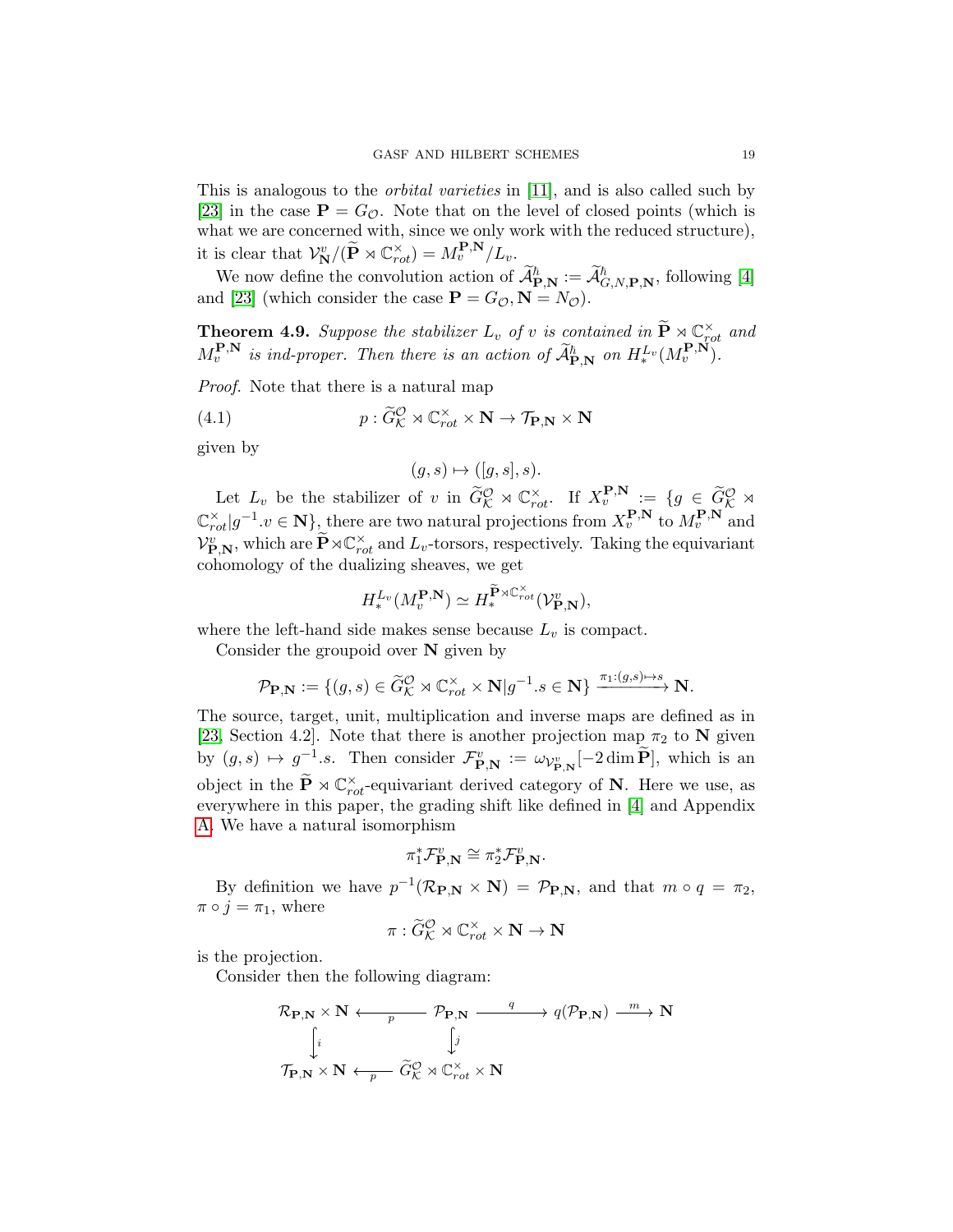Here p is as above, q is quotient by the  $\widetilde{\mathbf{P}} \rtimes \mathbb{C}^{\times}_{rot}$ -action  $h(g, s) = (gh^{-1}, h.s)$ and m is the multiplication map  $[g, s] \mapsto g.s$ . The composition  $m \circ q$  is the above map  $\pi_2 : \mathcal{P}_{\mathbf{P}.\mathbf{N}} \to \mathbf{N}$ .

Using the "restriction with support" map of Section [A.1](#page-42-1) (see [\[4,](#page-46-0) Section 3(ii)]) applied to the leftmost Cartesian square, and the map

$$
p^*(\omega_{\mathcal{T}_{\mathbf{P},\mathbf{N}}}[-2\dim \mathbf{N}] \boxtimes \mathcal{F}_{\mathbf{P},\mathbf{N}}^v) \cong \omega_{\widetilde{G}_{\mathcal{K}}^{\mathcal{O}} \rtimes \mathbb{C}_{rot}^{\times}}[-2\dim \widetilde{\mathbf{P}} \rtimes \mathbb{C}_{rot}^{\times}] \boxtimes \mathcal{F}_{\mathbf{P},\mathbf{N}}^v
$$

we get a map (omitting the shifts for sake of readability)

$$
p^* : H^{-*}_{\tilde{\mathbf{P}} \rtimes \mathbb{C}_{rot}^{\times} \times \tilde{\mathbf{P}} \rtimes \mathbb{C}_{rot}^{\times}} (\mathcal{R}_{\mathbf{P}, \mathbf{N}} \times \mathbf{N}, \omega_{\mathcal{R}_{\mathbf{P}, \mathbf{N}}} \boxtimes \mathcal{F}_{\mathbf{P}, \mathbf{N}}^{\upsilon})
$$
  
(4.2)  

$$
= H^{\tilde{\mathbf{P}} \rtimes \mathbb{C}_{rot}^{\times}}_{rot} (\mathcal{R}_{\mathbf{P}, \mathbf{N}}) \otimes H^{\tilde{\mathbf{P}} \rtimes \mathbb{C}_{rot}^{\times}}_{rot} (\mathcal{V}_{\mathbf{N}}^{\upsilon}) \to H^*_{\tilde{\mathbf{P}} \rtimes \mathbb{C}_{rot}^{\times} \times \tilde{\mathbf{P}} \rtimes \mathbb{C}_{rot}^{\times}} (\mathcal{P}_{\mathbf{P}, \mathbf{N}}, \pi_1^! \mathcal{F}_{\mathbf{P}, \mathbf{N}}^{\upsilon}).
$$

Since  $\mathcal{F}_{\mathbf{P},\mathbf{N}}^{v}$  is a **P**-equivariant complex, we have  $\pi_1^!\mathcal{F}_{\mathbf{P},\mathbf{N}}^{v} \cong \pi_2^!\mathcal{F}_{\mathbf{P},\mathbf{N}}^{v}$  and since  $\pi_2 = m \circ q$ , we get

$$
H^*_{\widetilde{\mathbf{P}} \rtimes \mathbb{C}^\times_{rot}}(\mathcal{P}_{\mathbf{P},\mathbf{N}},\pi_1^!\mathcal{F}^v_{\mathbf{P},\mathbf{N}}) = H^*_{\widetilde{\mathbf{P}} \rtimes \mathbb{C}^\times_{rot}}(q(\mathcal{P}_{\mathbf{N}}),m^!\mathcal{F}^v_{\mathbf{P},\mathbf{N}})
$$

Finally,  $m$  is (ind-)proper because its fibers are closed subvarieties of a partial affine flag variety, so that using the adjunction  $m_1m^! \rightarrow id$  we get a map

$$
(m \circ q)_{*}: H_{*}^{\widetilde{\mathbf{P}}\rtimes \mathbb{C}^{\times}_{rot}}(q(\mathcal{P}_{\mathbf{P},\mathbf{N}}), m^{!}\mathcal{F}_{\mathbf{P},\mathbf{N}}^{v}) \to H_{*}^{\widetilde{\mathbf{P}}\rtimes \mathbb{C}^{\times}_{rot}}(\mathcal{V}_{\mathbf{P},\mathbf{N}}^{v}).
$$

In particular, composing gives us an "intersection pairing"

$$
\star := (m \circ q)_* p^* : H_*^{\widetilde{\mathbf{P}} \rtimes \mathbb{C}^\times_{rot}}(\mathcal{R}_{\mathbf{P},\mathbf{N}}) \times H_*^{L_v}(M_v^{\mathbf{P},\mathbf{N}}) \to H_*^{L_v}(M_v^{\mathbf{P},\mathbf{N}}).
$$

This is clearly bilinear over Q. We prove the associativity in Lemma [A.3](#page-43-0) and the fact that the identity acts by 1 in Lemma [A.4.](#page-46-4)  $\Box$ 

4.1.1. The case of Hilbert schemes. Specializing the construction of Theo-rem [4.9](#page-18-0) to  $N = \text{Ad} \oplus V$  and  $\mathbf{P} = G_{\mathcal{O}}, \mathbf{N} = N_{\mathcal{O}},$  the  $L_v$ -equivariant homology of the GASF  $M_v$  admits an action of the spherical rational Cherednik algebra of  $\mathfrak{gl}_n$ . Similarly, for  $\mathbf{P} = \mathbf{I}, \mathbf{N} = \text{Lie}(\mathbf{I}) \oplus \mathcal{O}^n$  we get an action of the (full) RCA of  $\mathfrak{gl}_n$ , as we now describe.

<span id="page-19-0"></span>**Definition 4.10.** The rational Cherednik algebra of  $\mathfrak{gl}_n$  is the quotient algebra

$$
\overline{\mathcal{H}}_n = \frac{\mathbb{C}[\hbar, m] \langle x_1, \dots, x_n, y_1, \dots, y_n \rangle \rtimes \mathbb{C} \mathfrak{S}_n}{\sim}
$$

where  $\sim$  consists of the relations  $[x_i, x_j] = [y_i, y_j] = 0$  for all *i*, *j*, and

$$
[y_i, x_j] = \begin{cases} -\hbar + m \sum_{k \neq i} (i \, k) & \text{if } i = j, \\ -m(i \, j) & \text{if } i \neq j. \end{cases}
$$

The *spherical subalgebra* is defined as  $e\overline{\mathcal{H}}_n e$  where  $e = \frac{1}{n}$  $\frac{1}{n!}\sum_{w\in\mathfrak{S}_n}w$ . We often refer to the spherical subalgebra simply as the spherical rational Cherednik algebra of  $\mathfrak{gl}_n$ .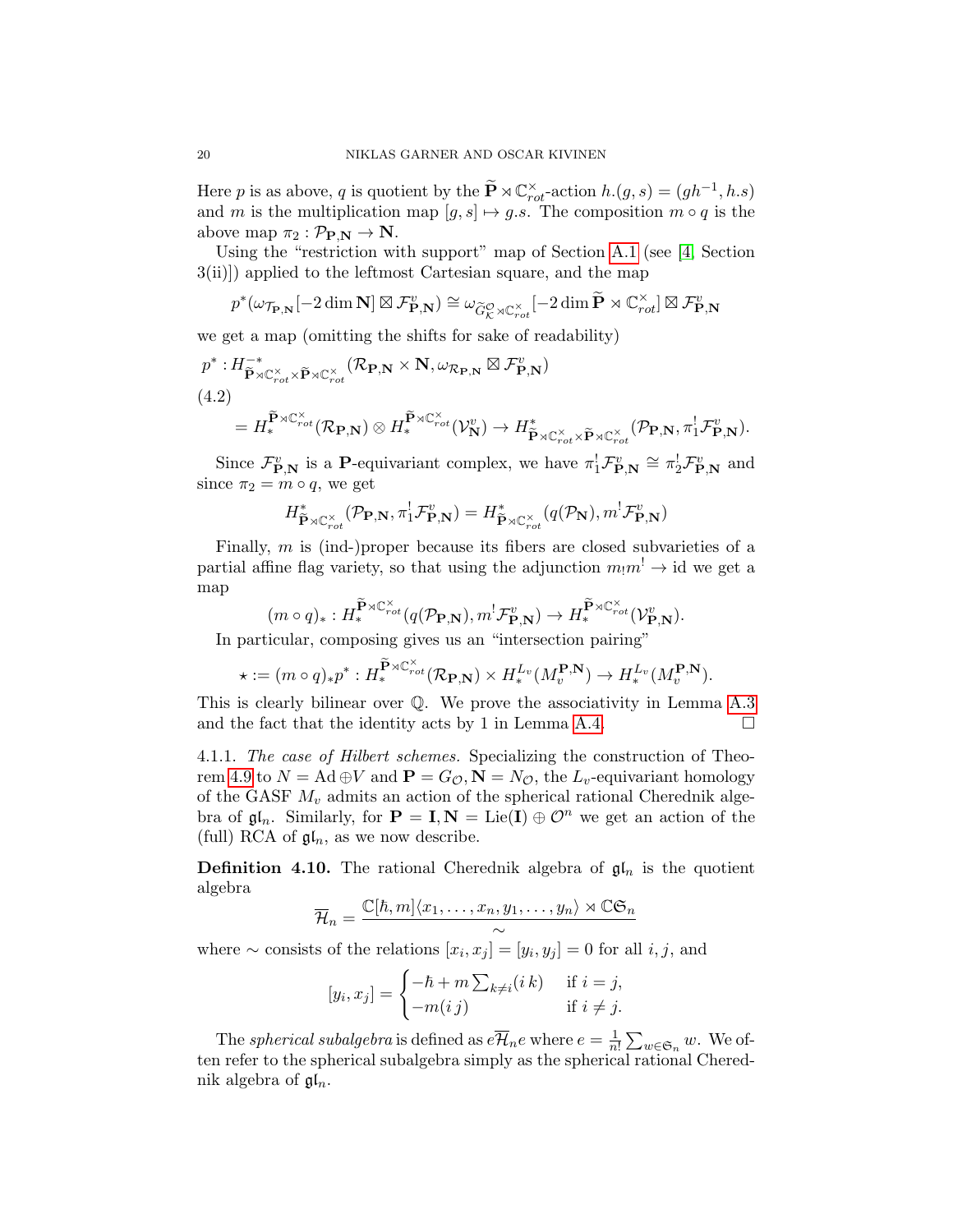Remark 4.11. To match with the conventions in most other sources, we should specialize  $\hbar \rightarrow -1$ . Indeed, it is the specialized algebra which will act on the equivariant homology as in Theorem [5.8](#page-34-0) and for example [\[38\]](#page-49-3).

We record the following theorems of Kodera-Nakajima and Braverman-Etingof-Finkelberg [\[3,](#page-46-2) [28\]](#page-48-9) (see also [\[30,](#page-48-12) [48\]](#page-50-1)).

<span id="page-20-0"></span>**Theorem 4.12** ([\[28\]](#page-48-9)). For  $G = GL_n, N = \text{Ad} \oplus V$ , the quantized BFN algebra  $\mathcal{A}_{G,N}^{\hbar}$  is isomorphic to the spherical rational Cherednik algebra of  $\mathfrak{gl}_n$ .

**Theorem 4.13** ([\[3\]](#page-46-2)). For  $G = GL_n, N = \text{Ad} \oplus V, P = I, N = \text{Lie}(I) \oplus \mathcal{O}^n$ , the quantized BFN algebra  $\mathcal{A}_{G,N,\mathbf{P},\mathbf{N}}^{\hbar}$  is isomorphic to the rational Cherednik algebra of  $\mathfrak{gl}_n$ .

**Remark 4.14.** The extended group  $\tilde{G}$  in the above theorems is simply  $G \times G_F$  where  $G_F = \mathbb{C}^{\times}_{dil}$  acts by scaling Ad with weight 1 and V with weight 0.

In the situation of Theorem [3.4](#page-9-0) we get

**Corollary 4.15.** The spherical rational Cherednik algebra  $e\overline{\mathcal{H}}_n e$  of  $\mathfrak{gl}_n$  acts on  $H^{L_v}_{*}(\text{Hilb}^{\bullet}(\widehat{C}))$  where  $L_v$  is the stabilizer in  $\widetilde{G}_{\mathcal{K}}^{\mathcal{O}} \rtimes \mathbb{C}_{rot}^{\times}$  of  $v \in \text{Ad}(\mathcal{K}) \oplus \mathcal{K}^n$ associated to  $C$  as in Theorem [3.4.](#page-9-0)

<span id="page-20-1"></span>**Corollary 4.16.** The rational Cherednik algebra  $\overline{\mathcal{H}}_n$  of  $\mathfrak{gl}_n$  acts on  $H_*^{L_v}(\text{PHilb}^{\bullet}(\widehat{C}))$ .

Remark 4.17. The action in Corollary [4.16](#page-20-1) coincides by [\[48,](#page-50-1) Section 7] with that studied in [\[21\]](#page-48-7). Both papers use a different set of generators than us, and we compare their construction to ours in Section [5.2.](#page-36-0)

<span id="page-20-2"></span>4.2. Comparison of the convolution action to an action by correspondences. For many of our results, in particular Theorem [5.8,](#page-34-0) we will need to compare the convolution action from Theorem [4.9](#page-18-0) to another action by correspondences. We will do this again in greater generality than needed for the rest of the paper. In particular, we make rigorous expectations from [\[8\]](#page-47-8) and [\[7\]](#page-47-3).

**Definition 4.18.** Define the *raviolo space/Hecke stack* for v which has  $\mathbb{C}$ points given by

$$
\mathcal{R}_{\mathbf{P},\mathbf{N}}^v(\mathbb{C}) = \{ (s_2, g, s_1) \in \mathcal{V}_\mathbf{N}^v \times (\widetilde{G}_\mathcal{K}^\mathcal{O} \rtimes \mathbb{C}_{rot}^\times) \times \mathcal{V}_\mathbf{N}^v | g.s_1 = s_2 \} / \widetilde{\mathbf{P}} \rtimes \mathbb{C}_{rot}^\times.
$$

Explicitly, the element  $g' \in \widetilde{\mathbf{P}} \rtimes \mathbb{C}^{\times}_{rot}$  acts as  $g'(s_2, g, s_1) = (s_2, gg'^{-1}, g's_1)$ .

Definition 4.19. Define also

 $\mathcal{T}_{\mathbf{P},\mathbf{N}}^{v}(\mathbb{C}) = \{ (s_2, g, s_1) \in \mathcal{W}^v \times (\widetilde{G}_{\mathcal{K}}^{\mathcal{O}} \rtimes \mathbb{C}_{rot}^{\times}) \times \mathcal{V}_{\mathbf{N}}^{v} | g.s_1 = s_2 \} / \widetilde{\mathbf{P}} \rtimes \mathbb{C}_{rot}^{\times},$ 

where  $\mathcal{W}^v := (\widetilde{G}_{\mathcal{K}}^{\mathcal{O}} \rtimes \mathbb{C}_{rot}^\times).v \subset N(\mathcal{K}).$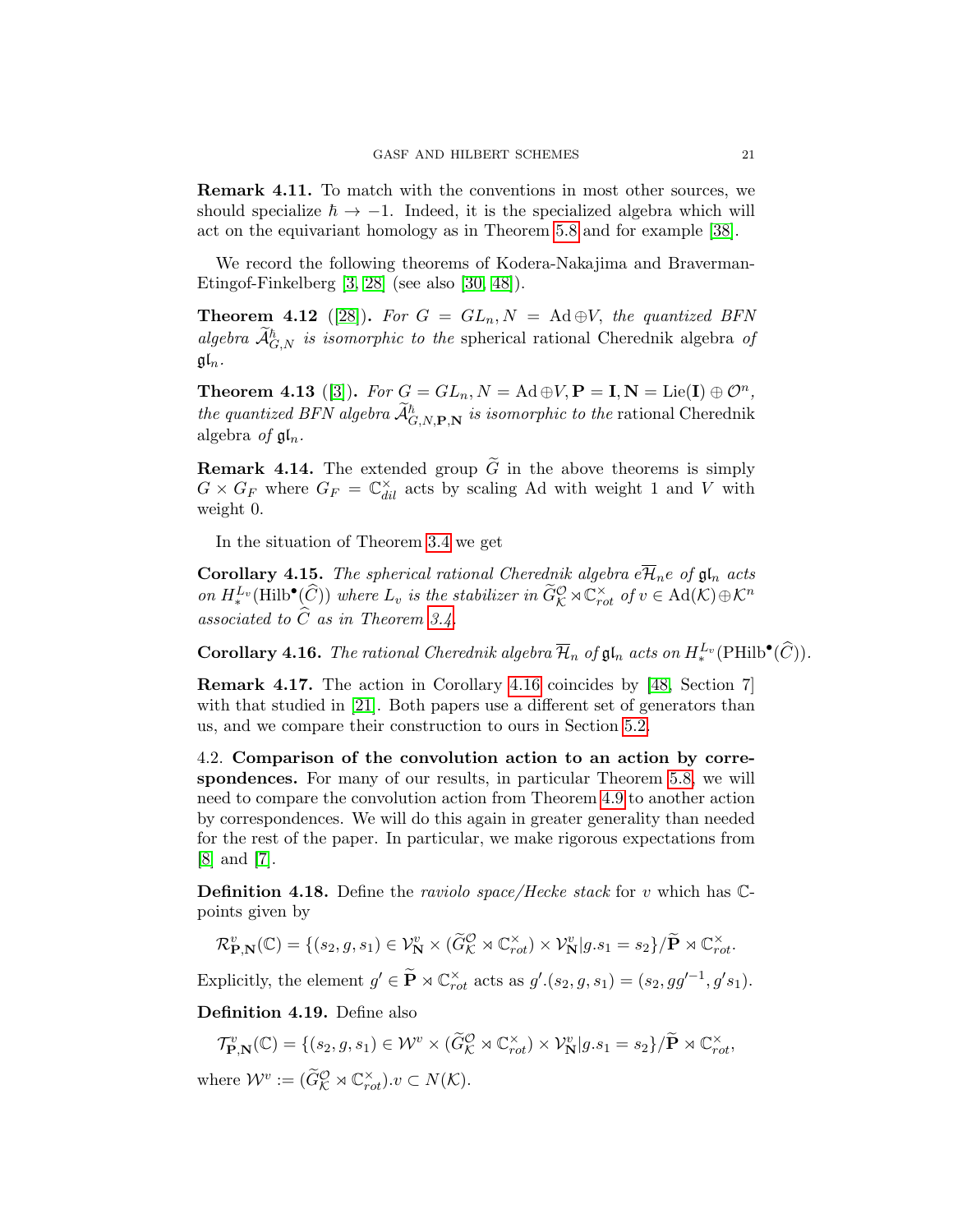Next, note that  $\mathcal{R}_{\mathbf{P},\mathbf{N}}^{v}$  is a locally closed sub-ind-variety of  $\mathcal{R}_{\mathbf{P},\mathbf{N}}$  via  $[s_2, g, s_1] \mapsto [g, s_1]$ . The space  $\mathcal{R}_{\mathbf{P},\mathbf{N}}$  has a natural stratification pulled back from the Schubert stratification of  $\text{Fl}_{\mathbf{P}} = \bigsqcup_{w \in W_{\mathbf{P}} \setminus W^{aff}/W_{\mathbf{P}}} \mathbf{P}w\mathbf{P}$  and therefore  $\mathcal{R}_{\mathbf{P},\mathbf{N}}^{v}$  inherits a stratification  $\mathcal{R}_{\mathbf{P},\mathbf{N},w}^{v} := \mathcal{R}_{\mathbf{P},\mathbf{N}}^{v} \cap \mathcal{R}_{\mathbf{P},\mathbf{N},w}$  (ditto for  $\mathcal{T}_{\mathbf{P},\mathbf{N}}^v$ ,  $\mathcal{T}_{\mathbf{P},\mathbf{N}}$ ). Here  $w \in W_{\mathbf{P}}\backslash W^{aff}/W_{\mathbf{P}}$  is a double coset for the extended affine Weyl group of  $G$ . We also have maps



where  $\varphi_1$  is the  $\widetilde{\mathbf{P}} \rtimes \mathbb{C}^{\times}_{rot}$ - equivariant projection map

 $\varphi_1 : [s_2, g, s_1] \mapsto [s_1],$ 

whose restriction to  $\mathcal{R}_{\mathbf{P},\mathbf{N},w}^{v}$  is smooth (because it is a base change from the smooth morphism  $\mathcal{R}_{\mathbf{P},\mathbf{N},w} \to \mathrm{Fl}_{\mathbf{P}}$ , and  $\varphi_2$  is another proper equivariant projection given by

<span id="page-21-0"></span>
$$
\varphi_2 : [s_2, g, s_1] \mapsto s_2,
$$

whose image is naturally identified with  $\mathcal{V}_{\mathbf{N}}^{v}$ .

The map in Equation [\(4.1\)](#page-18-1) restricts to

(4.3) 
$$
p: p^{-1}(\mathcal{R}_{\mathbf{P},\mathbf{N}} \times \mathcal{V}_{\mathbf{N}}^v) \to \mathcal{R}_{\mathbf{P},\mathbf{N}}^v \times \mathcal{V}_{\mathbf{N}}^v
$$

 $p: \widetilde{G}^\mathcal{O}_\mathcal{K} \rtimes {\mathbb C}^\times_{rot} \times \mathcal{V}^v_\mathbf{N} \ \ \rightarrow \mathcal{T}^v_{\mathbf{P},\mathbf{N}} \times \mathcal{W}^v$ (4.4)

and  $q(p^{-1}(\mathcal{R}_{\mathbf{P}} \times \mathcal{V}_{\mathbf{P}}^{v})) \cong \mathcal{R}_{\mathbf{P}}^{v}$  by the right quotient. Note that when the stabilizer of v is trivial, we have  $p^{-1}(\mathcal{R}\times\mathcal{V}^v) \cong \mathcal{V}^v \times \mathcal{V}^v$  by  $(g, s) \mapsto (s, g.s)$ . Our goal is to interpret the "push-pull" maps in equivariant cohomology of  $\mathcal{V}^v$  giving rise to the action.

Note that  $q_*p^*$ , where  $p^*$  is defined in Theorem [4.9,](#page-18-0) defines a map

$$
H_*^{\widetilde{\mathbf{P}} \rtimes {\mathbb C}^\times}(\mathcal{R}^v_{\mathbf{P},\mathbf{N}} \times \mathcal{V}^v_{\mathbf{N}}) \to H_{\widetilde{\mathbf{P}} \rtimes {\mathbb C}^\times_{rot}}^*(\mathcal{P}_\mathbf{N}, \pi^!_1\mathcal{F}^v_{\mathbf{P},\mathbf{N}}) = H_*^{\widetilde{\mathbf{P}} \rtimes {\mathbb C}^\times_{rot}}(\mathcal{R}^v_{\mathbf{P},\mathbf{N}}).
$$

Given a class  $\beta \in \mathcal{A}_{\mathbf{P},\mathbf{N},\leq w}^{\hbar}$  and  $\alpha \in H^{L_v}_*(M_v^{\mathbf{P},\mathbf{N}}) \cong H_*^{\widetilde{\mathbf{P}}\rtimes \mathbb{C}^{\times}}(\mathcal{V}_{\mathbf{N}}^v)$  we have that  $q_*p^*(\beta \otimes \alpha)$  is identified with the restriction of the map  $q_*p^*$  to  $\mathcal{R}^v_{\mathbf{P},\mathbf{N},\leq w}\times\mathcal{V}^v_\mathbf{N}.$ 

In particular, whenever  $\mathcal{R}_{\mathbf{P},\mathbf{N},w}$  is closed (for example, minuscule in the  $G_{\mathcal{O}}$ -case) there is a well-defined class  $[\mathcal{R}_{\mathbf{P},\mathbf{N},w}] \in \mathcal{A}_{\mathbf{P},\mathbf{N},\leq w}^{\hbar}$ . By smooth-ness of the maps in Eq. [\(4.3\)](#page-21-0) and the natural inclusion  $\mathcal{R}_{P,N} \to \mathcal{T}_{P,N}$  we may then use the "classical" refined pullback map as in [\[18\]](#page-47-11) to compute  $q_*p^*([\mathcal{R}_{\textbf{P},\textbf{N},w}]\otimes\alpha)$  given good enough understanding of  $\mathcal{R}_{\textbf{P},\textbf{N}}^v$  and how it sits in  $\mathcal{T}_{\mathbf{P},\mathbf{N}}^v$ . Moreover,  $m_* : H_*^{\widetilde{\mathbf{P}} \rtimes \mathbb{C}^\times_{rot}}(\mathcal{R}_{\mathbf{P},\mathbf{N}}^v) \to H_*^{L_v}(M_v^{\mathbf{P},\mathbf{N}})$  as given as in Theorem [4.9](#page-18-0) is identified with  $\varphi_{2,*}$ . In Section [4.3](#page-24-0) we will see that it is possible to compute  $(m \circ q)_*p^*$  using this interpretation in the abelian setting, which enormously simplifies computations.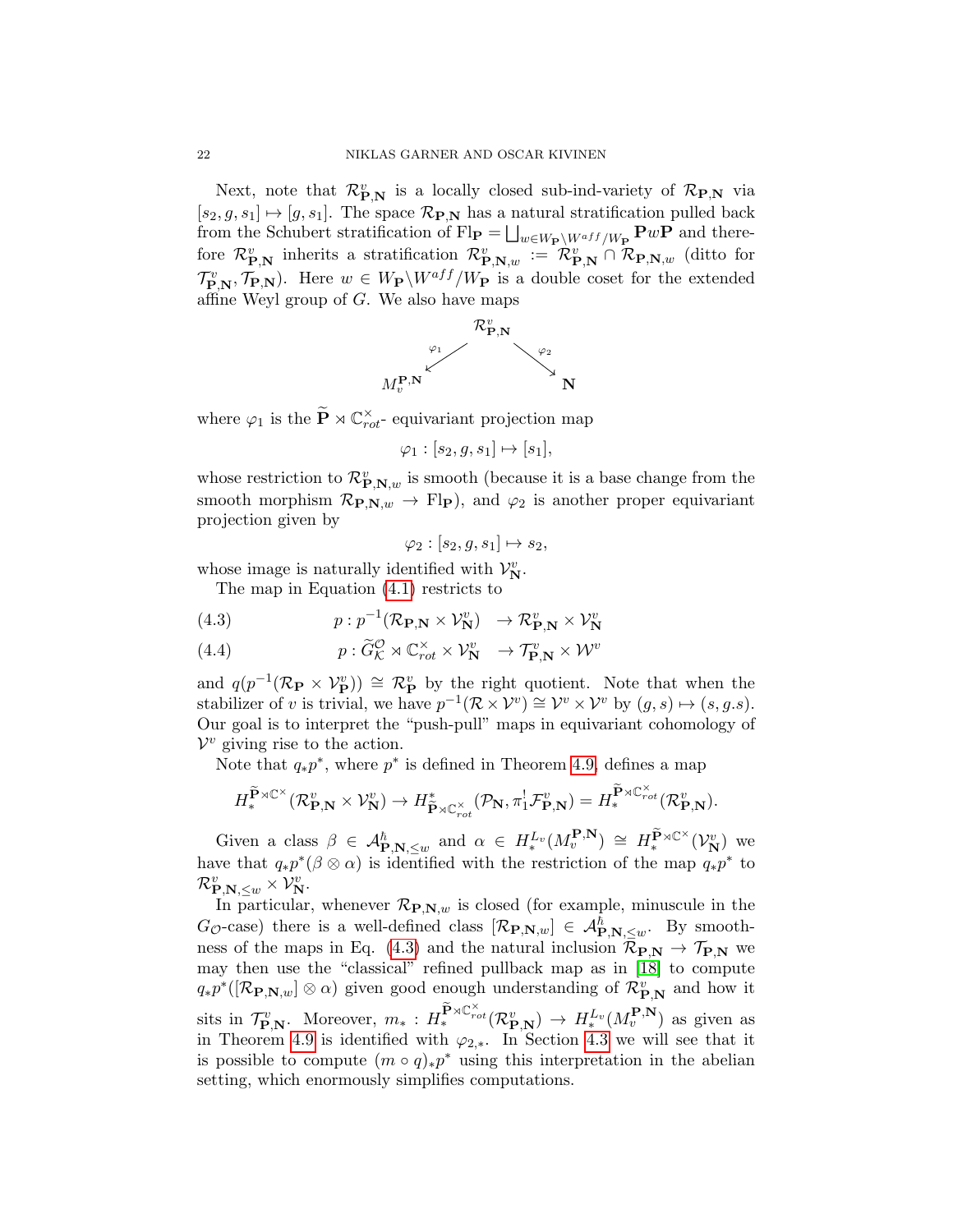4.2.1. The case of Hilbert schemes. Suppose now  $\lambda = \omega_1 = (1, 0, \ldots, 0)$  is the first minuscule coweight of  $GL_n$  and we are in the setting of Theorem [3.4.](#page-9-0) We will compare our results to those of [\[26\]](#page-48-2). Denote for ease of notation  $\mathcal{R} := \mathcal{R}_{GL_n,\text{Ad}\oplus V}$ . We have the following proposition.

Proposition 4.20. We have an isomorphism of stacks

$$
[\widetilde{G}_{\mathcal{O}} \rtimes \mathbb{C}^{\times} \backslash \mathcal{R}_{\leq \lambda}^{v}] \cong [L_{v} \backslash \mathrm{Hilb}^{\bullet, \bullet+1}(C)]
$$

where Hilb\* $\bullet$ <sup>+1</sup>(C) is the flag Hilbert scheme of C consisting of finite colength  $ideals I_1 \subset I_2 \subset \mathcal{O}_C$  with  $\dim I_2/I_1 = 1$ . Therefore,  $H_*^{\widetilde{G}_\mathcal{O}\rtimes\mathbb{C}^\times}(\mathcal{R}_{\leq\lambda}^v) \cong$  $H_*^{L_v}(\text{Hilb}^{\bullet,\bullet+1}(C)).$  While the definitions of most of the objects below make sense in general, in order to apply the deformation theory results from [\[26,](#page-48-2) [42\]](#page-49-13), we need to assume C is the germ of a reduced (but possibly reducible) curve.

*Proof.* Recall that  $\text{Gr}_{GL_n}^{\leq \omega_1}$  can be identified with lattices  $\Lambda \subset \mathcal{O}^n$  such that  $\ell(\mathcal{O}^n/\Lambda) = 1$ . Using this, we check that the points of  $[\widetilde{G}_{\mathcal{O}} \rtimes \mathbb{C}^\times \backslash \mathcal{R}_{\leq \omega_1}^v]$ correspond to points of Hilb<sup>•,•+1</sup>(C) up to the stabilizer action on v.

<span id="page-22-0"></span>Recall from the proof of [\[26,](#page-48-2) Theorem 1.1] the diagram



Where the spaces in the lower row correspond to the total families of (flag) Hilbert schemes associated to a versal deformation of C. We will now use this diagram for C a germ of a curve singularity (as in the rest of the paper).

**Theorem 4.21.** The map  $\varphi_1^* = q_*p^*$  can be identified with the refined pullback map associated to the left square in Diagram [\(4.5\)](#page-22-0) coming from the embedding  $C \hookrightarrow \mathcal{C}$  (the resulting pullback is also denoted "p" in [\[26\]](#page-48-2)) Similarly, if  $\lambda = (0, \ldots, -1)$ , we recover the refined pullback associated to the right square (called " $q^*$ " in loc. cit.).

Remark 4.22. Note that this only covers part of the main result of [\[26\]](#page-48-2). In particular, the other maps defined in loc. cit. use global (projective) curves in their definition.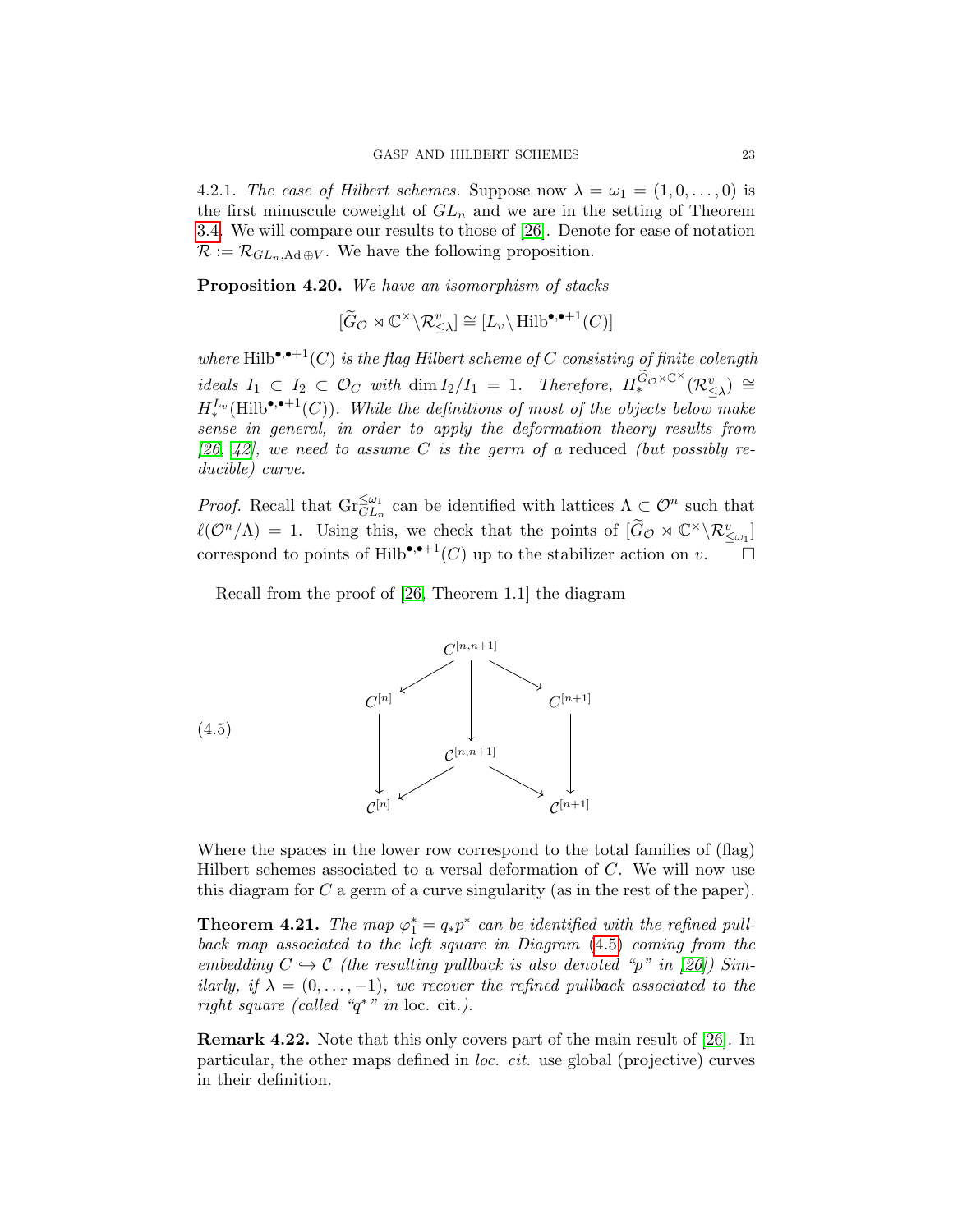*Proof.* The affine Grassmannian of  $GL_n$  is the increasing union of the projective varieties

$$
\mathrm{Gr}_{\mathrm{GL}_n}^d := \{ \Lambda \subset \mathcal{K}^n | t^d \mathcal{O}^n \subset \Lambda \subset t^{-d} \mathcal{O}^n \}.
$$

It is clear that  $M_v$  as in Theorem [3.4](#page-9-0) corresponding to the germ of a curve  $\widehat{C}$  has  $M_v^m := \bigsqcup_{i=0}^m \text{Hilb}^i(\widehat{C}) \subset M_v$  contained in  $\text{Gr}_{\text{GL}_n}^d$  for all m and some  $d$  depending on  $m$ .

Let moreover  $N_d := N(\mathcal{O})/t^d N(\mathcal{O})$  and  $\mathcal{V}_d^v$  be the image of  $\mathcal{V}^v$  in the quotient by  $t^d$ . Let also  $\mathcal{R}^d := \{ [g, s] \in \text{Gr}_G^d \times^{G(\mathcal{O})/t^d} N_d | g^{-1} s \in N_d \}.$ Then R is the colimit of  $\mathcal{R}^d$  for the inclusions coming from  $\mathrm{Gr}_G^d \hookrightarrow \mathrm{Gr}_G^{d+1}$ , in particular the equivariant Borel-Moore homology is the corresponding colimit.

Choose  $d \gg 0$  and some open neighborhood U of  $v \in N_d$ . Then choosing some transversal slice S to  $\mathcal{V}_d^v$ , we locally have  $\mathcal{V}_d^v \times S \cong U$ , as in [\[11,](#page-47-1) Proposition 6.5.13]. In particular, if we let  $\varphi : \mathcal{R}^d \to N_d$  be the projection, and

$$
\Sigma := \varphi^{-1}(\mathcal{V}_d^v), \ \Sigma_U := \varphi^{-1}(U \cap \mathcal{V}_d^v)
$$

then

$$
\Sigma_U \cong (\mathcal{V}^v \cap U) \times M_v^d.
$$

Consider the inclusion  $\mathcal{V}_d^v \cap U \hookrightarrow U$ . The map  $\varphi^{-1}(U) \to U$  is smooth, so we get a refined pullback map [\[18\]](#page-47-11)

$$
\varphi^*: H_*^{\widetilde{G}(\mathcal{O})/t^d \rtimes {\mathbb C}^\times}(\mathcal{V}_d^v \cap U) \to H_*^{\widetilde{G}(\mathcal{O})/t^d \rtimes {\mathbb C}^\times}(\Sigma_U).
$$

We will in fact abuse notation and denote by  $\varphi^*$  the composition of this map and the pushforward

$$
H_*^{\widetilde{G}(\mathcal{O})/t^d \rtimes {\mathbb C}^\times}(\Sigma_U) \to H_*^{\widetilde{G}(\mathcal{O})/t^d \rtimes {\mathbb C}^\times}(\Sigma).
$$

Possibly further increasing d and throwing away some high codimension subset of  $U$  not containing  $v$ , we claim that it is possible to identify  $\varphi^{-1}(U) \to U$  with the family of Hilbert schemes of  $0, 1, \ldots, d$  points (i.e. the union thereof). Indeed, the fibers at  $v = (\gamma, e) \in U$  of the map  $\varphi$  are by the proof of Theorem [3.4](#page-9-0) identified with Hilbert schemes of (at most d, since we truncate by  $t^d$ ) points on the curve Spec  $\mathbb{C}[[t]][\gamma]$ , whenever e is a cyclic vector for  $v$ . Since having a cyclic vector is an open condition, we get a family of Hilbert schemes of points on some curves.

Since  $N_d$  is the space of all matrices and vectors in  $\mathcal{O}/t^d$ , the associated family of (germs of) planar curves is versal for large enough  $U$ . In particular, the characteristic polynomial map  $\text{Ad}(\mathcal{O}) \to \mathbb{C}[[t,x]]$  restricted to the natural section  $\text{Ad}(\mathcal{O}/t^d) \to \text{Ad}(\mathcal{O})$  contains all degree  $\text{deg}(f)$  polynomials, and it is a standard result that this ensures versality, see e.g. [\[42,](#page-49-13) Proposition 17].

In turn, this implies the associated total spaces of the Hilbert schemes of points and the one-step flag Hilbert schemes of  $C$  are smooth, by [\[42,](#page-49-13) Proposition 17] and [\[26,](#page-48-2) Proposition 2.6] .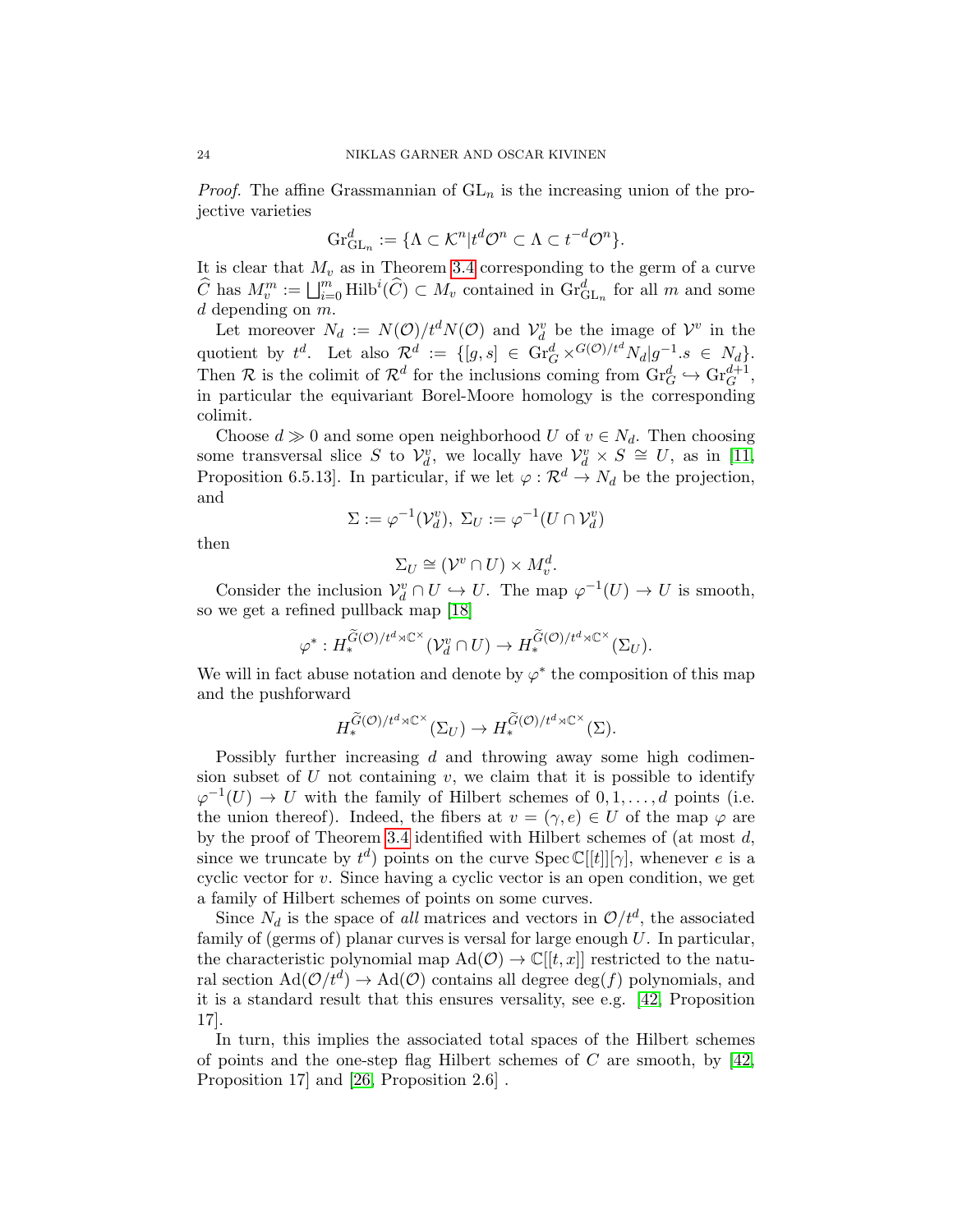Further restricting  $\varphi$  to  $\varphi^{-1}(U) \cap \mathcal{R}_d^{\leq \lambda}$  for the cocharacter  $\lambda = (1, \ldots, 0)$ identifies the refined intersection map  $p^*$  for the inclusion  $v \hookrightarrow U$  in [\[26,](#page-48-2) Definition 3.4] with  $\varphi^*_{\leq \lambda}$ . The other case is similar.

In particular, this gives an interpretation of one of the Weyl algebras appearing in [\[26,](#page-48-2) [46\]](#page-49-14). Recall that in *loc.cit.* it was shown that a certain subalgebra of the Weyl algebra of  $\mathbb{A}^{2 \cdot d}$  (where d is the number of irreducible components of C) containing  $Weyl(\mathbb{A}^1)\otimes Weyl(\mathbb{A}^1)\cong Weyl(\mathbb{A}^2)$  acts on the homologies of the Hilbert schemes of points in question. The other  $Weyl(\mathbb{A}^1)$ in the algebra has to do with the Hilbert schemes of global curves and cannot be defined in our setting. Indeed, the definition of this other Weyl algebra as a subalgebra of the one constructed in loc.cit. depends on the number of components of the curve, whereas our Cherednik algebra depends on the degree of the curve.

Remark 4.23. It is remarkable to note that the convolution action works on the level of punctual Hilbert schemes directly. In [\[26\]](#page-48-2) and [\[46\]](#page-49-14), one of the main points is to define convolution maps for the Hilbert schemes of (locally planar) singular curves using refined intersection products, which are constructed by deforming the singularities as we saw above. The role of the deformation in our context is played by considering the infinite-dimensional ind-variety  $\mathcal{V}^v$  in place of  $M_v$ . Note also that the "restriction with supports" map is a refined intersection product in the case of a regular embedding, while here we use a rather special form of the map  $p$ , which is very far from anything like a regular embedding, but rather a principal bundle.

<span id="page-24-0"></span>4.3. Localization to fixed points. Let us analyze the construction of Theorem [4.9](#page-18-0) first in the case  $G = T$  is a torus. In this case,  $\mathcal{R}_T$  is a collection of (infinite rank) vector bundles over a discrete set  $\text{Gr}_T \cong X^*(T)$ , of finite codimension in  $\mathcal T$ . Its complex points are

$$
\mathcal{R}_T(\mathbb{C}) = \{ (g, s) \in \widetilde{T}_\mathcal{K}^\mathcal{O} \rtimes \mathbb{C}^\times_{rot} \times N(\mathcal{O}) : g^{-1}.s \in N_\mathcal{O} \} / \widetilde{T}_\mathcal{O} \rtimes \mathbb{C}^\times_{rot},
$$

and the map  $\pi_T : \mathcal{R}_T \to \text{Gr}_T$  given by forgetting s. The map

$$
\widetilde{T}_{\mathcal{K}}^{\mathcal{O}} \times N_{\mathcal{O}} \to \mathcal{T}_{T} \times N_{\mathcal{O}}
$$

is simply many copies of the quotient map

$$
\mathbb{C}((t))^\times \to \mathbb{C}((t))^\times/\mathbb{C}[[t]]^\times.
$$

Fix now  $G$  reductive and  $T$  a maximal torus in it. We may think of  $\mathcal{R}_T$  as an "abelianized" BFN space for G, as it also admits an inclusion map  $\iota : \mathcal{R}_T \hookrightarrow \mathcal{R}$  via inclusion of  $\text{Gr}_T \hookrightarrow \text{Gr}_G$ . The space  $\mathcal{R}_T$  has a natural convolution product and it admits a natural action of the Weyl group  $W$ . By Lemma 5.10 of [\[4\]](#page-46-0) there is an algebra homomorphism  $(\iota_{\mathcal{R}}^W)_*: (\mathcal{A}_T^{\hbar})^W \to \mathcal{A}^{\hbar}$ coming from the inclusion  $\iota_{\mathcal{R}} : \mathcal{R}_T \hookrightarrow \mathcal{R}$ . We call  $\mathcal{A}^{\hbar}_T$  the "abelianized" BFN algebra. This construction generalizes to the flavor deformed algebras  $(\widetilde{\mathcal{A}}_T^{\hbar})^W\to \widetilde{\mathcal{A}}^{\hbar}, \text{ where } \widetilde{\mathcal{A}}_T^{\hbar}:=H_*^{\widetilde{T}_{\mathcal{O}}\rtimes \mathbb{C}^{\times}_{rot}}(\mathcal{R}_T).$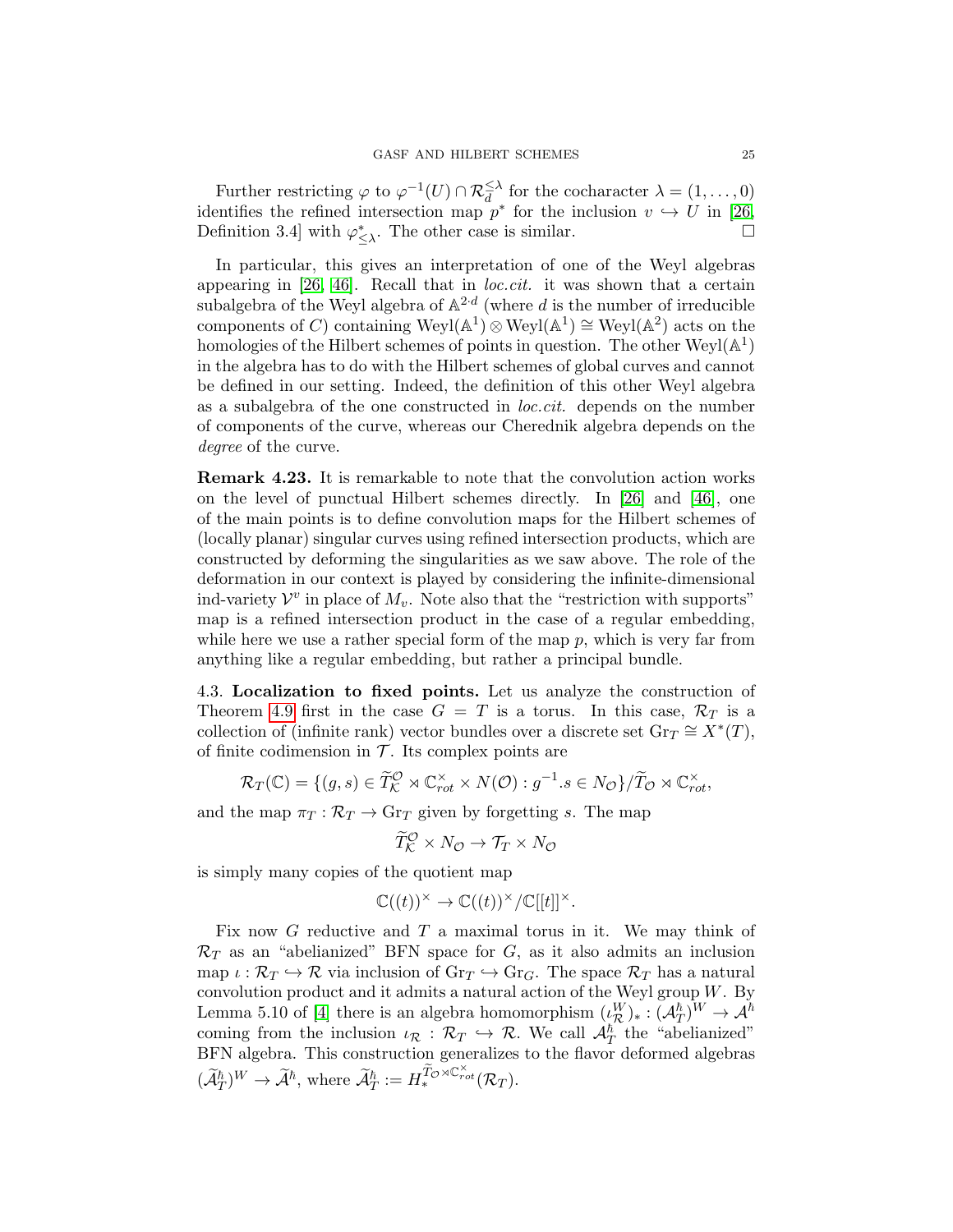Consider  $\mathcal{R}_T^v = \mathcal{R}_T \cap \mathcal{R}^v$ . By definition of the generalized affine Springer fiber for v, where we consider N as a representation of  $T \subset G$ , we see that  $\mathcal{R}_T^v$  is the Hecke stack associated to the datum  $(T, N, v)$ . Using the convolution action of Theorem [4.9](#page-18-0) for  $(T, N)$ , we get an action of  $\mathcal{A}_T^{\hbar}$  on  $H^{L_{T,v}}_*(M_{v,T})$  where  $L_{T,v}$  is the stabilizer of v in T.

We can now try to compare the two actions.

<span id="page-25-0"></span>**Proposition 4.24.** Suppose  $\text{Gr}_G$  has isolated fixed points under the stabilizer  $L_v \subset \widetilde{G}_{\mathcal{K}}^{\mathcal{O}} \rtimes \mathbb{C}^{\times}_{rot}$  of v and that  $L_v$  is contained in  $\widetilde{T}_{\mathcal{O}} \rtimes \mathbb{C}^{\times}_{rot}$ . Suppose also  $M_v$  is equivariantly formal for  $L_v$ . Then

- (1)  $M_{v,T} = M_{v}^{L_v}$
- $(2)$   $(\iota_{M_v})_* : H_*^{L_v}(M_v) \to H_*^{L_v}(M_v)$  becomes an isomorphism after inverting countably many characters of L.
- (3)  $(\iota_{M_v})_*$  intertwines the actions of  $(\widetilde{\mathcal{A}}_{T,N}^{\hbar})^W$  and  $\widetilde{\mathcal{A}}_{G,N}^{\hbar}$ .

*Proof.* The first assertion follows from the fact that the  $L_v$ -fixed points are contained in the  $L_v$ -fixed points on the affine Grassmannian, which we assume are also the T-fixed points. On the other hand, these fixed points for T are topologically a discrete set of points coinciding with  $\text{Gr}_{T}$ . The second assertion is the GKM (or in some contexts, Atiyah-Bott) localization theorem.

Consider the following diagram:

$$
\begin{array}{ccc}\n\mathcal{R} \times \mathcal{V}^v & \xrightarrow{\qquad p} & \mathcal{P}^v & \xrightarrow{q} & q(\mathcal{P}^v) & \xrightarrow{m} & \mathcal{V}^v \\
\downarrow \downarrow & & & & & & \\
\mathcal{T} \times \mathcal{V}^v & \xleftarrow{\qquad p} & \widetilde{G}_{\mathcal{K}}^{\mathcal{O}} \rtimes \mathbb{C}_{rot}^{\times} \times \mathcal{V}^v \\
\uparrow & & & & \\
\mathcal{T}_T \times \mathcal{V}_T^v & \xleftarrow{\qquad p} & \widetilde{T}_{\mathcal{K}}^{\mathcal{O}} \rtimes \mathbb{C}_{rot}^{\times} \times \mathcal{V}_T^v \\
\downarrow & & & & \\
\mathcal{T}_T \times \mathcal{V}_T^v & \xleftarrow{\qquad p} & \widetilde{T}_{\mathcal{K}}^{\mathcal{O}} \rtimes \mathbb{C}_{rot}^{\times} \times \mathcal{V}_T^v \\
\downarrow & & & \\
\mathcal{R}_T \times \mathcal{V}_T^v & \xleftarrow{\qquad p} & \mathcal{P}_T^v & \xrightarrow{q} & \mathcal{q}_T(\mathcal{P}_T^v) & \xrightarrow{m} & \mathcal{V}_T^v\n\end{array}
$$

Here  $i, j, p, q, m$  are as before, and the versions with subscript T are the corresponding maps for  $T \subset G$ . The inclusions  $\iota$ ? come from the maps  $T \rightarrow G$ ,  $\text{Gr}_T \hookrightarrow \text{Gr}_G$  and variations. The space  $\mathcal{P}^v$  is defined as  $\mathcal{P}^v :=$  $p^{-1}(\mathcal{R}\times\mathcal{V}^v)$  and  $\mathcal{P}_T^v$  by replacing G with T.

Note that the upper and lower squares on the left tower of squares are clearly Cartesian. We claim that the middle one is so too. By definition the fiber product

$$
(\widetilde{G}_{\mathcal{K}}^{\mathcal{O}} \rtimes \mathbb{C}_{rot}^{\times} \times \mathcal{V}^v) \times_{\mathcal{T} \times \mathcal{V}^v} (\mathcal{T}_T \times \mathcal{V}_T^v)
$$

consists of  $(g, s', [t, s])$  so that  $[g, s'] = [t, s]$  and  $s = s'$ . In particular, there is some  $g' \in L_v$  such that  $gg' = t$ . But since  $L_v$  is contained in  $\widetilde{T}_{\mathcal{O}} \rtimes \mathbb{C}^{\times}_{rot}$ , we must have  $g \in \widetilde{T}_{\mathcal{K}}^{\mathcal{O}} \rtimes \mathbb{C}^{\times}_{rot}$ . So every square in the tower is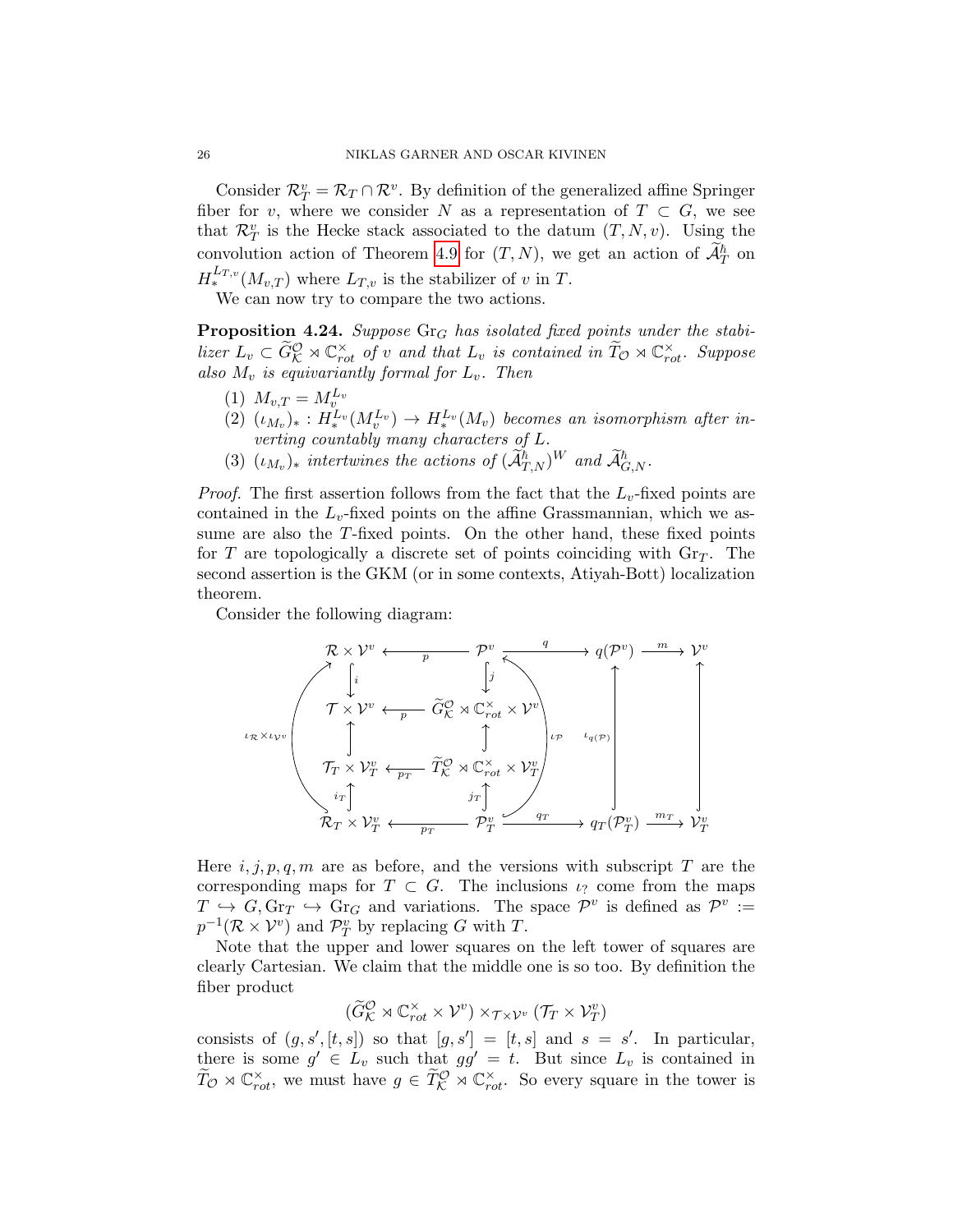Cartesian. Note that this is not true without our assumptions (take for example  $N = 0, v = 0$ .

Let  $\mathcal{F} = \omega_{\mathcal{V}^v}[-2 \dim \widetilde{G}_{\mathcal{O}}]$  and  $\mathcal{F}_T = \omega_{\mathcal{V}^v_T}[-2 \dim \widetilde{T}_{\mathcal{O}}]$ . Let  $\iota_{\mathcal{V}^v} : \mathcal{V}^v_T \hookrightarrow \mathcal{V}^v$ . Then  $\iota_{\mathcal{V}_T^v}^{\dagger} \mathcal{F} = \mathcal{F}_T$  by functoriality of the upper shriek and the definition of the dualizing complex.

Let then

$$
r\otimes \alpha\in H_*^{\widetilde{G}_\mathcal{O}\rtimes {\mathbb C}^\times_{rot}}(\mathcal{R})\otimes H_*^{L_v}(M_v)\cong H^{-*}_{\widetilde{G}_\mathcal{O}\rtimes {\mathbb C}^\times_{rot}\times \widetilde{G}_\mathcal{O}\rtimes {\mathbb C}^\times_{rot}}(\mathcal{R}\times \mathcal{V}^v,\omega_{\mathcal{R}}\boxtimes \mathcal{F}).
$$

By Lemma 5.10. of [\[4\]](#page-46-0), the pushforward map

$$
(\iota_{\mathcal{R}})^{W}_{*} : (\widetilde{\mathcal{A}}^{\hbar}_T)^{W} \to \widetilde{\mathcal{A}}^{\hbar}
$$

given by taking the W-invariants of the  $\widetilde{T}_{\mathcal{O}} \rtimes \mathbb{C}^{\times}_{rot}$ -equivariant pushforward becomes an isomorphism after localizing at countably many characters of  $\widetilde{T} \times \mathbb{C}^{\times}_{rot}$ . By parts (1) and (2),

$$
(\iota_{\mathcal{V}^v})_* : H_*^{\widetilde{T}_{\mathcal{O}} \rtimes \mathbb{C}^\times_{rot}}(\mathcal{V}^v_T) \cong H_*^{L_v}(M_v^{L_v}) \to H_*^{L_v}(M_v) \cong H_*^{\widetilde{G}_{\mathcal{O}} \rtimes \mathbb{C}^\times_{rot}}(\mathcal{V}^v)
$$

also becomes an isomorphism after localizing at countably many characters of  $L_v$ .

If we define moreover

$$
\iota_*:=(\iota_{\mathcal{R}})^W_*\otimes(\iota_{\mathcal{V}^v})_*
$$

and work in this localization, the intertwining property we need to show becomes

$$
\iota_*(m_T \circ q_T)_* p_T^*((\iota_*)^{-1}(r \otimes \alpha)) = (m \circ q)_* p^*(r \otimes \alpha).
$$

Define

$$
A := \omega_{\mathcal{T}}[-2 \dim N_{\mathcal{O}}] \boxtimes \mathcal{F}, A_T := \omega_{\mathcal{T}_T}[-2 \dim N_{\mathcal{O}}] \boxtimes \mathcal{F}_T
$$

and

$$
B:=\omega_{\widetilde{G}_{\mathcal{K}}^{\mathcal{O}}\rtimes {\mathbb C}^\times_{rot}}[-2\dim \widetilde{G}_\mathcal{O}\rtimes {\mathbb C}^\times_{rot}]\boxtimes \mathcal{F}, B_T:=\omega_{\widetilde{T}_{\mathcal{K}}^{\mathcal{O}}\rtimes {\mathbb C}^\times_{rot}}[-2\dim \widetilde{T}_{\mathcal{O}}\rtimes {\mathbb C}^\times_{rot}]\boxtimes \mathcal{F}_T
$$

The restriction with support map  $p^*$  from Theorem [4.9](#page-18-0) and Definition [A.1](#page-42-2) is (the induced map in hypercohomology of) the composition

$$
i^!A \to i^!p_*p^*A = p_*j^!p^*A \to p_*j^!B.
$$

Similarly we have

$$
i_T^! A_T = (\iota_{\mathcal{R}} \times \iota_{\mathcal{V}^v})^! i^! A \to i_T^! p_{T*} p_T^* A_T \to p_{T*} j_T^! B_T
$$

Using proper base change, we rewrite this as

$$
(\iota_{\mathcal{R}} \times \iota_{\mathcal{V}^v})^! i^! A \to i^!_{T} p_{T*} p_T^* A_T = (\iota_{\mathcal{R}} \times \iota_{\mathcal{V}^v})^! i^! p_* p^* A \to p_{T*} j^!_{T} B_T = (\iota_{\mathcal{R}} \times \iota_{\mathcal{V}^v})^! p_* j^! B.
$$
  
Passing to  $\widetilde{T}_{\mathcal{O}} \rtimes \mathbb{C}^{\times}$ -equivariant hypercohomology, we get that the square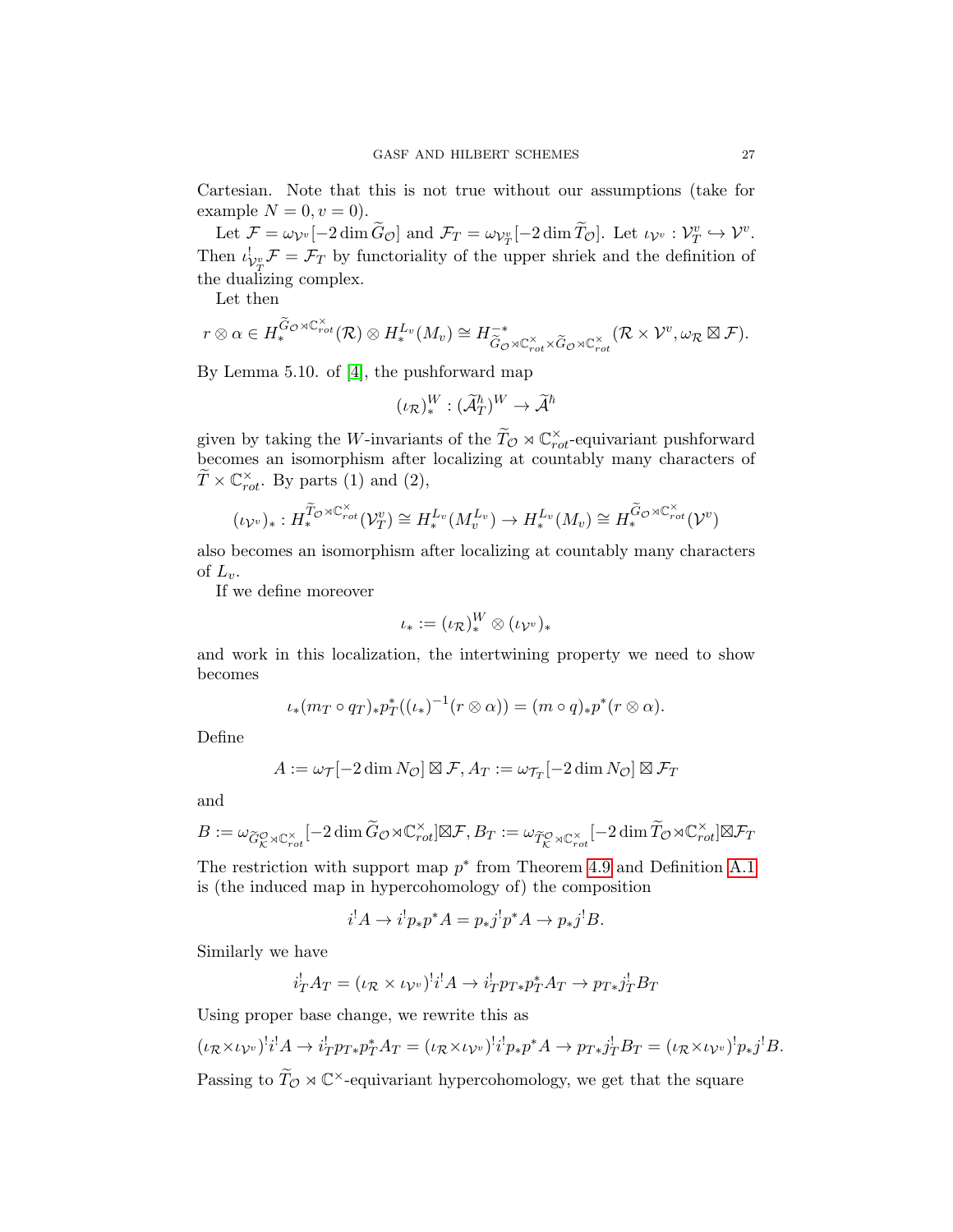$$
H^{-*}_{\widetilde{T}_{\mathcal{O}}\rtimes\mathbb{C}^{\times}_{rot}\times\widetilde{G}_{\mathcal{O}}\rtimes\mathbb{C}^{\times}_{rot}}(\mathcal{R}\times\mathcal{V}^v,i^!A)\xrightarrow{\qquad p^*}\tH^{-*}_{\widetilde{T}_{\mathcal{O}}\rtimes\mathbb{C}^{\times}_{rot}\times\widetilde{G}_{\mathcal{O}}\rtimes\mathbb{C}^{\times}_{rot}}(\mathcal{P}^v,\pi_1^!\mathcal{F})
$$
\n
$$
\iota_{\mathcal{R}}\downarrow_{\mathcal{V}^v\rtimes\mathcal{V}^v\rtimes\mathcal{V}^v\rtimes\mathcal{V}^v\rtimes\mathcal{V}^v\rtimes\mathcal{V}^v\rtimes\mathcal{V}^v\rtimes\mathcal{V}^v\rtimes\mathcal{V}^v\rtimes\mathcal{V}^v\rtimes\mathcal{V}^v\rtimes\mathcal{V}^v\rtimes\mathcal{V}^v\rtimes\mathcal{V}^v\rtimes\mathcal{V}^v\rtimes\mathcal{V}^v\rtimes\mathcal{V}^v\rtimes\mathcal{V}^v\rtimes\mathcal{V}^v\rtimes\mathcal{V}^v\rtimes\mathcal{V}^v\rtimes\mathcal{V}^v\rtimes\mathcal{V}^v\rtimes\mathcal{V}^v\rtimes\mathcal{V}^v\rtimes\mathcal{V}^v\rtimes\mathcal{V}^v\rtimes\mathcal{V}^v\rtimes\mathcal{V}^v\rtimes\mathcal{V}^v\rtimes\mathcal{V}^v\rtimes\mathcal{V}^v\rtimes\mathcal{V}^v\rtimes\mathcal{V}^v\rtimes\mathcal{V}^v\rtimes\mathcal{V}^v\rtimes\mathcal{V}^v\rtimes\mathcal{V}^v\rtimes\mathcal{V}^v\rtimes\mathcal{V}^v\rtimes\mathcal{V}^v\rtimes\mathcal{V}^v\rtimes\mathcal{V}^v\rtimes\mathcal{V}^v\rtimes\mathcal{V}^v\rtimes\mathcal{V}^v\rtimes\mathcal{V}^v\rtimes\mathcal{V}^v\rtimes\mathcal{V}^v\rtimes\mathcal{V}^v\rtimes\mathcal{V}^v\rtimes\mathcal{V}
$$

commutes. Now taking W-invariants on the  $\mathcal{R}\text{-}$  factor everywhere and passing to the localization where the left column becomes an isomorphism, we get

$$
p_T^*((\iota_*)^{-1}(r\otimes\alpha))=(\iota_{\mathcal{P}^*})^{-1}p^*(r\otimes\alpha).
$$

Since the right large square is also Cartesian and  $\iota_{\mathcal{P}}$  is a closed embedding, using proper base change once more we get

$$
\iota_*(m_T \circ q_T)_*(\iota_{\mathcal{P}})_*^{-1}p^*(r \otimes \alpha) = (m \circ q)_*p^*(r \otimes \alpha).
$$

Remark 4.25. Parts (1) and (2) of the above Proposition were also obtained in [\[23,](#page-48-8) Theorem 5.13].

Remark 4.26. While it is natural to anticipate similar localization results for the parahoric cases, we do not know how these work due to a lack of an obvious replacement for the map  $\text{Gr}_{T} \hookrightarrow \text{Gr}_{G}$  respecting the convolution structure in the case of other partial affine flag varieties.

4.3.1. Computations in the spherical case. Let  $\text{Gr}_{G}^{\lambda}$  be the  $G_{\mathcal{O}}$ -orbit of  $t^{\lambda} \in$  $\text{Gr}_G$  and set  $\mathcal{R}^{\leq \lambda} = \mathcal{R} \cap \pi^{-1}(\text{Gr}_G^{\lambda}),$  where  $\pi : \mathcal{R} \to \text{Gr}_G$  is the projection forgetting  $N_{\mathcal{O}}$ . In what follows we will determine the action of various classes in  $\mathcal{A}^{\hbar}$  by means of two-fold fixed-point localization. Recall that there are commutative subalgebras  $H^*_{\tilde{\epsilon}}$  $\widetilde{G} \times \mathbb{C}_{rot}^{\times}(pt) \hookrightarrow \widetilde{\mathcal{A}}^{\hbar}$  and  $H_{\widetilde{T} \times \mathbb{C}_{rot}^{\times}}^*(pt) \hookrightarrow \widetilde{\mathcal{A}}_T^{\hbar}.$ Denote the equivariant parameters for the torus  $\widetilde{T} \times \mathbb{C}^{\times}_{rot}$  collectively by  $\varphi$ (for T), m (for  $G_F$ ) and  $\hbar$  (for  $\mathbb{C}_{rot}^{\times}$ ).

Let  $[t^{\lambda}]$  denote the fundamental class of  $\mathcal{R}_T \cap p_T^{-1}$  $T^1(\text{Gr}^{\lambda}_{T})$ , often called an "abelianized monopole" [\[7,](#page-47-3) [8\]](#page-47-8). For  $\lambda$  dominant with  $\text{Gr}_G^{\lambda}$  closed (minuscule) we can then write the following localization formula, c.f. [\[4,](#page-46-0) Proposition 6.6.]:

(4.6) 
$$
[\mathcal{R}^{\leq \lambda}] = \iota_* \bigg( \sum_{w \in W/W_{\lambda}} \frac{[t^{w.\lambda}]}{e(T_{w.\lambda} \operatorname{Gr}_{G}^{\leq \lambda})} \bigg),
$$

where  $W_{\lambda}$  is the stabilizer of  $\lambda$  in the Weyl group  $W$ .<sup>[2](#page-27-0)</sup> The unit of the algebra  $\tilde{\mathcal{A}}^{\hbar}$  is  $1 := [\mathcal{R}^{\leq 0}]$ . Other generators of  $\tilde{\mathcal{A}}^{\hbar}$  can be constructed by including a

<span id="page-27-0"></span><sup>&</sup>lt;sup>2</sup>Since the  $\varphi$  do not commute with  $[t^{\lambda}]$ , we take the convention that the denominator is to the right of the numerator in writing this formula.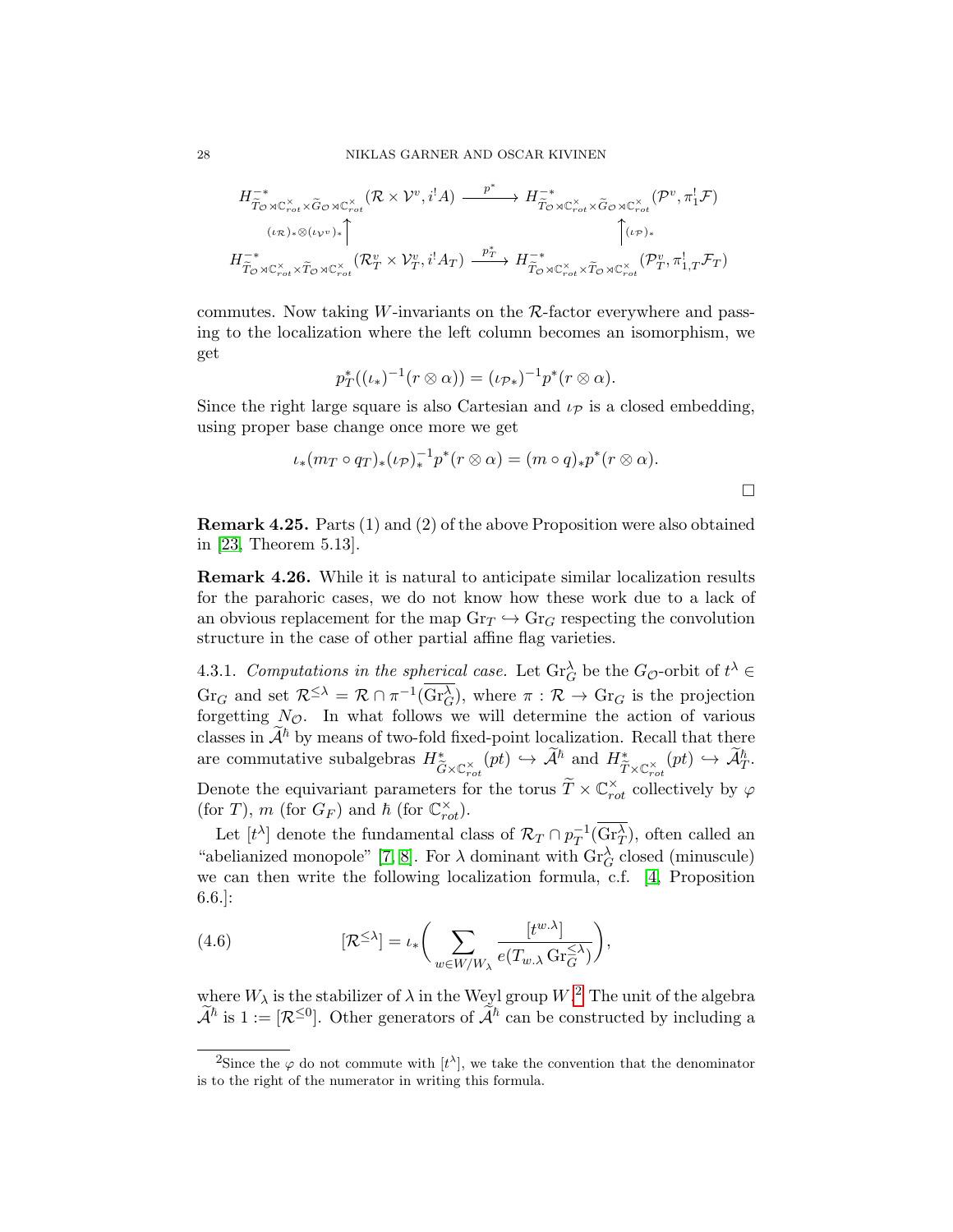$W_{\lambda}$ -invariant function  $f(\varphi, m, \hbar)$  to the numerator of this expression:

<span id="page-28-0"></span>(4.7) 
$$
[\mathcal{R}^{\leq \lambda}][f] = \iota_* \bigg(\sum_{w \in W/W_{\lambda}} \frac{(w.f)[t^{w.\lambda}]}{e(T_{w.\lambda} \operatorname{Gr}_{G}^{\leq \lambda})}\bigg)
$$

These are called "dressed" monopole operators, which are known to generate  $\mathcal{A}^{\hbar}$  in the cases we are interested in; see e.g. [\[6,](#page-47-2) Theorem A.7] and more generally [\[49,](#page-50-3) Theorem 3.7].

**Remark 4.27.** More precisely, Theorem 3.7 of [\[49\]](#page-50-3) says that the  $\mathcal{R}_{\leq \lambda}[[f]]$ with *minuscule*  $\lambda$  and a slightly smaller collection of f's generate  $\mathcal{A}_{G,N}^{\hbar}$  for any quiver gauge theory; the quiver in the present case is a Jordan quiver with a framing node of rank 1 and was also described in Appendix A(iii) of [\[6\]](#page-47-2).

Remark 4.28. The terminology "dressed monopole" has its origins in the physics literature, in our context they appear for example in [\[12\]](#page-47-12). These operators also appear as the dimensional reduction of the four-dimensional mixed Wilson-'t Hooft operators of [\[25\]](#page-48-13).

Assume the hypothesis of Proposition [4.24](#page-25-0) and, moreover, that the map  $L_v \to G_F \times \mathbb{C}^\times_{rot}$  is injective. Thus, the action of  $H^*_{\widetilde{T} \times \mathbb{C}^\times}(pt)$  factors through the action of  $H_{L_v}^*(pt)$  [\[23\]](#page-48-8).

We saw above that, if the induced action of the stabilizer subgroup  $L_v$  on  $\text{Gr}_G$  has isolated fixed points and is contained in  $\widetilde{T}_{\mathcal{O}} \rtimes \mathbb{C}^\times_{rot}$ , the fixed points of the  $L_v$  action on  $M_v$  can be identified with elements of  $\text{Gr}_T \subset \text{Gr}_G$ . Of course, if  $[p] \in M_v$  is a fixed point of the  $L_v$  action and is represented by  $p \in$  $T_{\mathcal{K}}$ , p is only fixed by  $L_v$  up to the action of  $T_{\mathcal{O}}$ , *i.e.* we need to compensate the action of  $L_v$  on  $T_K$  with the action of  $T_{\mathcal{O}}$ . The requirement that  $L_v \rightarrow$  $G_F \times \mathbb{C}_{rot}^{\times}$  is injective implies that there is a unique such compensating transformation, hence the action of  $H^*_T(pt) \subset H^*_{\widetilde{T} \times \mathbb{C}^\times_{rot}}(pt)$  on the fixed point class  $|p\rangle$  is uniquely determined by the action of  $\ddot{H}_{T_F \times \mathbb{C}^{\times}}^*(pt)$  on  $|p\rangle$ . We write  $\varphi |p\rangle = \varphi(p) |p\rangle$ . The action of  $H^*_{T_F \times \mathbb{C}^{\times}}(pt)$  is then determined by the injection  $L_v \to G_F \times \mathbb{C}^\times_{rot}$ , which imposes rank  $G_F + 1$  – rank  $L_v$  linear relations on the  $m |p\rangle$ ,  $\hbar |p\rangle$ . This is the source of the specialization discussed earlier.

Remark 4.29. The bra-ket notation used to denote the fixed point classes  $|p\rangle$  is used due to the realization of these classes as vectors in the supersymmetric Hilbert space in the gauge theory setup. It is worth noting that this isn't an honest Hilbert space, as the space of states in the twisted theory need not have a positive-definite inner product. Nonetheless, there is a natural symmetric, non-degenerate pairing of classes, c.f. [\[9,](#page-47-7) Section 3.3].

<span id="page-28-1"></span>**Lemma 4.30.** Assume that  $M_v$  has isolated fixed points under the action of  $L_v \subset \widetilde{T} \times \mathbb{C}^\times_{rot}$  and that the map  $L_v \to G_F \times \mathbb{C}^\times_{rot}$  is injective.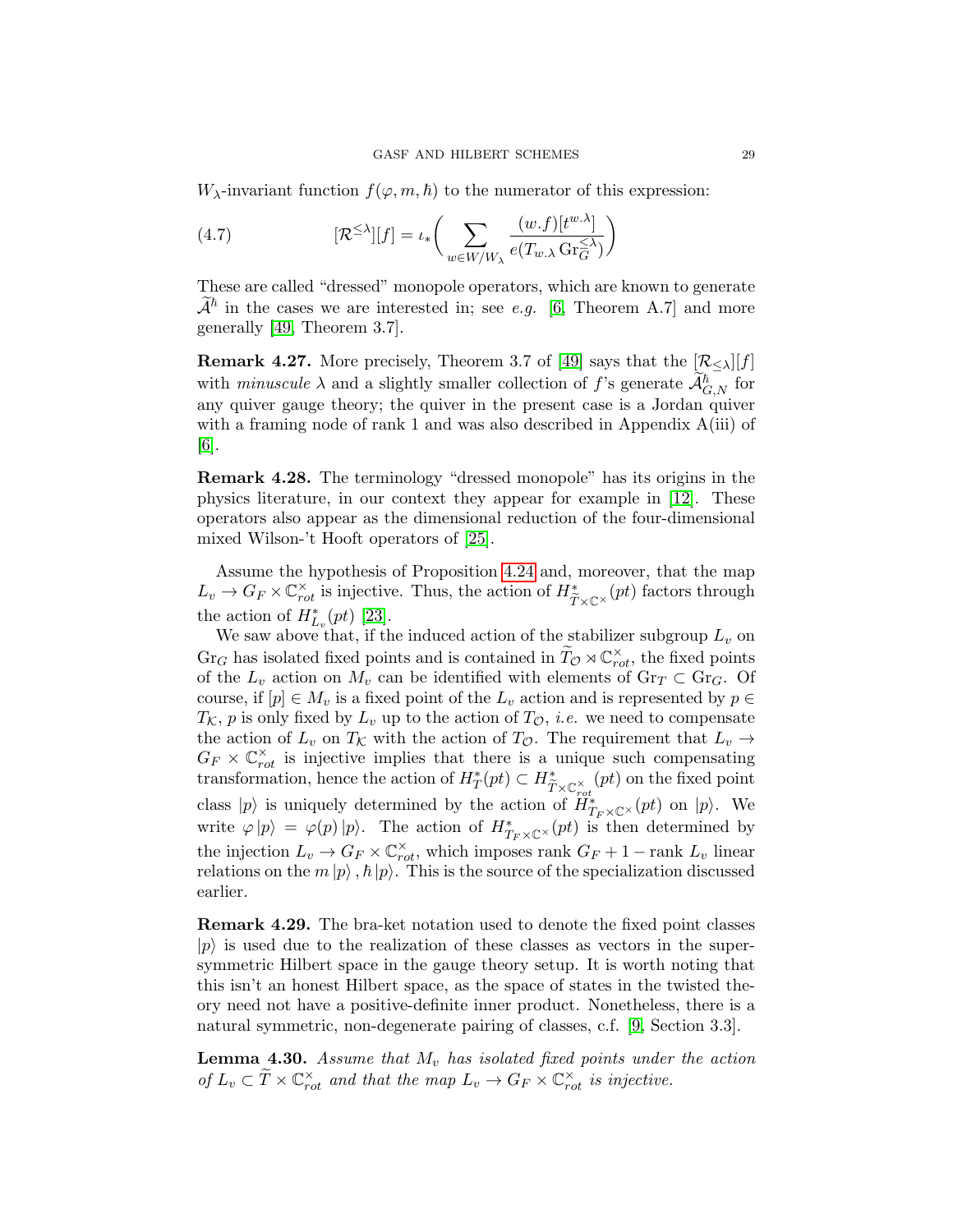For  $\lambda$  a minuscule cocharacter and  $f(\varphi, m, \hbar)$  a  $W_{\lambda}$ -invariant function we have

<span id="page-29-0"></span>(4.8) 
$$
[\mathcal{R}_{\leq \lambda}][f]|p\rangle = \sum_{w \in W/W_{\lambda}} \frac{(w.f(\varphi(t^{w.\lambda}p), m, \hbar))e(E_{p,w.\lambda})}{e(T_{w.\lambda} \operatorname{Gr}_{G}^{\leq \lambda})} |t^{w.\lambda}p\rangle,
$$

where  $E_{p,\nu}$  is an excess intersection factor. The denominator in this formula should be understood as replacing  $\varphi$  in the polynomials  $e(T_{w} \triangle \text{Gr}_{G}^{\leq \lambda})$  with  $\varphi(p)$ .

Proof. By the previous Proposition we only need to compute this inside  $H_*^{L_v}(M_v^{L_v})\otimes \mathbb{C}(\mathfrak{l})$ . Let  $|p\rangle$  be (the inclusion of) the fundamental class of a fixed point in  $M_v \subset N(\mathcal{O})/G(\mathcal{O})$ . The subalgebra  $H^*_T(pt) = \mathbb{C}[\mathfrak{t}] \subset \widetilde{\mathcal{A}}_T^{\hbar}$  acts as  $\varphi_a |p\rangle = \varphi_a(p) |p\rangle$ . Since  $\pi_T^{-1}$  $T^{\text{-}1}(\text{Gr}_T^{\lambda})$  is a vector bundle over a point, using the excess intersection formula for the refined pullback  $p^*$  (see Fulton [\[18,](#page-47-11) Section 6.3]) we have

$$
[t^{\lambda}] |p\rangle = (m \circ q)_{*} p^{*}([t^{\lambda}] \otimes [p]) = e(E_{p,\lambda}) |t^{\lambda} p\rangle.
$$

As a vector space over  $\mathbb{C}, E_{p,\lambda}$  can be expressed as

$$
E_{p,\lambda} \simeq N(\mathcal{O})/(N(\mathcal{O}) \cap t^{-\lambda}N(\mathcal{O})).
$$

The equivariant structure of this vector space is determined by  $\lambda$  and  $p$ ;  $E_{p,\lambda}$ should be thought of as a quotient of tangent spaces at  $(t^{\lambda}p, t^{\lambda}, p) \in \mathcal{T}_T$ . A straightforward computation shows that

$$
e(E_{p,\lambda}) = \prod_{\widetilde{\mu} \text{ s.t. } \langle \mu, \lambda \rangle < 0} [\langle \widetilde{\mu}, \varphi(p) + m \rangle]^{\langle \mu, \lambda \rangle},
$$

where the product runs over the  $\tilde{G}$  weights  $\tilde{\mu}$  of N, with  $\mu$  its restriction to G. We also use the notation that

$$
[x]^{r} = \begin{cases} \prod_{j=0}^{r-1} (x+j\hbar) & r > 0\\ 1 & r = 0\\ \prod_{j=1}^{|r|} (x-j\hbar) & r < 0 \end{cases}
$$

It is worth noting that if  $t^{\lambda}$  maps p outside  $N(\mathcal{O})$  then  $E_{p,\lambda}$  will necessarily have a vector that transforms trivially under  $\mathbb{C}^{\times}$ , i.e.  $e(E_{p,\lambda}) = 0$ . By Eq. [\(4.7\)](#page-28-0) the result follows.

Remark 4.31. The above localization computations and the "abelianiza-tion procedure" appear in [\[6\]](#page-47-2) as an embedding of the algebra  $\mathcal{A}^{\hbar}$  to an algebra of differential(-difference) operators on the maximal torus  $T \subset G$ .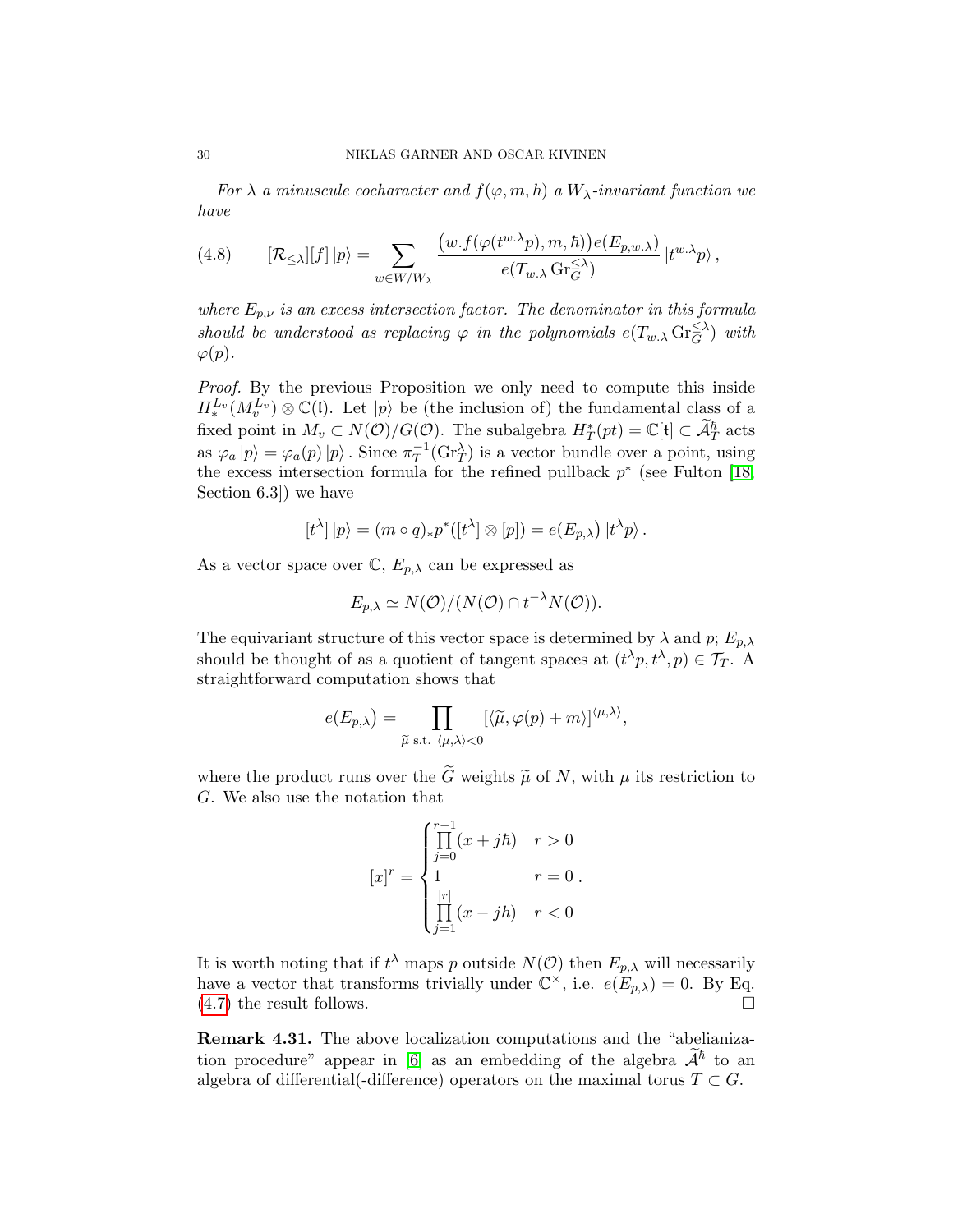# 5. Torus Links and the Spherical RCA

<span id="page-30-0"></span>Fix  $G = GL_n, N = \text{Ad} \oplus V, G_F = \mathbb{C}^\times_{dil}$  and set  $\mathcal{R} = \mathcal{R}_{G,N}, \mathcal{A}^{\hbar} = \mathcal{A}_{G,N}^{\hbar}.$ We focus on the case of  $v \in N(\mathcal{O})$  corresponding to positive  $(n, k)$  torus knots, which can be realized by the plane curve singularities  $C_{(n,k)}$  associated to  $f = x^n - t^k$ . Based on the relation between Hilbert schemes of points on  $C_{n,k}$  and GASF in Theorem [3.4,](#page-9-0) we see that

$$
\mathcal{M}_{(n,k)} := \operatorname{Hilb}^{\bullet}(\widehat{C}_{(n,k)}) = M_v
$$

for, e.g.,  $v = (\gamma, e_n)$  with

$$
\gamma = \begin{pmatrix} 0 & 1 & \cdots & 0 & 0 \\ \vdots & \vdots & \ddots & \ddots & \vdots \\ 0 & 0 & \ddots & 1 & 0 \\ 0 & 0 & \cdots & 0 & 1 \\ t^k & 0 & \cdots & 0 & 0 \end{pmatrix}.
$$

In this section we speculate on the relation with a conjecture of Oblomkov-Rasmussen-Shende [\[39\]](#page-49-1) concerning the relation between the homology of the Hilbert schemes of points on plane curve singularities and minimal a-degree (unreduced) HOMFLY-PT homology  $\overline{\mathcal{H}}_{\text{min}}$  of the associated link.

<span id="page-30-1"></span>**Conjecture 5.1** ([\[39\]](#page-49-1)). Let  $\widehat{C}$  be the germ of any plane curve singularity, then there is an isomorphism of graded vector spaces

$$
H_*(\mathrm{Hilb}^{\bullet}(\widehat{C})) \cong \overline{\mathcal{H}}_{min}(Link\ of\ \widehat{C}).
$$

In this isomorphism, the q-grading on  $\overline{\mathcal{H}}_{min}$  corresponds to the number of points on  $\text{Hilb}^{\bullet}(\widehat{C})$  and the t-grading is homological on both sides. Oblomkov-Rasmussen-Shende further conjecture that the higher a-degrees can be obtained from looking at the "incidence varieties" discussed in Remark [3.5.](#page-11-0) The work of Hogancamp-Mellit shows that this conjecture (together with its generalization to higher a-degree) is true for torus knots [\[24\]](#page-48-10).

The subsequent work of Gorsky-Oblomkov-Rasmussen-Shende [\[20\]](#page-48-1) reframes the Oblomkov-Rasmussen-Shende conjecture for the  $(n, k)$  torus knot  $T_{(n,k)}$  in terms of the representation theory of the rational Cherednik algebra  $\mathcal{H}_n$  for  $\mathfrak{sl}_n$ , at parameter  $k/n$ . The algebra  $\mathcal{H}_n$  is identified with the subalgebra of  $\overline{\mathcal{H}}_n$  generated by the differences  $x_i - x_j$ ,  $y_i - y_j$ , and the permutations  $\sigma \in \mathfrak{S}_n$ , and there is an isomporphism  $\mathcal{H}_n \cong \mathcal{H}_n \otimes_{\mathbb{C}} \mathcal{D}$ , where  $D$  is the algebra of differential operators on  $\mathbb C$  and is generated by  $X = \sum_i x_i$  and  $Y = \sum_i y_i$  [\[20\]](#page-48-1). When  $gcd(n, k) = 1$ , the algebra  $\mathcal{H}_n$  has a unique (non-trivial) finite-dimensional simple module denoted  $L_{k/n}$  [\[1\]](#page-46-5). Since  $\mathcal{H}_n \cong \mathcal{H}_n \otimes_{\mathbb{C}} \mathcal{D}$ , it follows that it does not have any (non-trivial) finite dimensional simple modules but does have a natural class of simple modules of the form  $M \otimes_{\mathbb{C}} \mathbb{C}[X]$  for M a simple module of  $\mathcal{H}_n$ ; in particular, there is the simple module  $\overline{L}_{k/n} \cong L_{k/n} \otimes_{\mathbb{C}} \mathbb{C}[X].$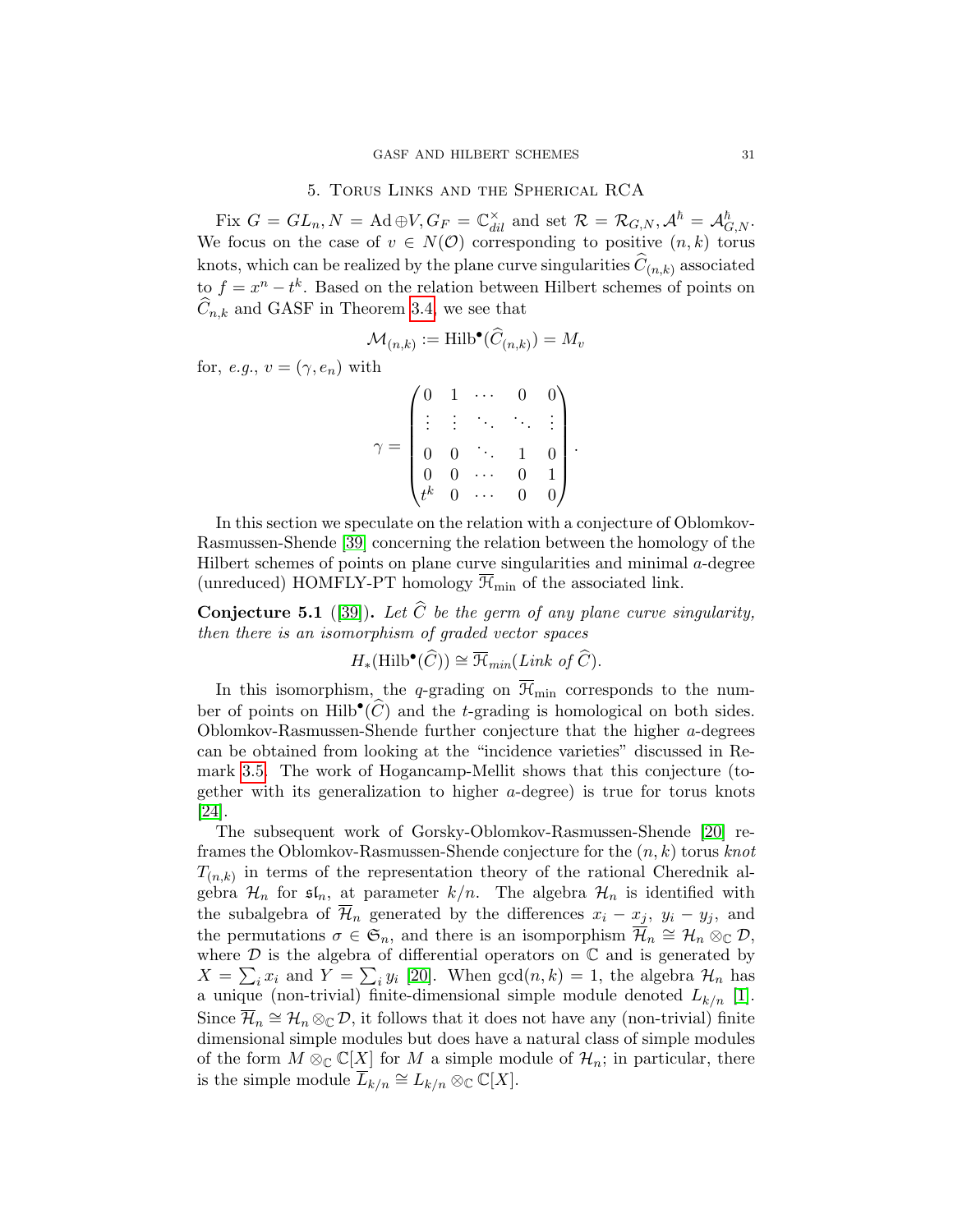The algebras  $\mathcal{H}_n$  and  $\mathcal{H}_n$  are graded with  $|x_i| = -|y_i| = 1$  and  $|\sigma| =$ 0, which is actually an inner grading with respect to  $H = \frac{1}{2}$  $\frac{1}{2}\sum_i (x_iy_i +$  $y_i x_i$ ). Moreover, these algebras are filtered by total polynomial degree, *i.e.*, such that the i-th filtered component is spanned by elements that can be written by products of at most  $i$  x's and y's. Gorsky-Oblomkov-Rasmussen-Shende conjecture that the (reduced) HOMFLY-PT homology of  $T_{(n,k)}$  can be obtained from the representation  $L_{k/n}$ ; we only state the part relevant for minimal a-degree.

**Conjecture 5.2** ([\[20\]](#page-48-1)). The simple module  $L_{k/n}$  admits a filtration  $\mathcal{F}_{\bullet}$  compatible with the filtration on the rational Cherednik algebra and the grading induced by H such that

$$
\mathcal{H}_{min}(T_{(n,k)}) \cong \text{Hom}_{\mathfrak{S}_n}(\mathbb{C}, \text{gr}^{\mathcal{F}} L_{k/n}) \cong \text{gr}^{\mathcal{F}} e L_{k/n}
$$

as graded vector spaces.

This conjecture can be equivalently formulated in terms of the unreduced homology  $\overline{\mathcal{H}}_{\text{min}}$  after replacing  $eL_{k/n}$  with  $e\overline{L}_{k/n}$  [\[20\]](#page-48-1).

The work of Oblomkov-Yun shows that the action of  $\mathcal{H}_n$  on  $L_{k/n}$  can be realized geometrically via affine Springer theory [\[38\]](#page-49-3). They consider the equivariant (co)homology of the parabolic affine Springer fiber over an  $\mathfrak{sl}_n(\mathcal{O})$  matrix with characteristic polynomial  $x^n - t^k$ , and identify the module  $L_{k/n}$  with the associated graded with respect to the perverse filtration [\[50\]](#page-50-2) on the Springer fiber after specializing the equivariant parameter to 1. The perverse filtration itself yields a filtration  $\mathcal{F}^{\text{geom}}$  on the module  $L_{k/n}$  that is compatible in the sense of the above conjecture with the filtration on  $\mathcal{H}_n$ (we do not discuss the filtrations  $\mathcal{F}^{ind}$  and  $\mathcal{F}^{alg}$  in [\[20\]](#page-48-1) as they do not appear in our setup any more naturally as they do in [\[38\]](#page-49-3)). Thus, the conjecture of Gorsky-Oblomkov-Rasmussen-Shende with  $\mathcal{F} = \mathcal{F}^{\text{geom}}$  can be seen as a consequence of the Oblomkov-Rasmussen-Shende.

All of these ingredients appeared in the previous sections: we realized  $\text{Hilb}^{\bullet}(\widehat{C}_{(n,k)})$  and its parabolic generalization PHilb<sup>•</sup>( $\widehat{C}_{(n,k)}$ ) as generalized affine Springer fibers in Section [3](#page-8-0) and in Section [4](#page-16-0) we constructed actions of the spherical rational Cherednik algebra  $e\overline{\mathcal{H}}_n e$  and full rational Cherednik algebra  $\overline{\mathcal{H}}_n$  on their equivariant homologies, respectively. Moreover, the perverse filtration described above comes from the grading by number of points on Hilb• $(\widehat{C}_{(n,k)})$  and PHilb• $(\widehat{C}_{(n,k)})$  via an Abel-Jacobi map [\[32,](#page-48-6) [34\]](#page-49-7), in particular the filtration is split in the Hilbert scheme case as follows e.g. from  $|46|$ .

By the above discussion, it is natural to expect that the equivariant homologies of Hilb<sup>•</sup>( $\widehat{C}_{(n,k)}$ ) and PHilb<sup>•</sup>( $\widehat{C}_{(n,k)}$ ) realize the modules  $e\overline{L}_{k/n}$  and  $L_{k/n}$ , respectively; we will see below that this is exactly the case.

Remark 5.3. It is still unclear whether the rational Cherednik algebra acts naturally on the triply graded homologies of algebraic links. Of course, assuming the ORS conjecture's validity (which we have in the toric cases),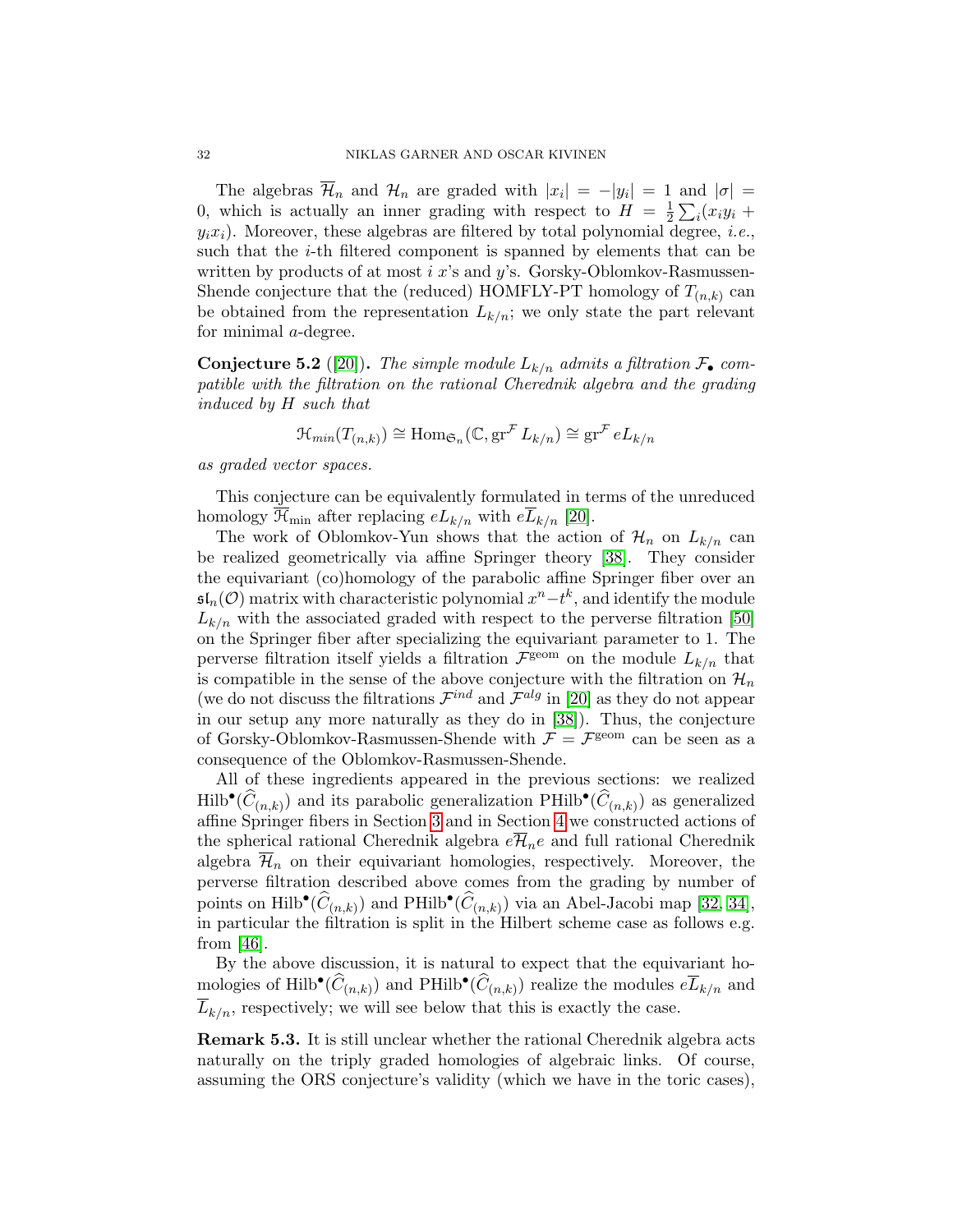one has such an action par transport de structure. It would be interesting to know what this action means in terms of knot homology. For some speculations one can consult [\[20\]](#page-48-1).

Remark 5.4 (For the physically minded reader). As described in the Introduction, the physical setup of [\[14\]](#page-47-6) realizes each a-degree of the HOMFLY-PT homology of a link  $L$  (identified with the closure of an *n*-strand braid) in two different ways (exchanged by 3d mirror symmetry) as a supersymmetric Hilbert space (subject to a boundary condition  $\mathcal{B}_L$  that encodes the link and a line operator  $\mathcal{L}_{\ell}$  determining the *a*-degree) in the topological A- or B-twists the 3d  $\mathcal{N} = 4$   $U(n)$  gauge theory with hypermultiplets in  $T^*N = T^*(\text{Ad}\oplus V).$ 

In either construction, there is a natural action on the supersymmetric Hilbert spaces for the minimal a-degree by the algebra of local operators, identified in this case with the algebra of functions on  $\mathrm{Hilb}^n(\mathbb{C}^2)$ . For general links, however, the boundary condition is not compatible with an Omegabackground, *i.e.*, it is not compatible with the quantization of  $\text{Hilb}^n(\mathbb{C}^2)$  by  $e\mathcal{H}_n e$ . Links associated to quasi-homogeneous singularities, including the torus links  $T_{(n,k)}$ , are exceptions to this rule.

For higher a-degrees, there similarly should be an action of the algebra of local operators bound to the line operator  $\mathcal{L}_{\ell}$  but this algebra is not well understood. One could instead consider the algebra of local operators bound to the line operator  $\mathcal{L}_{RCA}$  used by Braverman-Etingof-Finkelberg [\[3\]](#page-46-2). This algebra of local operators realizes the endomorphisms of the Procesi bundle  $\underline{P} \to \text{Hilb}^n(\mathbb{C}^2)$  and its quantization is the full rational Cherednik algebra  $\overline{\mathcal{H}}_n$ . For the same reason as above, there should be an action of these bundle endomorphisms on the corresponding supersymmetric Hilbert space for any link but not necessarily its quantization. Nonetheless, it is natural to expect that the action of local operators bound to the line operator  $\mathcal{L}_{\ell}$  on the  $\ell$ -th a-degree of HOMFLY-PT homology of a link L to arise as a partial symmetrization of the the action of  $\mathcal{L}_{RCA}$  on the supersymmetric Hilbert space in the presence of the boundary condition  $\mathcal{B}_L$ .

5.1. Computation of the convolution action. The assumptions of Lemma [4.30](#page-28-1) hold for  $(n, k)$  torus knots due to Lemma [3.10.](#page-13-1) The  $L_v$ -fixed points are labeled by cocharacters as described in Proposition [3.12.](#page-13-2) Moreover, the results of [\[19\]](#page-48-0) apply to show the Hilbert schemes are equivariantly formal (see in particular [\[21,](#page-48-7) Corollary 7.25]) so we are in a setup to apply Proposition [4.24.](#page-25-0) We will label the fixed point classes inside  $\mathbb{C}[\hbar^{\pm 1}]H_*^{\mathbb{C}^{\times}}(\mathcal{M}_{(n,k)})$  by  $|A\rangle$ . The map  $L_v \to G_F \times \mathbb{C}^\times_{rot} \cong \mathbb{C}^\times_{dil} \times \mathbb{C}^\times_{rot}$  is realized by  $\nu \mapsto (\nu^{-k}, \nu^n)$ . This implies the relation  $(nm + k\hbar)|A\rangle = 0$  for all A. We explicitly solve this by replacing  $m |A\rangle = -\frac{k}{n}$  $\frac{k}{n}\hbar |A\rangle$ . Let  $\varphi_a$ ,  $a = 1, ..., n$  be the components of  $\varphi$  in the standard basis.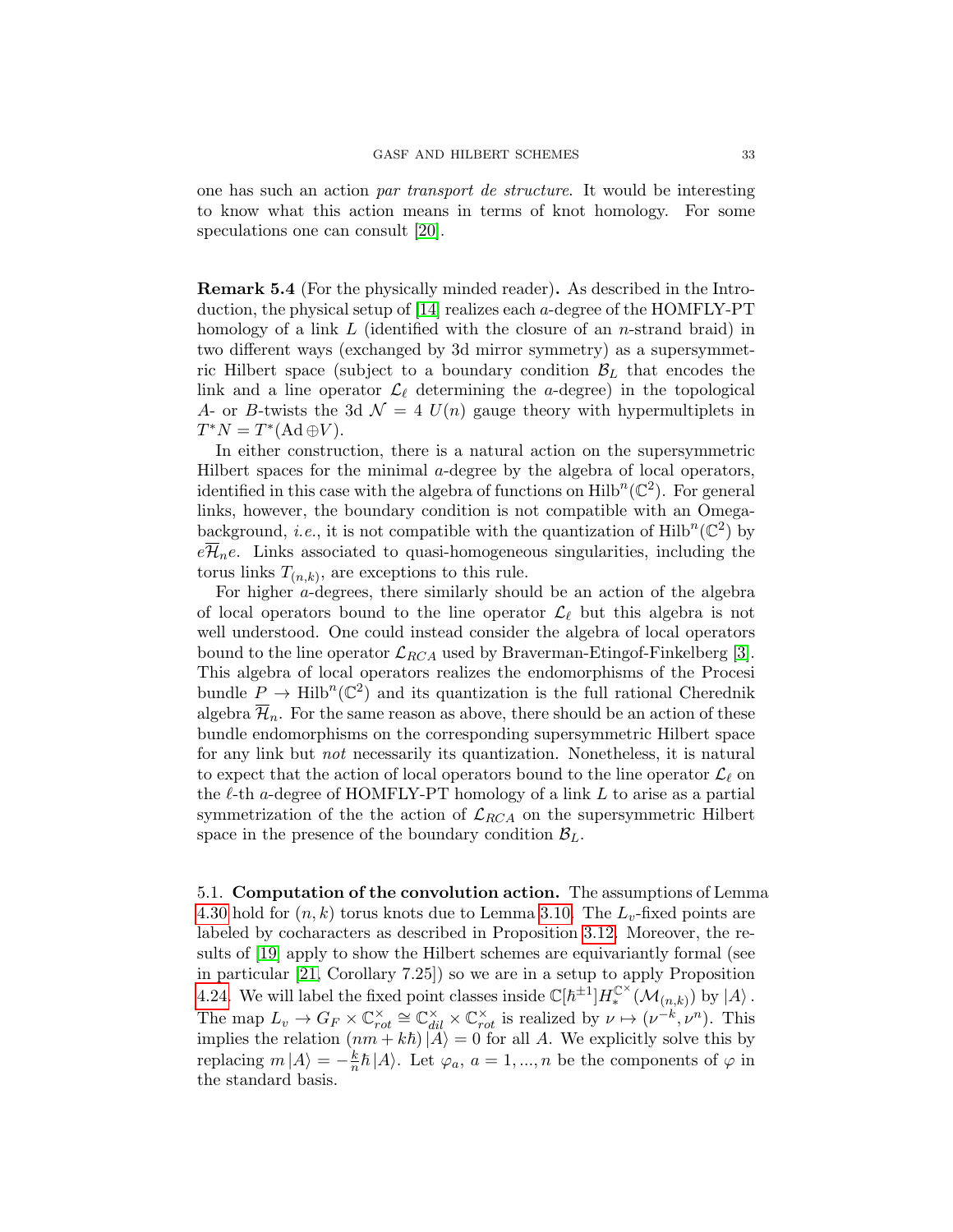**Lemma 5.5.** The action of  $\mathbb{C}[t]$  is given by

$$
\varphi_a | A \rangle = \left( (n-a) \frac{k}{n} - A_a \right) \hbar | A \rangle
$$

and the action of  $[t^{\lambda}]$  is given by

$$
[t^{\lambda}] |A\rangle = \bigg(\prod_{\lambda_a < 0} \prod_{\alpha=0}^{|\lambda_a|-1} ((n-a)\frac{k}{n} - A_a + \alpha)\hbar \bigg) \bigg(\prod_{\lambda_a > \lambda_b} \prod_{\beta=0}^{\lambda_a - \lambda_b - 1} ((b-a+1)\frac{k}{n} - A_a + A_b + \beta)\hbar \bigg) |A + \lambda \rangle.
$$

*Proof.* This is a direct application of Lemma [4.30.](#page-28-1)

Using these ingredients and equation [\(4.8\)](#page-29-0) one can obtain an expression for the action of any  $[\mathcal{R}_{<}][f]$ . Therefore, for  $\lambda$  a minuscule cocharacter we have (5.1)

<span id="page-33-0"></span>
$$
[\mathcal{R}_{\leq \lambda}][1]\, |A\rangle = \sum_{\lambda' \in W \cdot \lambda} \frac{\bigg(\prod_{\lambda'_a < 0} \prod_{\alpha = 1}^{|\lambda'_a|} (\varphi_a - \alpha \hbar)\bigg)\bigg(\prod_{\lambda'_a > \lambda'_b} \prod_{\beta = 1}^{\lambda'_a - \lambda'_b} (\varphi_b - \varphi_a + m - \beta \hbar)\bigg)}{\bigg(\prod_{\lambda'_a > \lambda'_b} \prod_{\gamma = 1}^{\lambda'_a - \lambda'_b} (\varphi_b - \varphi_a - \gamma \hbar)\bigg)} \, |A + \lambda'\rangle\,.
$$

There is a similar expression for the action of  $[\mathcal{R}_{\leq \lambda}][f]$  for  $f(\varphi, m, \hbar)$  a  $W_{\lambda}$ invariant function: (5.2)

<span id="page-33-1"></span>
$$
[\mathcal{R}_{\leq \lambda}][f] | A \rangle = \sum_{\lambda' \in W \cdot \lambda} \frac{(w.f)(\varphi_a, m, \hbar) \left( \prod_{\lambda'_a < 0} \prod_{\alpha=1}^{|\lambda'_a|} (\varphi_a - \alpha \hbar) \right) \left( \prod_{\lambda'_a > \lambda'_b} \prod_{\beta=1}^{\lambda'_a - \lambda'_b} (\varphi_b - \varphi_a + m - \beta \hbar) \right)}{\left( \prod_{\lambda'_a > \lambda'_b} \prod_{\gamma=1}^{\lambda'_a - \lambda'_b} (\varphi_b - \varphi_a - \gamma \hbar) \right)} |A + \lambda' \rangle
$$

where  $w \in W$  is such that  $w.\lambda = \lambda'$ ; since f is assumed to be invariant under  $W_{\lambda}$ , the above expression is independent of the choice of such a w.

**Proposition 5.6.** Comparing to [\[6,](#page-47-2)  $A(iii)$ ], we have an identification (up to numerical factors)  $E_r[f] = [\mathcal{R}_{\leq \lambda_{\mathcal{I}}}] [f]$  and  $F_r[f] = [\mathcal{R}_{\leq -\lambda_r}] [f]$  where  $\lambda_r =$  $(1, 1, ..., 1, 0, 0, ..., 0)$  with r 1's and  $\tilde{f}(\varphi) = f(\varphi - \hbar)$ .

Using this presentation of the algebra, the following result is straightforward.

**Lemma 5.7.** For coprime  $(n, k)$ ,  $H_*^{\mathbb{C}^{\times}}(\mathcal{M}_{(n,k)})$  is irreducible as a module for the spherical rational Cherednik algebra at parameter  $m = -\frac{k}{n}$  $\frac{\kappa}{n}\hbar$ .

Proof. We show that this module is irreducible by identifying the unique singular vector, namely  $|0\rangle$ . Recall that being a singular vector for the spherical rational Cherednik algebra corresponds to being in the kernel of all  $F_r[f] = [\mathcal{R}_{\leq -\lambda_r}][f]$ . First consider the kernel of  $F_n[f]$ , or the classes corresponding to the cocharacter  $\lambda = (-1, -1, ..., -1)$ . The choice of f is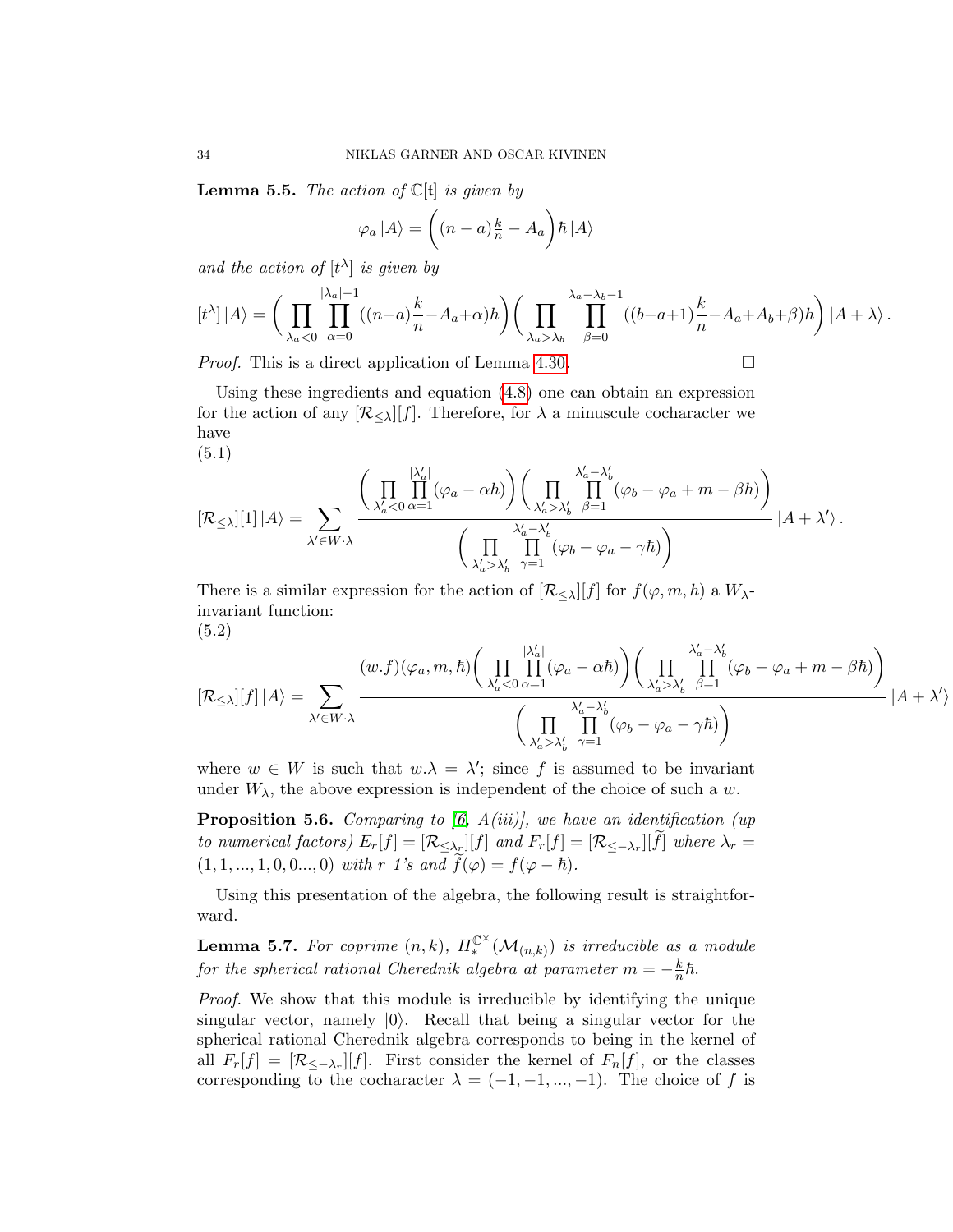that of a W invariant polynomial  $f(\varphi, m, \hbar)$ . From the action given in [\(5.1\)](#page-33-0), we find that

$$
F_n[1] |A\rangle = \prod_{b=1}^n (\varphi_b - \hbar) \hbar |A - (1, 1, ..., 1)\rangle = \prod_{b=1}^n ((n-b)\frac{k}{n} - A_b) \hbar |A - (1, 1, ..., 1)\rangle.
$$

Since  $gcd(n, k) = 1$ , the factor  $((n - b)\frac{k}{n} - A_b)$  can only vanish for  $b = n$ and  $A_n = 0$ . It follows that the kernel of  $F_n[1]$  is exactly those classes |A) with  $A_n = 0$ . The stabilizer of  $\lambda = (-1, -1, ..., -1)$  is all of  $W = S_n$ , so the operators  $F_n[f]$  are labeled by choices of W-invariant polynomials  $f(\varphi_a, m, \hbar)$ . Using Eq. [\(5.2\)](#page-33-1), we find that

$$
F_n[f] | A \rangle = f F_n[1] | A \rangle
$$

so ker  $F_n[1] \subset \text{ker } F_n[f]$  for all f.

Now consider the action of  $F_{n-1}[f]$  on sums of fixed point classes with  $A_n = 0$ . Using Eq. [\(4.8\)](#page-29-0) for we have, after a dramatic simplification following from  $A_n = 0$ ,

$$
F_{n-1}[1] | A_1, ..., A_{n-1}, 0 \rangle = \left( \prod_{b=1}^{n-1} ((n-1-b)\frac{k}{n} - A_b) \hbar \right) | A_1 - 1, ..., A_{n-2} - 1, 0 \rangle.
$$

Again, since  $gcd(n, k) = 1$ , the factor  $((n - 1 - b)\frac{k}{n} - A_b)$  can only vanish for  $b = n - 1$  and  $A_{n-1} = 0$ . Therefore  $|A_1, ..., A_{n-1}, 0\rangle$  is in the kernel of  $F_{n-1}[1]$  if and only if  $A_{n-1}=0$ . Thus ker  $F_n[1] \cap \text{ker } F_{n-1}[1]$  only contains classes with  $A_n = A_{n-1} = 0$ .

The action of  $F_{n-1}[f]$  on  $|A_1, ..., A_{n-1}, 0\rangle$  enjoys an equally dramatic simplification and we find that  $(\ker F_n[1] \cap \ker F_{n-1}[1]) \subset \ker F_{n-1}[f]$  for any choice of f. Continuing this process shows that

$$
\ker F_n[1] \cap \ker F_{n-1}[1] \cap \dots \cap F_1[1] = \mathrm{span}\{|0\rangle\}
$$

and that  $|0\rangle$  belongs to the kernel of all  $F_r[f]$ .

Now we state and prove the main theorem of this section.

<span id="page-34-0"></span>**Theorem 5.8.** For coprime  $(n, k)$ ,  $H_*^{\mathbb{C}^{\times}}(\mathcal{M}_{(n,k)})$  can be identified with the irreducible representation  $e\overline{L}_{k/n}$  of the spherical rational Cherednik algebra of  $\mathfrak{gl}_n$  at parameter  $m = -\frac{k}{n}$  $\frac{k}{n}\hbar$ . That is, setting the equivariant parameter  $\hbar$  in  $H_*^{\mathbb{C}^{\times}}(\mathcal{M}_{(n,k)})$  to  $-1$ , the quotient algebra  $e\mathcal{H}_n e/(m-\frac{k}{n})$  $\frac{k}{n}$ ) acts on  $H_*^{\mathbb{C}^{\times}}(\mathcal{M}_{(n,k)}).$ 

Proof. From [\[28\]](#page-48-9), or a direct computation using [\(5.1\)](#page-33-0), it follows that for all *n* the operators  $X = [\mathcal{R}_{\leq (1,0,...,0)}] = E_1[1]$  and  $Y = [\mathcal{R}_{\leq (-1,0,...,0)}] = F_1[1]$ generate an appropriately scaled copy of the Heisenberg algebra:  $[X, Y] =$ *nh*. Since we have shown that  $H_*^{\mathbb{C}^{\times}}(\mathcal{M}_{(n,k)})$  is irreducible as a module for the spherical rational Cherednik algebra of  $\mathfrak{gl}_n$  at parameter  $m = -\frac{k}{n}$  $\frac{\kappa}{n}\hbar$ it follows that it must decompose as a product  $\mathbb{C}[X] \otimes M$ , where M is some irreducible module for the spherical rational Cherednik algebra of  $\mathfrak{sl}_n$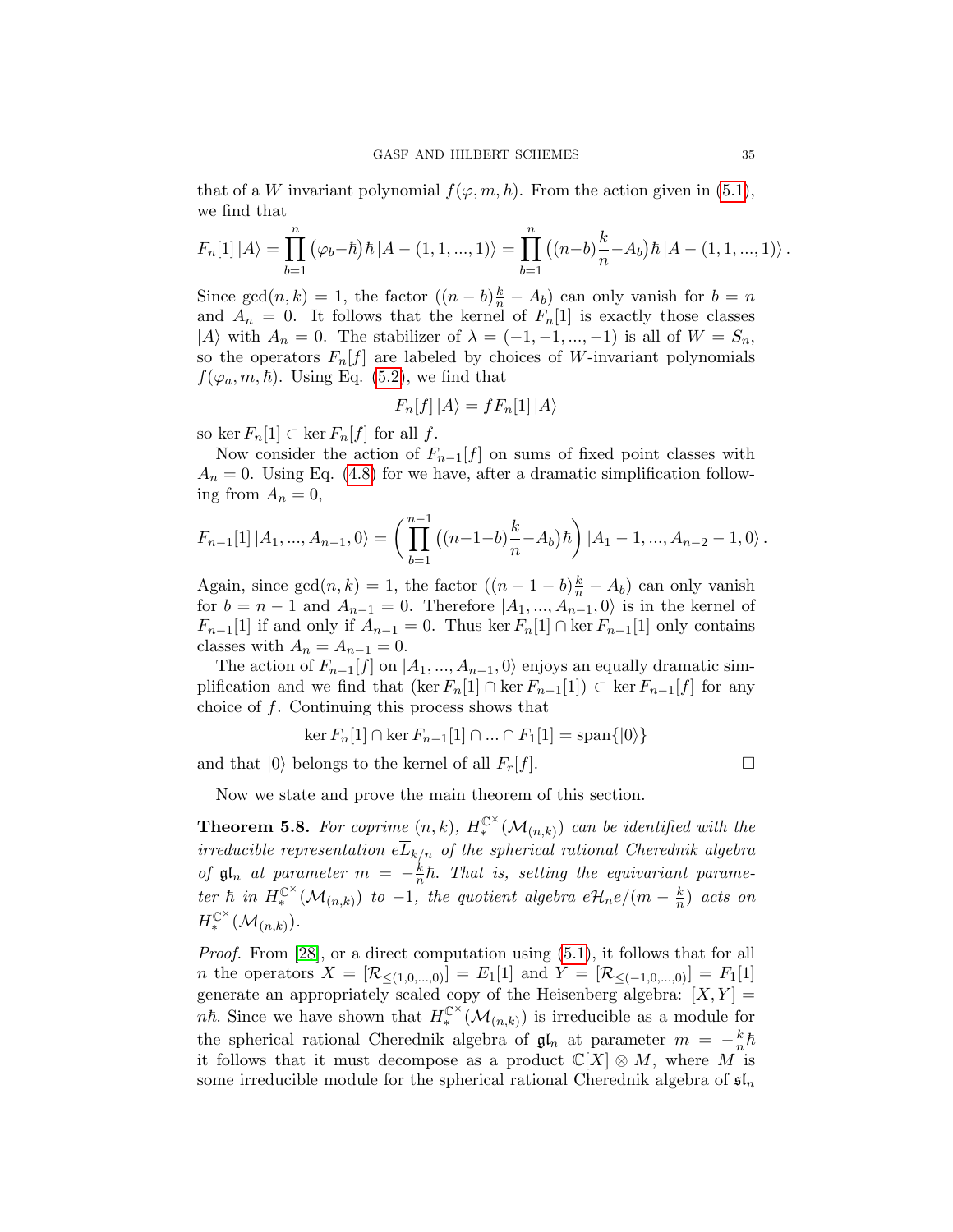[\[20\]](#page-48-1). Finally, noting that the spherical rational Cherednik algebra of  $\mathfrak{sl}_n$  at parameter  $m = -\frac{k}{n}$  $\frac{k}{n}\hbar$  has a unique finite dimensional, irreducible module, it suffices to show that ker  $Y \simeq M$  is finite dimensional.

The equivariant homology  $H_*^{\mathbb{C}^{\times}}(\mathcal{M}_{(n,k)})$  above is infinite dimensional. Nonetheless, it has finite dimensional graded components, where we grade by the number of points  $d$  on the Hilbert scheme, or, equivalently, the degree in affine Grassmannian  $Gr_G$ . Consider the corresponding graded Euler character:

$$
\chi_q(\mathcal{M}_{(n,k)}) := \sum_{d \geq 0} q^d \chi(\mathcal{M}_{(n,k)}^d),
$$

which can easily be computed from counting fixed points.

Recall that the fixed points in  $\mathcal{M}_{(n,k)}$  are labeled by cocharacters A as in Prop. [3.12,](#page-13-2) denote the set of such A by  $\mathfrak{A}_{(n,k)}$ . The fixed point labeled by A belongs to the component of the Hilbert scheme with

$$
d(A) = \sum_{a=1}^{n} A_a
$$

and one finds

$$
\chi_q(\mathcal{M}_{(n,k)}) = \sum_{A \in \mathfrak{A}_{(n,k)}} q^{d(A)}.
$$

From Prop. [3.12,](#page-13-2) we have

$$
\mathfrak{A}_{(n,k)} = \bigsqcup_{i \geq 0} \mathfrak{A}_{(n,k)}^i,
$$

where

$$
\mathfrak{A}_{(n,k)}^i = \{ A = (A'_1, ..., A'_{n-1}, 0) + i(1, 1, ..., 1) | 0 \le A'_{n-1} \le ... \le A'_1 \le k \}.
$$

In particular,

$$
\chi_q(\mathcal{M}_{(n,k)}) = \frac{1}{1-q^n} \sum_{A \in \mathfrak{A}_{(n,k)}^0} q^{d(A)}
$$

We can identify an element  $A = (A'_1, ..., A'_{n-1}, 0) \in \mathfrak{A}_{(n,k)}^0$  with a partition of  $d(A)$  that fits into a rectangle of size  $(n-1)\times k$ . The partitions are exactly counted by the  $q$ -binomial coefficient

$$
\sum_{A \in \mathfrak{A}_{(n,k)}^0} q^{d(A)} = \begin{bmatrix} n+k-1 \\ n-1 \end{bmatrix}_q := \prod_{j=0}^k \frac{1-q^{n-1+j-j}}{1-q^{j+1}},
$$

from which we conclude

$$
\chi_q(\mathcal{M}_{(n,k)}) = \frac{1}{1-q^n} \left[ \begin{array}{c} n+k-1 \\ n-1 \end{array} \right]_q.
$$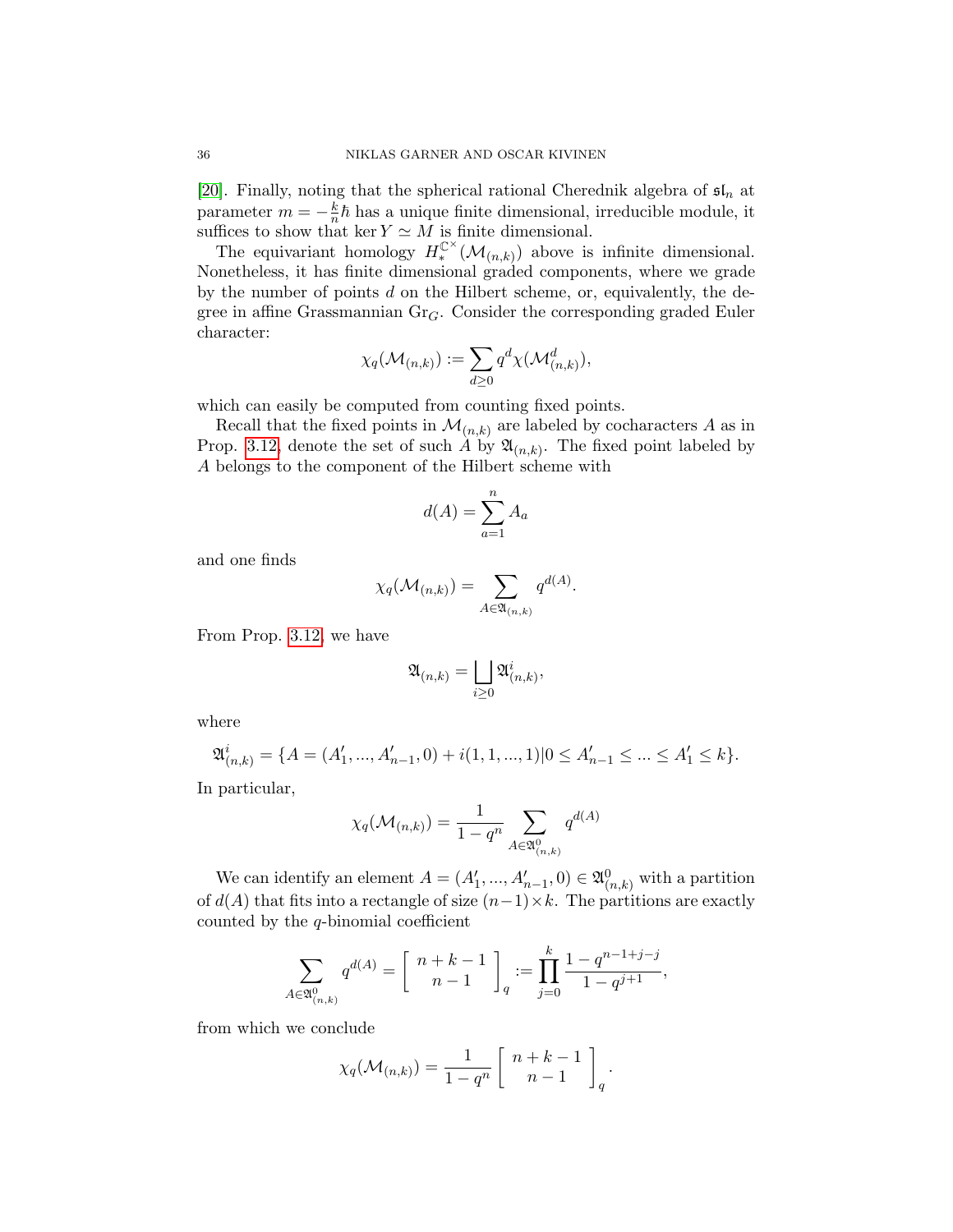Noting that X changes q-degree by 1, we can determine the dimension of M by multiplying the above by  $1-q$ , the reciprocal of the graded dimension of  $\mathbb{C}[X]$ , and setting  $q = 1$ . One finds

$$
\dim_{\mathbb{C}} M = \frac{1}{n} {n+k-1 \choose n-1} = \dim_{\mathbb{C}} H^*(\overline{\mathcal{J}}_{n,k}),
$$

where  $\overline{\mathcal{J}}_{n,k}$  is the compactified Jacobian of the curve  $\widehat{C}_{n,k}$ . Indeed, this is the dimension of  $L_{k/n}$  [20]. the dimension of  $L_{k/n}$  [\[20\]](#page-48-1).

**Remark 5.9.** It is worth noting that  $\mathcal{A}^{\hbar}$  is bigraded by the degree in Gr<sub>G</sub>, called "monopole number" in the physics literature, and by the action induced by scaling  $\mathbb{C}[\mathfrak{t},\hbar]^W$  with weight 2, called "R-charge" in the physics literature. In particular, we assign the degree  $(\pm r, r+2 \deg f)$  to  $[\mathcal{R}_{\leq \pm \lambda_r}][f]$ . The spherical rational Cherednik algebra of  $\mathfrak{gl}_n$  is also bigraded by the difference in degree of  $x$ 's and  $y$ 's and the total polynomial degree. That the respective filtrations agree follows from [\[28\]](#page-48-9). Note that after specializing  $\hbar$ the latter of these gradings becomes merely a filtration.

<span id="page-36-0"></span>5.2. Comparison to results of Gorsky-Simental-Vazirani. In the re-cent preprint [\[21\]](#page-48-7), when  $\widehat{C} = \{x^n = t^k\}$ ,  $gcd(n, k) = 1$ , another action of the rational Cherednik algebra of  $\mathfrak{gl}_n$  (see Definition [4.10\)](#page-19-0) is defined on the localized equivariant (Borel-Moore) homology of the parabolic flag Hilbert schemes  $\text{PHilb}_{m,m+n}(C)$ . (In the above notation, this would correspond to PHilb<sup>m,m+(1,1,...,1)</sup> $(\widehat{C})$ .) By Definition [3.3](#page-9-2) and Theorem [3.4,](#page-9-0)

$$
\operatorname{PHilb}^{\bullet}(\widehat{C}) := \bigsqcup_{m \geq 0} \operatorname{PHilb}_{m,m+n}(\widehat{C}) \cong \widetilde{M}_v := M_v^{\operatorname{I}, \operatorname{Lie}(\operatorname{I}) \oplus \mathcal{O}^n}
$$

where **I** is the standard Iwahori of  $G_K$  and v is associated to  $\widehat{C}$  as in Theorem [3.4.](#page-9-0)

The action in *loc.* cit. is defined using the fixed point basis and stems from combinatorial and representation-theoretic considerations. It was motivated by both the results of [\[48\]](#page-50-1) as well as this work, which was in preparation at the time. In what follows, we show that the actions defined in Theorem [4.9](#page-18-0) and [\[21,](#page-48-7) Theorem 7.14] coincide. We set  $N_I = \text{Lie}(I) \oplus \mathcal{O}^n$ .

<span id="page-36-1"></span>**Theorem 5.10.** The action in [\[21,](#page-48-7) Theorem 7.14] on the module

$$
H_*^{\mathbb{C}^{\times}}(\bigsqcup_{m\geq 0}PHilb_{m,m+n}(\widehat{C}))[\hbar^{-1}]
$$

agrees with the action defined by Theorem [4.9](#page-18-0) on  $H_*^{\mathbb{C}^{\times}}(\widetilde{M}_v)[\hbar^{-1}].$ 

*Proof.* After inverting  $\hbar$ , the GKM localization formula implies the fixed point classes are a basis for the equivariant BM homology. As proven in [\[21,](#page-48-7) [30,](#page-48-12) [48\]](#page-50-1), the rational Cherednik algebra  $\mathcal{H}_n$  is generated by the Dunkl-Opdam subalgebra, the finite symmetric group  $\mathfrak{S}_n$ , as well as two elements  $τ, λ$ , which can be identified with  $π, π<sup>-1</sup> ∈  $\mathfrak{S}_n^{aff}$  under Suzuki's embedding$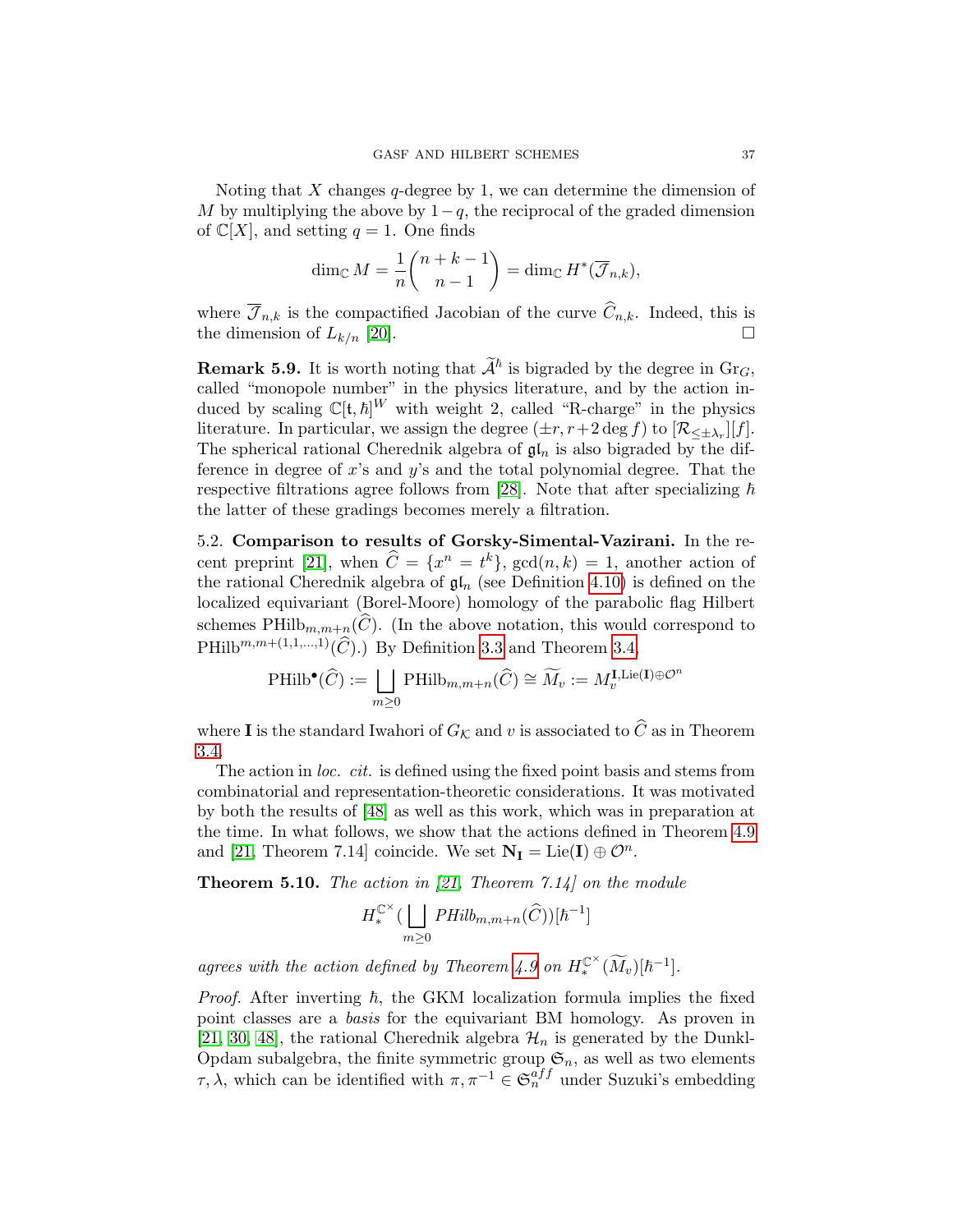of  $\mathcal{H}_n$  to the trigonometric Cherednik algebra (see [\[21,](#page-48-7) [28\]](#page-48-9)). We only need to identify these generators on both sides - the relations they satisfy are proved in [\[21,](#page-48-7) [30,](#page-48-12) [48\]](#page-50-1).

The Springer action is induced by the following diagram

(5.3)  
\n
$$
\begin{array}{ccc}\n\mathcal{R}_{\mathbf{N}_{\mathbf{I}},\mathbf{I}} & \xrightarrow{\varphi'} & [\widetilde{\mathfrak{g}}/G] = [\mathfrak{b}/B] \\
\pi & & \downarrow_{\pi'} \\
\mathcal{R}_{N_{\mathcal{O}},G_{\mathcal{O}}} & \xrightarrow{\varphi} & [\mathfrak{g}/G]\n\end{array}
$$

and the action of the simple reflections  $s_1, \ldots, s_{n-1}$  comes from convolution with  $[\mathcal{R}_{\mathbf{N}_{\mathbf{I}}}^{\leq s_{i}}]$  $\sum_{N,I,I}^{s_i}$ , which come about via pullback from classical correspondences on the Steinberg variety. The Springer action of [\[21\]](#page-48-7) is the usual one coming from projections to smaller affine flag varieties which is also defined via pullback from the right. The coincidence of the two is a classical result.

The equivariant cohomology classes  $u_i \in H^*_T(pt)$  are identified with cap product by the Chern classes  $c(\mathcal{L}_i)$  of the natural line bundles on the affine flag variety. The identification of these two is e.g. [\[38,](#page-49-3) Lemma 5.1.6].

Finally, we need the  $\pi = \tau$  and  $\pi^{-1} = \lambda$  operators. In [\[30,](#page-48-12) Theorem 5.2] and [\[48,](#page-50-1) Lemma 4.2],  $\tau$  is identified with convolution by the correspondence in Section [4.2](#page-20-2) corresponding to the space

$$
X_{\tau} := \{ (V_{\bullet}, V_{\bullet}') | V_i = V_{i+1}' \} = \{ (g\mathbf{I}, g'\mathbf{I}) | g\mathbf{t} = g' \}
$$

and similarly  $\sigma$  is identified with convolution by the correspondence

$$
X_{\sigma} := \{ (V_{\bullet}, V_{\bullet}') | V_i = V_{i-1}' \} = \{ (g\mathbf{I}, g'\mathbf{I}) | g'\mathbf{t} = g \},
$$

where **t** is the matrix sending  $e_i \mapsto e_{i+1}, i = 1, \ldots, n-1$  and  $e_n \mapsto te_1$  in the standard basis of  $\mathcal{K}^n$ . It is immediate that these coincide with the maps T,  $\Lambda$  on  $H_*^{\mathbb{C}^{\times}}(\bigsqcup_{m\geq 0} \mathrm{PHilb}_{m,m+n}(\widehat{C}))[\hbar^{-1}]$  in [\[21,](#page-48-7) Theorem 7.14].

<span id="page-37-0"></span>5.3. Example:  $(2, 2\ell + 1)$  torus knots. We end with the explicit example for the case of  $T_{(2,2\ell+1)}$  torus knots. We discuss the module structure of  $H^{L_v}_{*}(\mathcal{M}_{(2,2\ell+1)})$  and  $H^{L_v}_{*}(\mathcal{M}_{(2,2\ell+1)}).$ 

As described in Definition [4.10,](#page-19-0) the rational Cherednik algebra of  $\mathfrak{gl}_2$  is the quotient algebra

$$
\mathcal{H}_n = \frac{\mathbb{C}[\hbar, m] \langle x_1, x_2, y_1, y_2 \rangle \rtimes \mathbb{C} \mathfrak{S}_2}{\sim}
$$

where  $\sim$  consists of the relations  $[x_i, x_j] = [y_i, y_j] = 0$  for all  $i, j$ , and

$$
[y_i, x_j] = \begin{cases} -\hbar + m(12) & \text{if } i = j, \\ -m(12) & \text{if } i \neq j. \end{cases}
$$

The symmetrizing element is given by  $e = \frac{1}{2}$  $rac{1}{2}(1+(12)).$ 

The spherical subalgebra has generators given by an  $\mathfrak{sl}_2$  triple

$$
E = -\frac{1}{2}e(x_1^2 + x_2^2)e \qquad F = \frac{1}{2}e(y_1^2 + y_2^2)e \qquad H = \frac{1}{2}e(x_1y_1 + y_1x_1 + x_2y_2 + y_2x_2)e
$$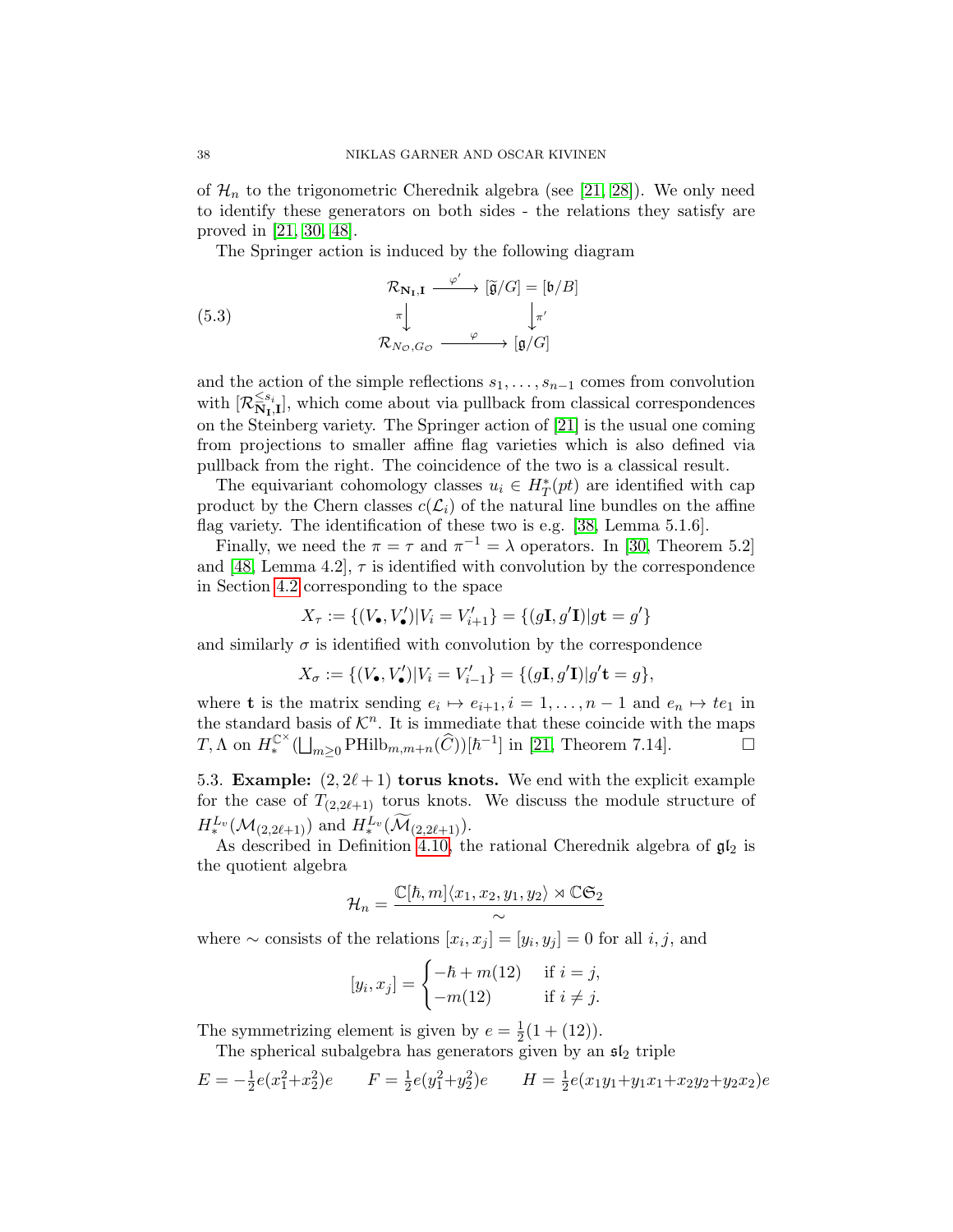and a Weyl pair

$$
X = e(x_1 + x_2)e \t Y = e(y_1 + y_2)e
$$

transforming in the defining representation of that  $\mathfrak{sl}_2$ . In particular, the non-zero commutation relations between these generators are those defining  $sI_2$  and the Weyl algebra

$$
[E,F] = \hbar H \qquad [H,E] = 2\hbar E \qquad [H,F] = -2\hbar F \qquad [X,Y] = 2\hbar,
$$

and those describing the way  $X, Y$  transform under  $\mathfrak{sl}_2$ 

 $[E, X] = [F, Y] = 0$   $[H, X] = [E, Y] = \hbar X$   $[H, Y] = -[F, X] = -\hbar Y.$ Denote  $W^+ = \frac{1}{2}X^2, W^0 = -\frac{1}{2}$  $\frac{1}{2}(XY + YX), W^- = -\frac{1}{2}$  $\frac{1}{2}Y^2$ , so that the  $W^{\pm}$ ,  $W^0$  transform in the adjoint representation of the above  $\mathfrak{sl}_2$ . There is one additional relation amongst these operators:

$$
C_2 = 2(EW^- + FW^+) + HW^0 + m(m - \hbar),
$$

where  $C_2 = 2(EF + FE) + H^2$  is the quadratic Casimir of the  $\mathfrak{sl}_2$  triple and m is a complex parameter.

Theorem 5.11. The spherical subalgebra, realized as the quantized BFN al $gebra \widetilde{\mathcal{A}}_{G,N}^{\hbar}$  for  $G=GL_2, N=\mathrm{Ad}\oplus \mathbb{C}^2$ , acts via convolution on  $H_*^{\mathbb{C}^{\times}}(\mathcal{M}_{(2,2\ell+1)})$ for  $m = -\frac{2\ell+1}{2}$  $\frac{+1}{2}\hbar$ . As a module for the spherical rational Cherednik algebra of  $\mathfrak{gl}_2$ , we have

$$
H_*^{\mathbb{C}^{\times}}(\mathcal{M}_{(2,2\ell+1)}) \simeq e \overline{L}_{(2\ell+1)/2},
$$

where e is the  $\mathfrak{S}_2$  symmetrizer in rational Cherednik algebra of  $\mathfrak{gl}_2$  and  $\overline{L}_{(2\ell+1)/2}$  is the simple rational Cherednik algebra (at parameter  $m = -\frac{2\ell+1}{2}$  $\frac{1}{2}$  $\hbar$ ) module induced from the trivial representation of  $\mathfrak{S}_2$ .

To simplify the expressions below, we will simply write k instead of  $2\ell+1$ . The below does *not* apply when k is even.

*Proof.* First consider the monopole operator  $X := [\mathcal{R}_{(1,0)}]$ . This arises from the orbit  $\text{Gr}_{GL_2}^{(1,0)}$ , which form a copy of  $\mathbb{P}^1$  parameterized by two affine charts given by

$$
\begin{pmatrix} t & 0 \\ a_1 & 1 \end{pmatrix} \qquad \begin{pmatrix} 1 & a_2 \\ 0 & t \end{pmatrix}
$$

with transition function  $a_2 = \frac{1}{a_1}$  $\frac{1}{a_1}$ . There are  $G(\mathcal{O})$  torus fixed points at the origins of these affine charts, and the coordinate  $a_1$  (resp.  $a_2$ ) transforms with weight  $\varphi_2 - \varphi_1$  (resp.  $\varphi_1 - \varphi_2$ ). Applying Eq. [\(5.1\)](#page-33-0) yields

$$
X | A_1, A_2 \rangle = \frac{A_1 - A_2 - k}{A_1 - A_2 - \frac{k}{2}} | A_1 + 1, A_2 \rangle + \frac{A_1 - A_2}{A_1 - A_2 - \frac{k}{2}} | A_1, A_2 + 1 \rangle.
$$

Similarly, there is the monopole operator  $Y := [\mathcal{R}_{(0,-1)}]$  coming from the orbit  $\text{Gr}_{GL_2}^{(0,-1)}$ , which forms a copy of  $\mathbb{P}^1$  parameterized by two affine charts

$$
\begin{pmatrix}\n1 & 0 \\
a_1 t^{-1} & t^{-1}\n\end{pmatrix}\n\qquad\n\begin{pmatrix}\nt^{-1} & a_2 t^{-1} \\
0 & 1\n\end{pmatrix}
$$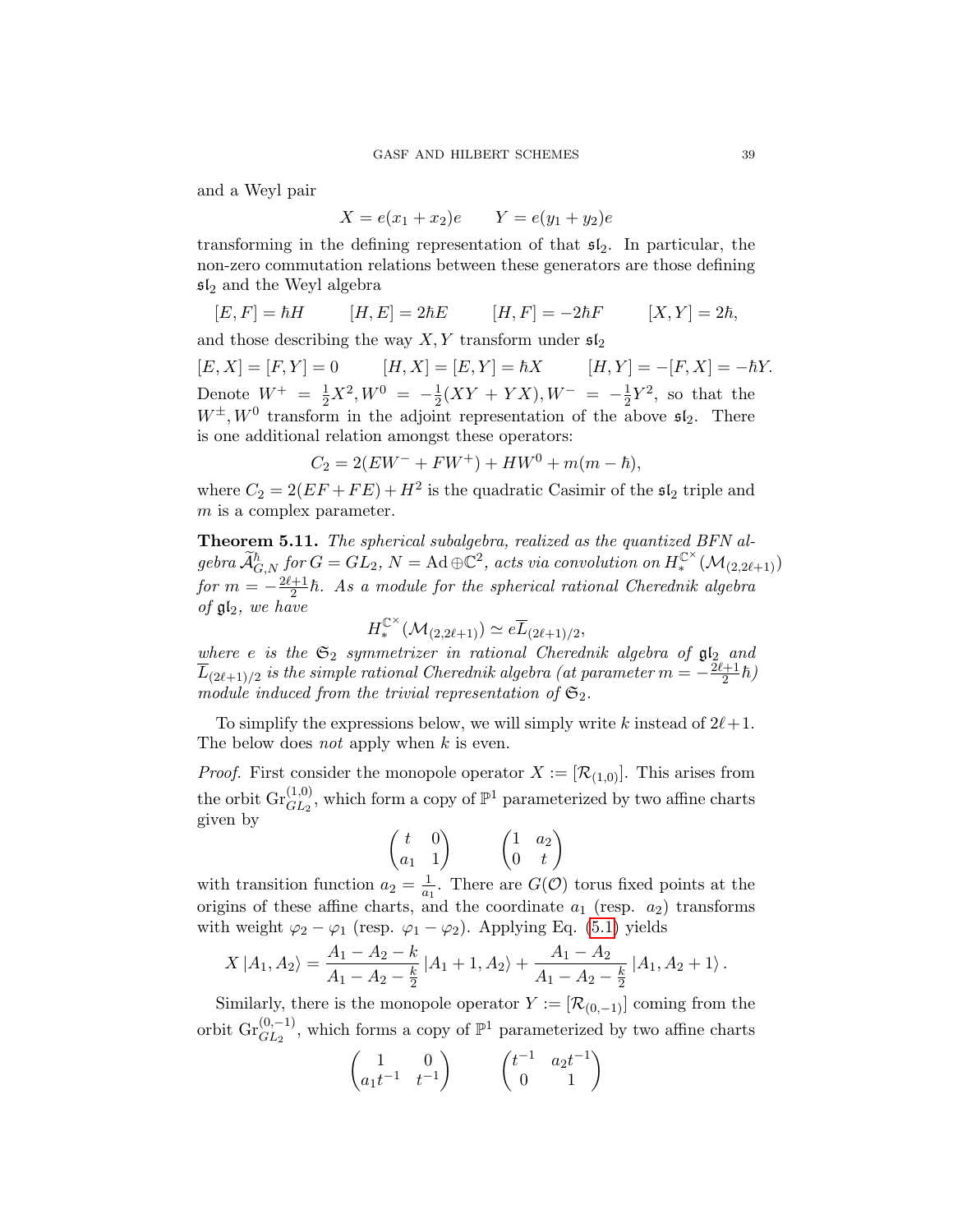with transition function  $a_2 = \frac{1}{a_1}$  $\frac{1}{a_1}$ . The coordinate  $a_1$  again transforms with weight  $\varphi_1 - \varphi_2$ . We find that

$$
Y|A_1,A_2\rangle = \frac{(A_1-A_2)(\frac{k}{2}-A_1)\hbar}{A_1-A_2-\frac{k}{2}}|A_1-1,A_2\rangle + \frac{A_2(k-A_1+A_2)\hbar}{A_1-A_2-\frac{k}{2}}|A_1,A_2-1\rangle.
$$

There are two other monopole operators we will be interested in, namely  $E = [\mathcal{R}_{(1,1)}]$  and  $F = -[\mathcal{R}_{(-1,-1)}]$ . They come from  $\text{Gr}_{GL_2}^{(1,1)}$  and  $\text{Gr}_{GL_2}^{(-1,-1)}$ respectively, both of which are single points. Applying Eq. [\(5.1\)](#page-33-0) gives

$$
E | A_1, A_2 \rangle = | A_1 + 1, A_2 + 1 \rangle \quad F | A_1, A_2 \rangle = \left( \frac{k}{2} - A_1 \right) A_2 \hbar^2 | A_1 - 1, A_2 - 1 \rangle
$$

from which it is straightforward to compute that  $H = \hbar - \varphi_1 - \varphi_2$  acts as

$$
H | A_1, A_2 \rangle = (A_1 + A_2 + 1 - \frac{k}{2}) \hbar | A_1, A_2 \rangle
$$

and makes  $(E, F, H)$  an  $\mathfrak{sl}_2$  triple. The quadratic Casimir  $C_2 = 2(EF +$  $FE$ ) +  $H^2$  acts as

$$
C_2 |A_1, A_2\rangle = \left( (A_1 - A_2 - \frac{k}{2})^2 - 1 \right) \hbar^2 |A_1, A_2\rangle.
$$

It is straightforward to check that the desired relations are indeed satisfied with  $m = -\frac{k}{2}$  $rac{\kappa}{2}\hbar$ .

From the action of  $\mathfrak{sl}_2$ , we see that the classes  $|A_1, 0\rangle$  are lowest weight vectors with weights  $\nu = (A_1 + 1 - \frac{k}{2})$  $\frac{k}{2}$ ) $\hbar$ . Therefore, the homology of this GASF can be expressed as an  $\mathfrak{sl}_2$  module as

$$
H_*^{\mathbb{C}^{\times}}(\mathcal{M}_{(2,k)}) = \bigoplus_{A_1=0}^k \Lambda_{\left(A_1+1-\frac{k}{2}\right)\hbar},
$$

where  $\Lambda_{\nu}$  is the  $\mathfrak{sl}_2$  Verma module generated by a lowest weight vector of weight  $\nu$ . It is also worth noting that  $|0, 0\rangle$  is a vacuum vector for the Heisenberg algebra generated by  $X, Y$ ; hence it is the unique spherical rational Cherednik algebra singular vector. We can therefore identify this with the SCA module:

$$
H^{\mathbb{C}^{\times}}_{*}(\mathcal{M}_{(2,k)})\simeq e\overline{L}_{k/2},
$$

where e is the  $\mathfrak{S}_2$  symmetrizer in the rational Cherednik algebra and  $\overline{L}_{k/2}$ is the simple rational Cherednik algebra module induced from the trivial representation of  $\mathfrak{S}_2$ .

Remark 5.12. It is worth noting that there is another presentation of the spherical rational Cherednik algebra for  $\mathfrak{gl}_2$  given by a (different)  $\mathfrak{sl}_2$ -triple  $(\widetilde{E}, \widetilde{F}, \widetilde{H})$  and the Weyl pair  $X, Y$ .<sup>[3](#page-39-0)</sup> In this presentation,  $X, Y$  transform trivially under  $sI_2$  and the quadratic Casimir of the  $sI_2$ -triple is given by

$$
\widetilde{C}_2 = (m - \frac{3}{2}\varepsilon)(m + \frac{1}{2}\varepsilon)
$$

<span id="page-39-0"></span><sup>&</sup>lt;sup>3</sup>The change of variables is given by  $\widetilde{E} = E - \frac{1}{4}X^2$ ,  $\widetilde{F} = F + \frac{1}{4}Y^2$ ,  $\widetilde{H} = H + \frac{1}{4}(XY + YX)$ .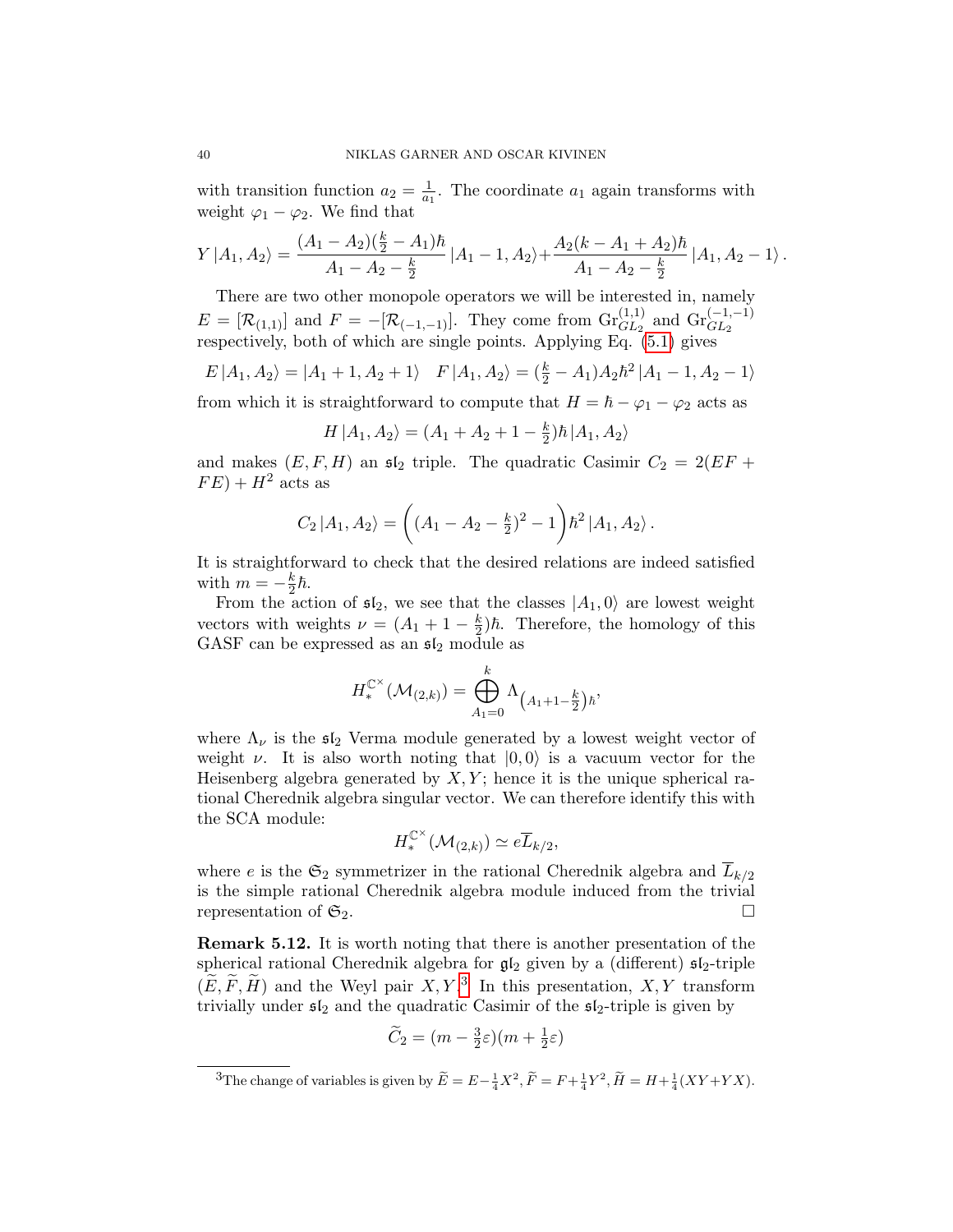with no other constraints. In this presentation we find that the homology of our generalized affine Springer fiber is given by

$$
H_*^{\mathbb{C}^{\times}}(\mathcal{M}_{(2,2\ell+1)}) \simeq \mathbb{C}[X] \otimes \text{Sym}^{\ell} \square,
$$

where Sym<sup> $\ell \Box$ </sup> is the  $\ell + 1$  dimensional representation of  $\mathfrak{sl}_2$ . We can identify  $\text{Sym}^{\ell} \square$  as the cohomology of  $\mathbb{P}^{\ell}$ , the compactified Jacobian for the  $(2, 2\ell+1)$ torus knots. This feature was predicted in [\[39\]](#page-49-1).

We now move to the action of the rational Cherednik algebra on the homology of parabolic Hilbert schemes. In particular, we spell out the comparison in Theorem [5.10](#page-36-1) between the action given by Theorem [4.9](#page-18-0) and [\[21\]](#page-48-7).

Theorem 5.13. The action of the rational Cherednik algebra on the homology of PHilb<sup>•</sup>( $\widehat{C}$ ) given in Theorem [4.9](#page-18-0) agrees with the action of [\[21,](#page-48-7) Theorem 7.14].

Proof. As discussed at the end of Section [3,](#page-8-0) we describe the action on classes  $|A,\sigma\rangle$  associated to the fixed points  $\sigma t^A p$  and match the action of the rational Cherednik algebra given in [\[21\]](#page-48-7) by identifying these fixed points with their "renormalized basis." We start by identifying

$$
|A_1, A_2, ()\rangle = \tilde{v}_{(A_1, A_2)} \qquad |A_1, A_2, (12)\rangle = \tilde{v}_{(A_2, A_1)}.
$$

The action of the equivariant parameters  $\varphi_a$  on the class  $|A,\sigma\rangle$  can be easily seen to be

$$
\varphi_1 | A, () \rangle = (\frac{k}{2} - A_1) \hbar | A, () \rangle
$$
  $\varphi_1 | A, (12) \rangle = -A_2 \hbar | A, (12) \rangle$ 

and

$$
\varphi_2 | A, () \rangle = -A_2 \hbar | A, () \rangle \qquad \varphi_2 | A, (12) \rangle = (\frac{k}{2} - A_1) \hbar | A, (12) \rangle ,
$$

which translates to (for  $A_2 \leq A_1$ )

$$
\varphi_1 \widetilde{v}_{(A_2, A_1)} = (\frac{k}{2} - A_1) \hbar \widetilde{v}_{(A_1, A_2)} \qquad \varphi_2 \widetilde{v}_{(A_1, A_2)} = -A_2 \hbar \widetilde{v}_{(A_2, A_1)}
$$
\n(for  $A_1 > A_2$ )

and (for 
$$
A_1 > A_2
$$
)

$$
\varphi_1 v_{(A_2, A_1)} = -A_2 \hbar v_{(A_2, A_1)} \qquad \varphi_2 v_{(A_2, A_1)} = \left(\frac{k}{2} - A_1\right) \hbar v_{(A_2, A_1)}
$$

we can thus identify  $u_1 = \varphi_1$  and  $u_2 = \varphi_2$  in [\[21,](#page-48-7) Theorem 7.14]. The action of the transposition s on  $|A,\sigma\rangle$  is given by

$$
s | A_1, A_2, () \rangle = \frac{k}{2(A_2 - A_1) - k} | A_1, A_2, () \rangle + \frac{2(A_2 - A_1)}{2(A_2 - A_1) - k} | A_1, A_2, (12) \rangle
$$
  

$$
s | A_1, A_2, (12) \rangle = \frac{2(A_2 - A_1 + k)}{2(A_2 - A_1) - k} | A_1, A_2, () \rangle - \frac{k}{2(A_2 - A_1) - k} | A_1, A_2, (12) \rangle
$$

from which it follows that  $1 - s$  acts as

$$
(1-s) | A_1, A_2, () \rangle = \frac{2(A_1 - A_2)}{2(A_2 - A_1) - k} ( | A_1, A_2, () \rangle - | A_1, A_2, (12) \rangle )
$$

$$
(1-s) | A_1, A_2, (12) \rangle = \frac{2(A_1 - A_2 - k)}{2(A_2 - A_1) - k} ( | A_1, A_2, (12) \rangle - | A_1, A_2, () \rangle )
$$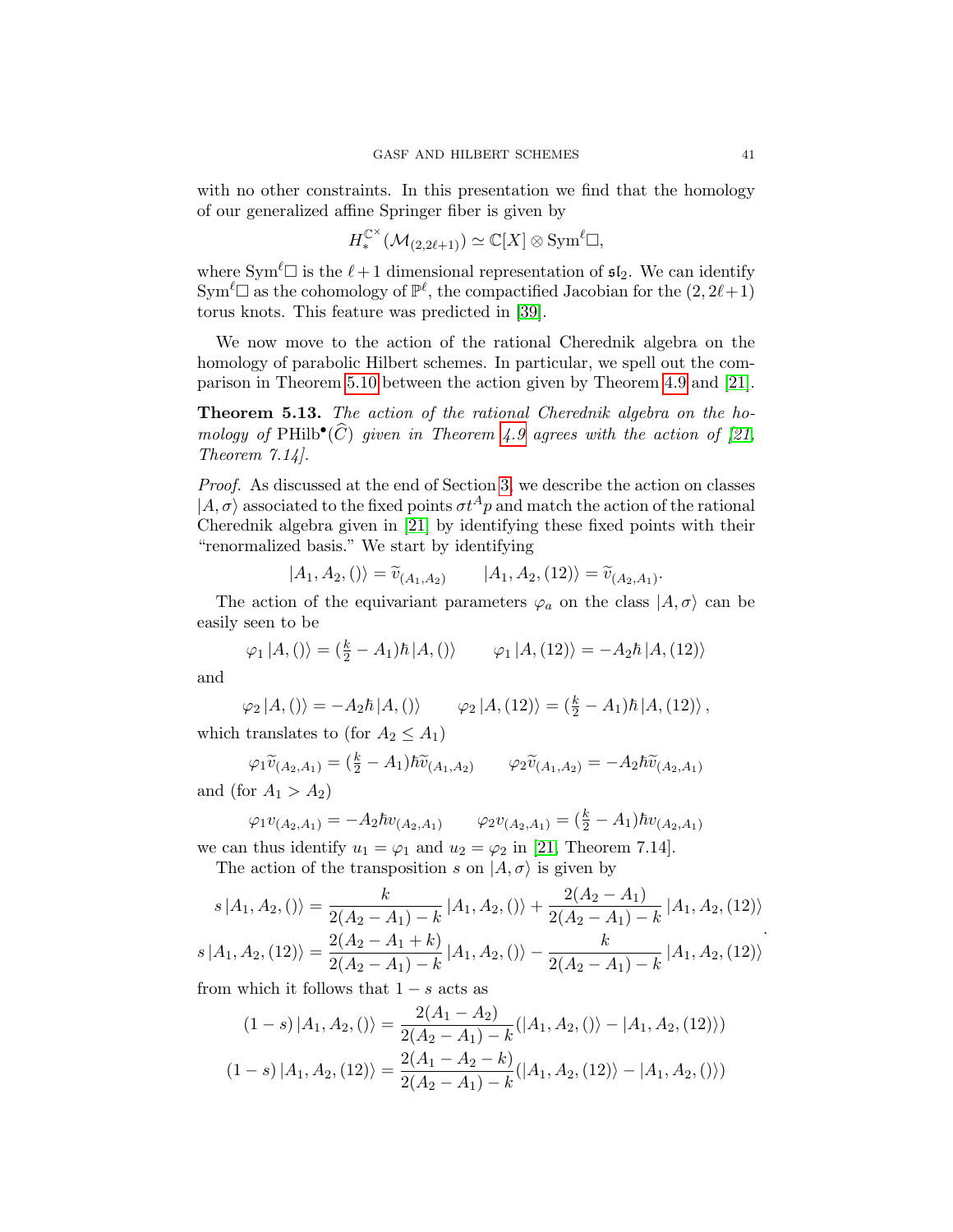In agreement with the action of  $1 - s$  in [\[21,](#page-48-7) Theorem 7.14].

Finally, the actions of T and  $\Lambda$  do not require a fancy localization formula as they correspond to point classes in the affine flag variety. In particular, we find that the excess intersection factors are trivial for T:

 $T | A_1, A_2, () \rangle = | A_1 + 1, A_2, (12) \rangle$   $T | A_1, A_2, (12) \rangle = | A_1, A_2 + 1, () \rangle$ 

and they are  $-A_2\hbar$  (resp.  $(\frac{k}{2}-A_1)\hbar$ ) for  $\Lambda$  on  $|A_1, A_2, ()\rangle$  (resp.  $|A_1, A_2, (12)\rangle$ ):  $\Lambda |A_1, A_2, () \rangle = (\frac{k}{2} - A_2) \hbar |A_1, A_2 - 1, (12) \rangle$   $\Lambda |A_1, A_2, (12) \rangle = (\frac{k}{2} - A_1) \hbar |A_1, A_2 - 1, () \rangle$ in agreement with the action of  $T, \Lambda$  on  $\tilde{v}_a$  from [\[21,](#page-48-7) Theorem 7.14].  $\Box$ 

Acknowledgements. The authors thank Tudor Dimofte and Eugene Gorsky for discussions that initiated this project as well as for comments and for urging us to publish our results. We also thank Justin Hilburn, Joel Kamnitzer, and Alex Weekes for sharing their preliminary results in [\[23\]](#page-48-8), and José Simental Rodriguez and Minh-Tam Trinh for comments on a draft of this paper. N.G. would like to thank Ingmar Saberi and José Simental Rodriguez for useful conversations.

Part of this work was carried out during the KITP program Quantum Knot Invariants and Supersymmetric Gauge Theories (fall 2018), supported by NSF Grant PHY-1748958.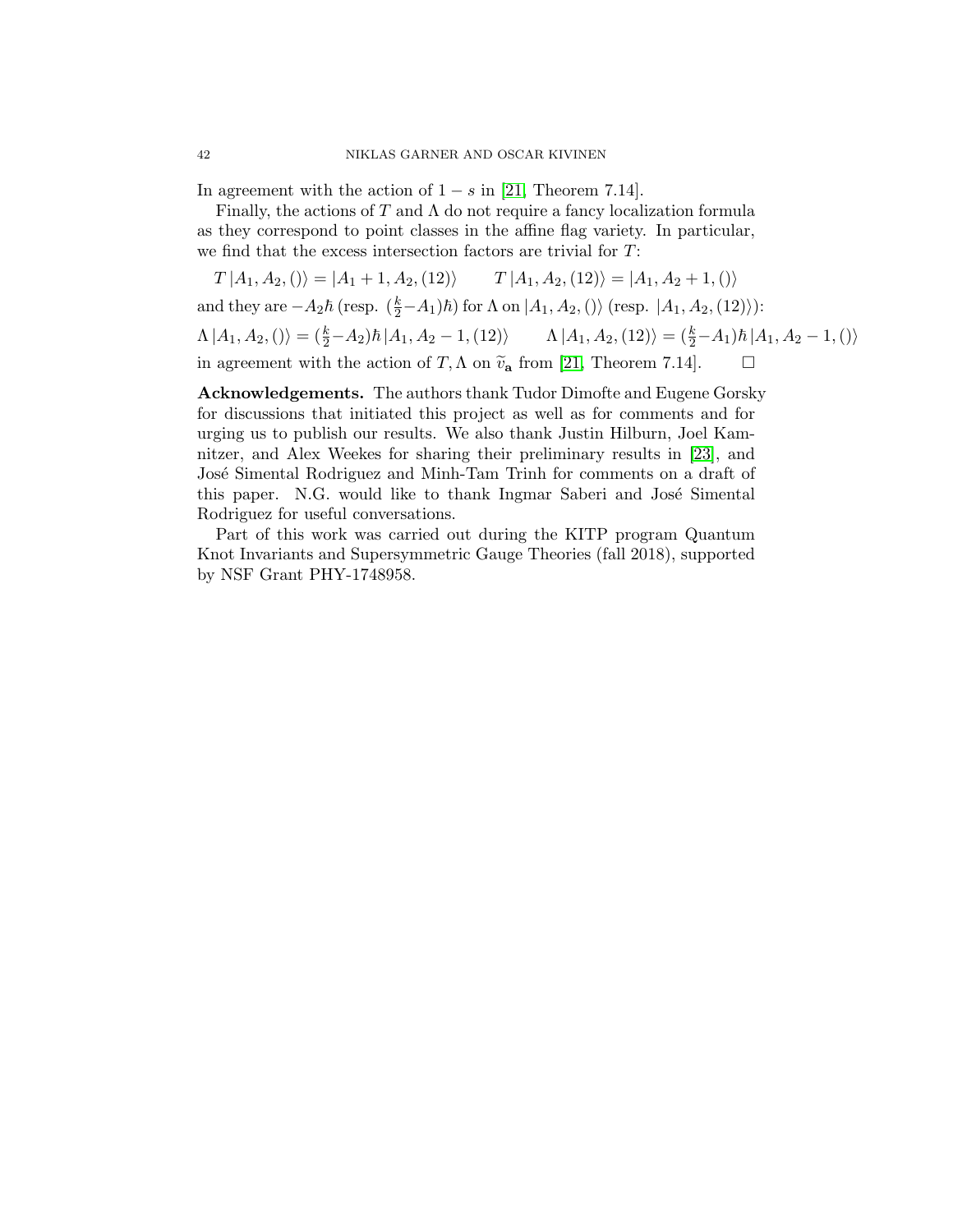# Appendix A.

<span id="page-42-1"></span><span id="page-42-0"></span>A.1. Restriction with supports. In this section, we define the restriction with support homomorphisms used in the definition of  $p^*$  in Theorem [4.9.](#page-18-0) We follow [\[4\]](#page-46-0).

<span id="page-42-2"></span>Definition A.1. Suppose we have a Cartesian diagram of ind-varieties

$$
Y \xleftarrow{g} Z
$$
  

$$
\downarrow j
$$
  

$$
W \xleftarrow{f} X
$$

and let  $A, B$  be (possibly unbounded) complexes of constructible sheaves on W, X. Then suppose we are given  $\varphi \in \text{Hom}(A, f_*B) \cong \text{Hom}(f^*A, B)$ . Define the morphism of complexes

$$
j^!A \to j^!f_*f^*A \cong g_*i^!f^*A \to g_*i^!B
$$

as the composition of the adjunction map and  $\varphi$ . This induces a map on hypercohomology:

$$
H^*(Y, j^!A) \to H^*(Z, i^!B).
$$

We will call this map "restriction with supports".

Remark A.2. Suppose we have a Cartesian diagram of varieties

$$
Z \longrightarrow Y
$$
  

$$
\downarrow \qquad \qquad \downarrow
$$
  

$$
X \longrightarrow W
$$

If the first arrow is a regular embedding, let  $N$  be the pullback to  $Z$  of the normal bundle  $N_{X/W}$ . There is a specialization map

$$
\sigma: H_*(Y) \to H_*(N), [V] \mapsto [C_{(C \cap Z)/V}].
$$

The usual refined intersection map/pullback with support is defined as the composition  $H_*(Y) \to H_*(N) \to H_*(Z)$ .

A.2. Finite-dimensional approximation. In many parts of this paper, we consider equivariant complexes on infinite-dimensional ind-varieties, in particular  $\mathcal{R}, \mathcal{T}$  and  $N_{\mathcal{O}}$  and their substacks. We refer the reader to [\[4,](#page-46-0) Section 2] for more precise definitions in the first two cases, and in the latter case define

$$
D^b_{\tilde{G}_{\mathcal{O}}}(N_{\mathcal{O}})
$$

to be the direct limit over the finite-dimensional approximations to  $N_{\mathcal{O}}$  given by  $N_{\mathcal{O}}/t^iN_{\mathcal{O}}$ . The degree shifts such as  $[-2 \dim N_{\mathcal{O}}]$  we use, are also to be understood as in [\[4,](#page-46-0) Section 2].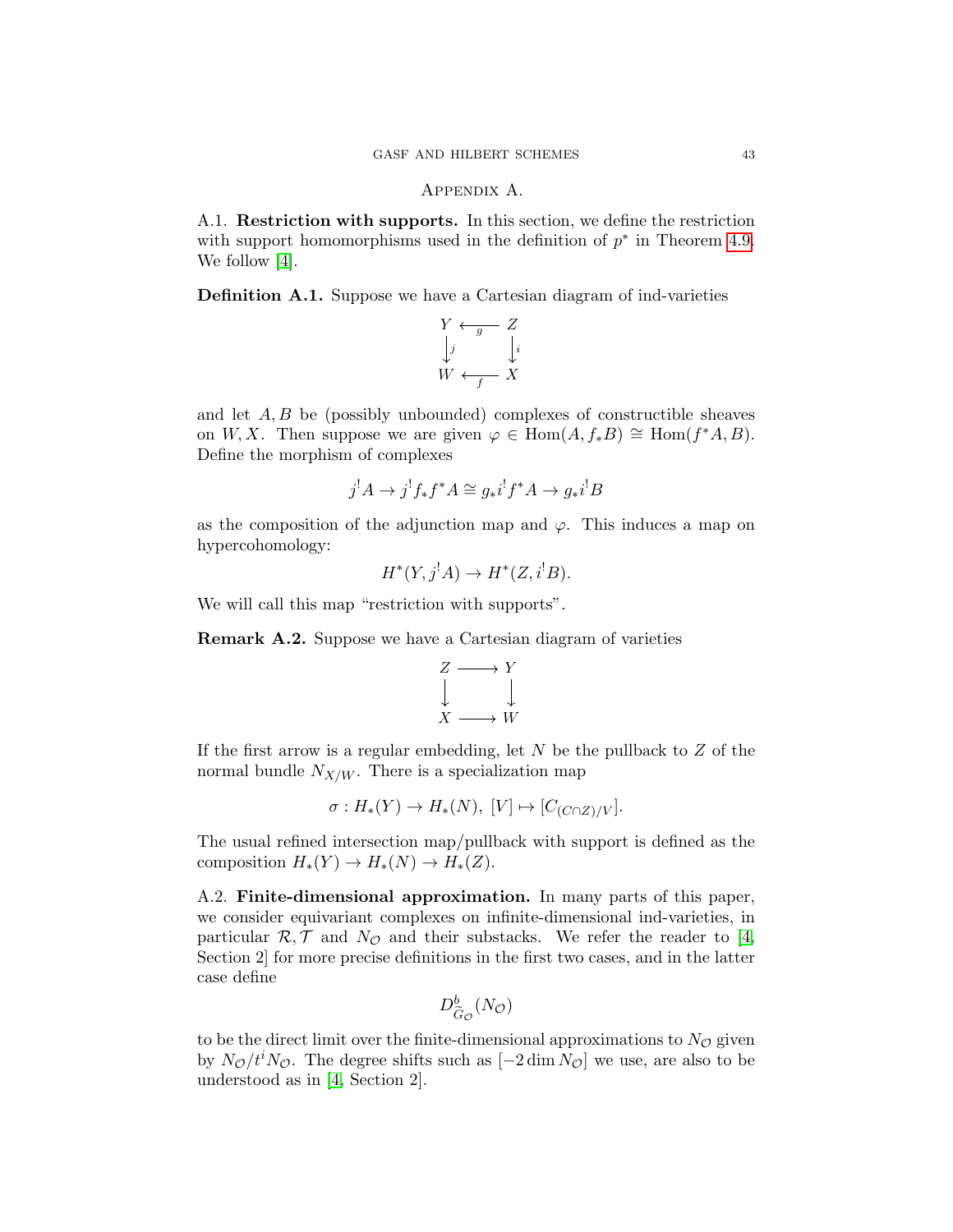A.3. Associativity. In this section, we prove that the convolution product defined in Theorem [4.9](#page-18-0) is associative. We follow the proof of associativity of the convolution product of  $\mathcal{A}_{G,N,\mathbf{P},\mathbf{N}}^{\hbar} := \mathcal{A}_{\mathbf{P},\mathbf{N}}^{\hbar}$  in [\[4,](#page-46-0) Section 3] and the rough outline in the preprint [\[23\]](#page-48-8) .

<span id="page-43-0"></span>**Lemma A.3.** The convolution product defined in Theorem  $\angle 4.9$  $\angle 4.9$  is associative.

Proof. We consider the following commutative diagram, which is a 'product' of the upper row of  $(4.1)$  and the appropriate version of  $[4, (3.2)]$ : (A.1)



where we have defined

 $\boxed{1} = \{(g_1, g_2, v') \in \widetilde{G}_{\mathcal{K}}^{\mathcal{O}} \rtimes \mathbb{C}_{rot}^{\times} \times \widetilde{G}_{\mathcal{K}}^{\mathcal{O}} \rtimes \mathbb{C}_{rot}^{\times} \times \mathbf{N} \mid g_2v', g_1g_2v' \in \mathbf{N} \},\$ and  $\boxed{2}$ ,  $\boxed{3}$ ,  $\boxed{4}$  are quotients of  $\boxed{1}$  by  $1 \times \widetilde{P} \rtimes \mathbb{C}_{rot}^{\times}$ ,  $\widetilde{P} \rtimes \mathbb{C}_{rot}^{\times} \times 1$ ,  $\widetilde{P} \rtimes \mathbb{C}_{rot}^{\times} \times$  $\widetilde{\mathbf{P}} \rtimes \mathbb{C}^{\times}_{rot}$  respectively. Here  $\widetilde{\mathbf{P}} \rtimes \mathbb{C}^{\times}_{rot} \times \widetilde{\mathbf{P}} \rtimes \mathbb{C}^{\times}_{rot}$  acts on  $\boxed{1}$  by

$$
(h_1, h_2) \cdot (g_1, g_2, v') = (g_1 h_1^{-1}, h_1 g_2 h_2^{-1}, h_2 v')
$$
 for  $(h_1, h_2) \in \widetilde{P} \times \widetilde{P}$ .

The horizontal and vertical arrows from  $\vert 1 \vert, \vert 4 \vert$  are given by (A.2)

$$
(g_1, [g_2, v'], v') \leq p_1 \quad (g_1, g_2, v') \in [1]
$$
\n
$$
\begin{bmatrix} p_2 \\ p_3 \end{bmatrix} \quad [g_1g_2, v']
$$
\n
$$
([g_1, g_1g_2v'], g_2, v'), \quad [4] \ni [g_1, [g_2, v']] \mapsto [g_1, g_2v'].
$$

Arrows from  $\vert 2 \vert$ ,  $\vert 3 \vert$  are given by the obvious modification of above ones, as  $\lfloor 1 \rfloor \rightarrow \lfloor 3 \rfloor$ , etc. are fiber bundles. Also,  $p_{\mathcal{R}_{\mathbf{P},\mathbf{N}}}$  is as defined in [\[4\]](#page-46-0), i.e.

$$
(g_1, [g_2, s]) \mapsto ([g_1, g_2s], [g_2, s]).
$$

Let  $\alpha \in H^{L_v}(M_v^{\mathbf{P},\mathbf{N}})$  and  $c_1, c_2 \in \widetilde{\mathcal{A}}_{\mathbf{P},\mathbf{N}}^{\hbar}$ . The convolution product  $c_2 \star \alpha$  is given by applying the construction in Theorem [4.9](#page-18-0) (i.e. induced homomorphisms in BM homology) to the bottom row from left to right, and  $c_1\star(c_2\star\alpha)$ is then obtained by going up in the rightmost column. Similarly  $(c_1 \star c_2) \star \alpha$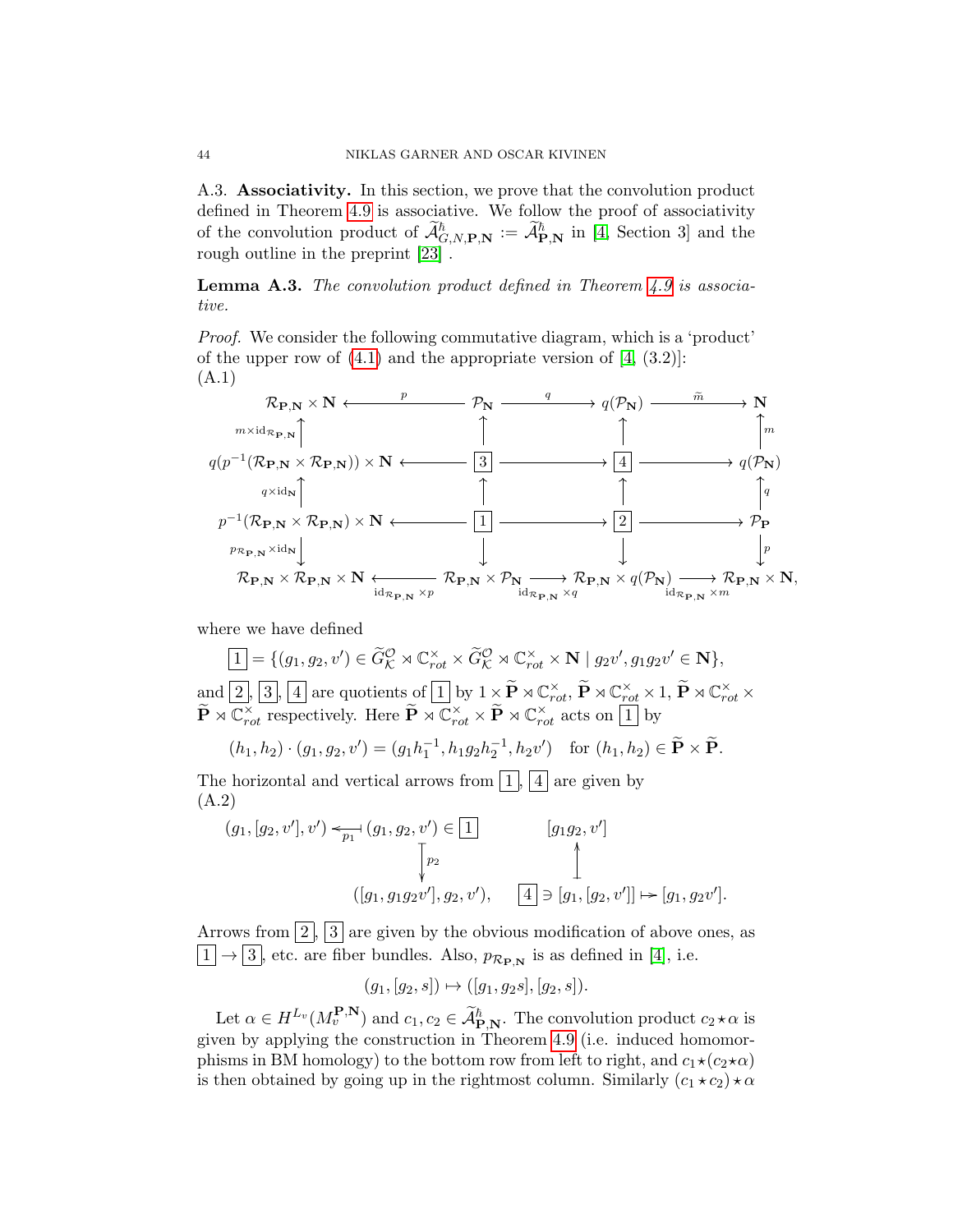is given by going up the leftmost column using the construction in [\[4\]](#page-46-0) and then from left to right along the top row.

Therefore the associativity of the convolution product is the statement that the induced morphisms

$$
-\star(-\star-),(-\star-)\star-:\widetilde{\mathcal{A}}_{\mathbf{P},\mathbf{N}}^{\hbar}\otimes\widetilde{\mathcal{A}}_{\mathbf{P},\mathbf{N}}^{\hbar}\otimes H^{L_v}_*(M_v^{\mathbf{P},\mathbf{N}})\to H^{L_v}_*(M_v^{\mathbf{P},\mathbf{N}})
$$

are equal. This would follow commutativity of the associated "large square" in BM homology. (It might be helpful for the reader to recall the usual diagram for associativity of an algebra action).

We will in fact prove that each square is commutative after applying BM homology.

Let us first look at the bottom left square. We can extend the square to a cube as



Arrows from spaces in the front square to those in the rear square are closed embeddings. Arrows in the rear square are as indicated, where we have defined  $P: \widetilde{G}_{\mathcal{K}}^{\mathcal{O}} \rtimes \mathbb{C}^{\times}_{rot} \times \mathcal{P}_{\mathbf{N}} \to \mathcal{T}_{\mathbf{P},\mathbf{N}} \times \mathcal{P}_{\mathbf{N}}$  by  $(g_1, g_2, v') \mapsto ([g_1, g_1g_2v'], g_2, v'),$ just as the downward arrow from  $\boxed{1}$  above.

The top, right, left and bottom faces of the cube are Cartesian and we have the isomorphisms

$$
P^*(\omega_{\mathcal{T}_{\mathbf{P},\mathbf{N}}}\boxtimes \pi_1^!\mathcal{F}_{\mathbf{P},\mathbf{N}}^v)\cong \omega_{\widetilde{G}_K^{\mathcal{O}}\rtimes \mathbb{C}_{rot}^{\times}}\boxtimes \pi_1^!\mathcal{F}_{\mathbf{P},\mathbf{N}}^v
$$

$$
(p'\times \mathrm{id}_{\mathbf{N}})^*\omega_{\mathcal{T}_{\mathbf{P},\mathbf{N}}}\boxtimes \omega_{\mathcal{R}_{\mathbf{P},\mathbf{N}}}\boxtimes \mathcal{F}_{\mathbf{P},\mathbf{N}}^v\cong \omega_{\widetilde{G}_K^{\mathcal{O}}\rtimes \mathbb{C}_{rot}^{\times}}\boxtimes \omega_{\mathcal{R}_{\mathbf{P},\mathbf{N}}}\boxtimes \mathcal{F}_{\mathbf{P},\mathbf{N}}^v.
$$

This gives us two pullbacks with supports

$$
H^*_{\widetilde{\mathbf{P}} \rtimes \mathbb{C}^\times_{rot} \times \widetilde{\mathbf{P}} \rtimes \mathbb{C}^\times_{rot}}(\mathcal{R}_{\mathbf{P},\mathbf{N}} \times \mathcal{P}_{\mathbf{N}}, \omega_{\mathcal{R}_{\mathbf{P},\mathbf{N}}} \boxtimes \pi_1^! \mathcal{F}_{\mathbf{P},\mathbf{N}}^v) \to H^*_{\widetilde{\mathbf{P}} \rtimes \mathbb{C}^\times_{rot} \times \widetilde{\mathbf{P}} \rtimes \mathbb{C}^\times_{rot}}(\boxed{1}, \omega_{\widetilde{G}_K^{\mathcal{O}} \rtimes \mathbb{C}^\times_{rot}} \boxtimes \pi_1^! \mathcal{F}_{\mathbf{P},\mathbf{N}}^v)
$$
 and

$$
H_{\widetilde{\mathbf{P}} \rtimes \mathbb{C}^{\times}_{rot} \times \widetilde{\mathbf{P}} \rtimes \mathbb{C}^{\times}_{rot}}^{\times} (p_{\mathcal{R}_{\mathbf{P},\mathbf{N}}}^{-1}(\mathcal{R}_{\mathbf{P},\mathbf{N}} \times \mathcal{R}_{\mathbf{P},\mathbf{N}}) \times \mathbf{N}, \omega_{\mathcal{R}_{\mathbf{P},\mathbf{N}}} \boxtimes \omega_{\mathcal{R}_{\mathbf{P},\mathbf{N}}} \boxtimes \mathcal{F}_{\mathbf{P},\mathbf{N}}^{v}) \rightarrow
$$

$$
H_{\widetilde{\mathbf{P}} \rtimes \mathbb{C}^{\times}_{rot} \times \widetilde{\mathbf{P}} \rtimes \mathbb{C}^{\times}_{rot}}^{\times} (\overline{1}, \omega_{\widetilde{G}_{\mathcal{K}}^{O}} \boxtimes \pi_{1}^{!} \mathcal{F}_{\mathbf{P},\mathbf{N}}^{v}).
$$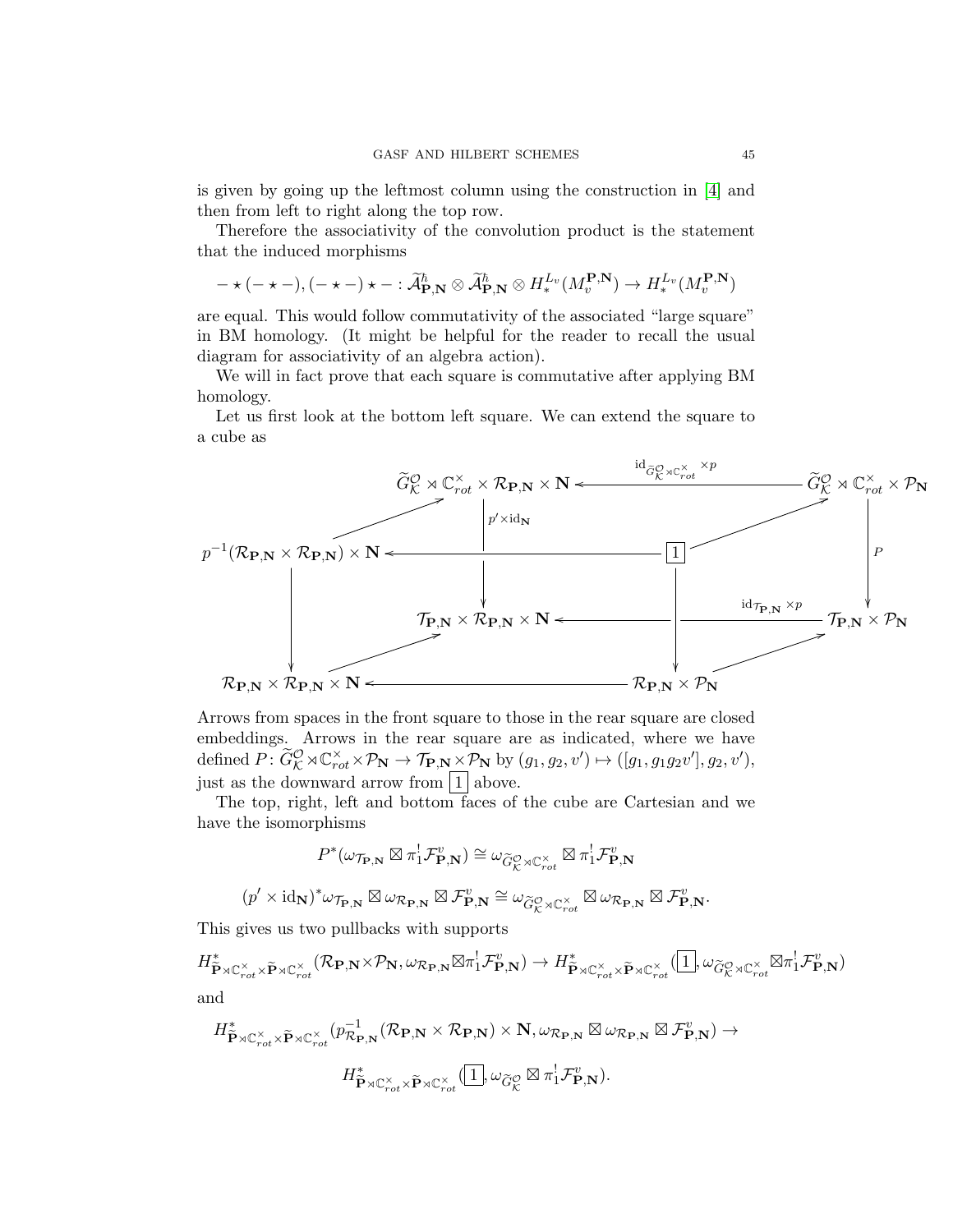We claim that these are the same homomorphism. Consider  $\omega_{\mathcal{T}_{\mathbf{P}}}\boxtimes \omega_{\mathcal{R}_{\mathbf{P}}}\boxtimes$  $\mathcal{F}_{\bf P,N}^v$  on  $\mathcal{T}_{\bf P,N} \times \mathcal{R}_{\bf P,N} \times \bf N$ , and consider the pull-backs of  $\omega_{\mathcal{T}_{\bf P,N}}$  and  $\omega_{\mathcal{R}_{\bf P,N}} \boxtimes$  $\mathcal{F}_{\bf P,N}^{v}$  separately. Let us first consider  $\omega_{\mathcal{R}_{\bf P,N}} \boxtimes \mathcal{F}_{\bf P,N}^{v}$ . We have

$$
p^*(\mathrm{id}_{\mathcal{T}} \times p)^*(\omega_{\mathcal{T}_{\mathbf{P},\mathbf{N}}} \boxtimes \omega_{\mathcal{R}_{\mathbf{P},\mathbf{N}}}) \longrightarrow \omega_{\widetilde{G}_{\mathcal{K}}^{\mathcal{O}} \rtimes \mathbb{C}_{rot}^{\times}} \boxtimes \pi_1^! \mathcal{F}_{\mathbf{P},\mathbf{N}}^v[2 \dim \mathbf{N} - 2 \dim \widetilde{\mathbf{P}}]
$$
\n
$$
\parallel
$$
\n
$$
(p' \times \mathrm{id}_{\mathbf{N}})^*(\mathrm{id}_{\widetilde{G}_{\mathcal{K}}^{\mathcal{O}} \rtimes \mathbb{C}_{rot}^{\times}} \times p)^*(\omega_{\mathcal{T}_{\mathbf{P},\mathbf{N}}} \boxtimes \omega_{\mathcal{R}_{\mathbf{P},\mathbf{N}}} \boxtimes \mathcal{F}_{\mathbf{P},\mathbf{N}}^v) \longrightarrow \omega_{\widetilde{G}_{\mathcal{K}}^{\mathcal{O}} \rtimes \mathbb{C}_{rot}^{\times}} \boxtimes \pi_1^! \mathcal{F}_{\mathbf{P},\mathbf{N}}^v[2 \dim \mathbf{N} - 2 \dim \widetilde{\mathbf{P}}]
$$

by following left, top arrows and bottom, right arrows in the rear square. They are the same, as both are essentially given by the homomorphism

$$
p^*\omega_{\mathcal{R}_{\mathbf{P},\mathbf{N}}} \boxtimes \mathcal{F}_{\mathbf{P},\mathbf{N}}^v \to \pi_1^!\mathcal{F}_{\mathbf{P},\mathbf{N}}^v.
$$

Next consider  $\omega_{\mathcal{T}_{\mathbf{P},\mathbf{N}}}$ . The  $\mathcal{T}_{\mathbf{P},\mathbf{N}}$ -component of  $(\mathrm{id}_{\mathcal{T}_{\mathbf{P},\mathbf{N}}} \times p) \circ P = (\mathrm{id}_{\widetilde{G}_{\mathcal{K}}^{\mathcal{O}} \rtimes \mathbb{C}_{rot}^{\times}} \times p) \circ$  $(p' \times \mathrm{id}_{\mathcal{R}_{\textbf{P},\textbf{N}}})$  (which is  $(g_1, g_2, s) \mapsto [g_1, g_1 g_2.s]$ ) factors as

$$
\widetilde{G}^{\mathcal{O}}_{\mathcal{K}}\rtimes {\mathbb C}^{\times}_{rot} \times {\mathcal P}_{\mathbf{N}} \xrightarrow{\operatorname{id}_{\widetilde{G}^{\mathcal{O}}_{\mathcal{K}}\rtimes {\mathbb C}^{\times}_{rot}} \widetilde{G}^{\mathcal{O}}_{\mathcal{K}}\rtimes {\mathbb C}^{\times}_{rot}} \widetilde{G}^{\mathcal{O}}_{rot}}\rtimes {\mathbb C}^{\times}_{rot} \times {\mathbf N} \xrightarrow{p_{\mathcal{T}_{\mathbf{P},\mathbf{N}}}} \mathcal{T}_{\mathbf{P},\mathbf{N}},
$$

where  $\Pi' : \mathcal{P}_{\mathbf{N}} \to \mathbf{N}$  is  $(g_2, s) \mapsto g_2.s$ . So we have

$$
((\mathrm{id}_{\mathcal{T}_{\mathbf{P},\mathbf{N}}}\times p)\circ P)^*(\omega_{\mathcal{T}_{\mathbf{P},\mathbf{N}}}\boxtimes \omega_{\mathcal{R}_{\mathbf{P},\mathbf{N}}}\boxtimes \mathcal{F}_{\mathbf{P},\mathbf{N}}^v)\cong \omega_{\widetilde{G}_K^{\mathcal{O}}\rtimes \mathbb{C}_{rot}^{\times}}\boxtimes \pi_1^!\mathcal{F}_{\mathbf{P},\mathbf{N}}^v[2\dim \mathbf{N}-2\dim \widetilde{\mathbf{P}}].
$$

The two restriction with supports homomorphisms from above constructed by going along left, top arrows and bottom, right arrows in the rear square are thus identical. This completes the proof of the commutativity of the bottom left square.

Since  $\widetilde{q} \colon \mathcal{P}_{\mathbf{N}} \to q(\mathcal{P}_{\mathbf{N}})$  is a fiber bundle with fibers  $\widetilde{\mathbf{P}} \rtimes \mathbb{C}^{\times}_{rot}$ , commutativity for squares involving  $q$  is obvious.

Let us finally consider the right bottom square. We extend it to a cube:



Arrows from the front to rear are closed embeddings. The map  $P' : \widetilde{G}_{\mathcal{K}}^{\mathcal{O}} \rtimes$  $\mathbb{C}_{rot}^{\times} \times q(\mathcal{P}_{N}) \to \mathcal{T}_{P,N} \times q(\mathcal{P}_{N})$  is given by

 $(q_1, [q_2, s]) \mapsto ([q_1, q_1q_2, s], [q_2, s]).$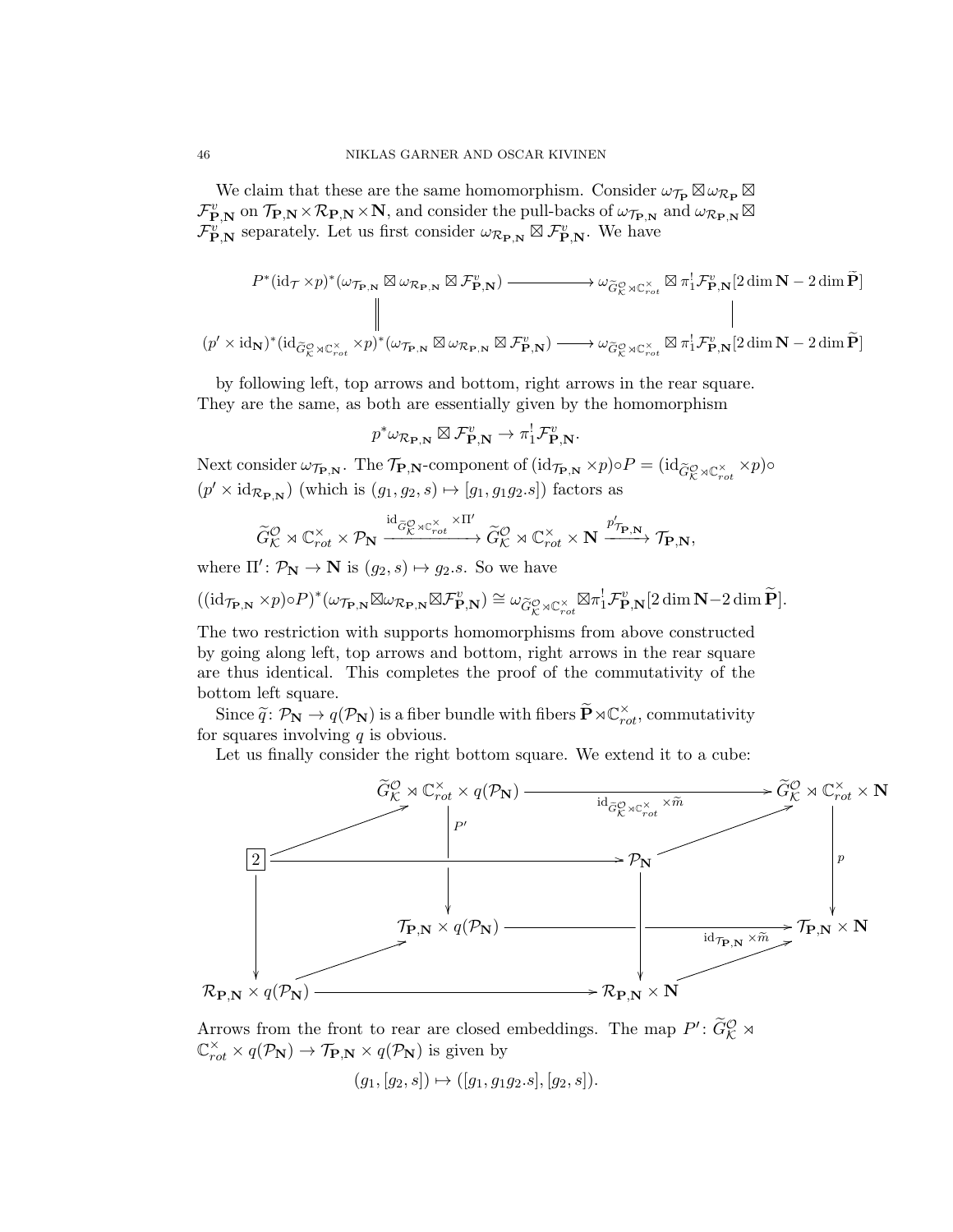The left and right faces of the cube are cartesian, and the commutativity of the rear square in the cube is enough to conclude that the corresponding proper pushforwards give the same map.

Finally, the commutativity of the induced maps in the right top square is clear, as it involves only pushforward homomorphisms. In particular, the whole large square is commutative.

<span id="page-46-4"></span>**Lemma A.4.** The class of  $[1] \in H_*^{\widetilde{\mathbf{P}} \rtimes \mathbb{C}^{\times}}(\mathcal{R}_{\mathbf{P},\mathbf{N}})$  acts by the identity on  $H_*^{L_v}(M_v^{\mathbf{P},\mathbf{N}}).$ 

Proof. Consider the following diagram.



The vertical maps are the natural inclusions (where we include  $N \hookrightarrow \mathcal{R}_{P,N}$ as the fiber over  $\text{Fl}_{\mathbf{P}}^{\leq 1}$ . Since  $[1] \otimes c$  is the pushforward of  $1 \otimes c$  along the left inclusion, by proper base change,  $q_*p^*([1] \otimes c)$  is given by the pushforward along right vertical embedding

$$
\mathbf{N} \to q(\mathcal{P}_{\mathbf{N}}).
$$

Composing with  $m : q(\mathcal{P}_{\mathbf{N}}) \to \mathbf{N}$ , this embedding becomes the identity map on **N**, so we must have  $m_*q_*p^*([1] \otimes c) = c$ . on **N**, so we must have  $m_* q_* p^*([1] \otimes c) = c$ .  $□$ 

#### **REFERENCES**

- <span id="page-46-5"></span>[1] Yuri Berest, Pavel Etingof, and Victor Ginzburg. Cherednik algebras and differential operators on quasi-invariants. Duke Mathematical Journal, 118(2):279 – 337, 2003. doi: 10.1215.S0012-7094-03-11824-4.
- <span id="page-46-1"></span>[2] Roman Bezrukavnikov, Michael Finkelberg, and Ivan Mirković. Equivariant homology and K-theory of affine Grassmannians and Toda lattices. *Compositio Mathematica*,  $141(3):746-768$ , 2005. doi:  $10.1112/$ S0010437X04001228.
- <span id="page-46-2"></span>[3] Alexander Braverman, Pavel Etingof, and Michael Finkelberg. Cyclotomic double affine Hecke algebras. Annales scientifiques de l'École normale supérieure, 53, 11 2016. doi: 10.24033/asens.2446.
- <span id="page-46-0"></span>[4] Alexander Braverman, Michael Finkelberg, and Hiraku Nakajima. Towards a mathematical definition of Coulomb branches of 3-dimensional  $\mathcal{N} = 4$  gauge theories, II. Adv. Theor. Math. Phys., 22:1071-1147, 2018. doi: 10.4310/ATMP.2018.v22.n5.a1.
- <span id="page-46-3"></span>[5] Alexander Braverman, Michael Finkelberg, and Hiraku Nakajima. Line bundles over Coulomb branches. arXiv preprint [arXiv:1805.11826](http://arxiv.org/abs/1805.11826), 5 2018.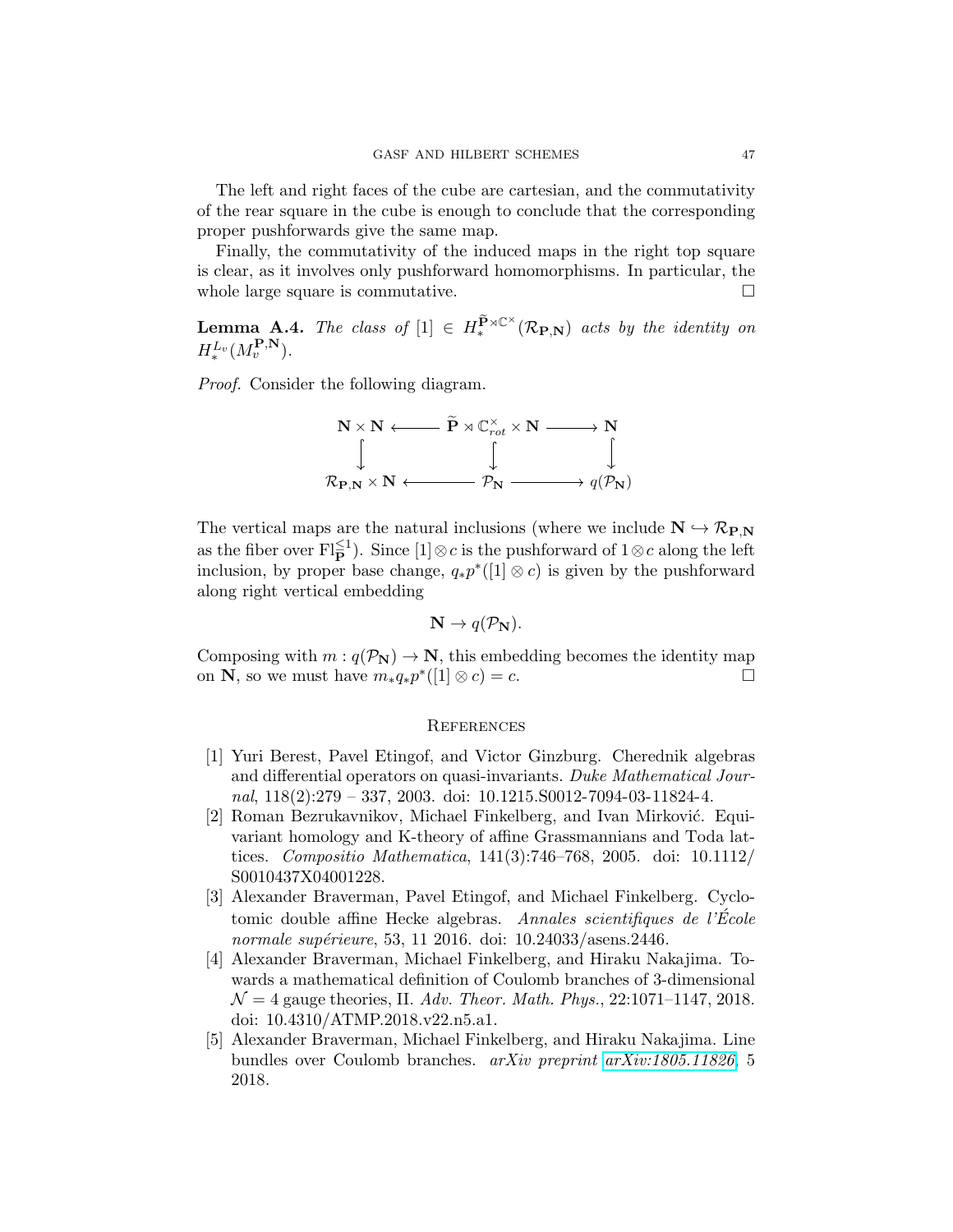- <span id="page-47-2"></span>[6] Alexander Braverman, Michael Finkelberg, and Hiraku Nakajima. Coulomb branches of 3d  $\mathcal{N} = 4$  quiver gauge theories and slices in the affine Grassmannian. Adv. Theor. Math. Phys., 23:75–166, 2019. doi: 10.4310/ATMP.2019.v23.n1.a3.
- <span id="page-47-3"></span>[7] Mathew Bullimore, Tudor Dimofte, Davide Gaiotto, and Justin Hilburn. Boundaries, Mirror Symmetry, and Symplectic Duality in 3d  $\mathcal{N} = 4$  Gauge Theory. *JHEP*, 10:108, 2016. doi: 10.1007/JHEP10(2016) 108.
- <span id="page-47-8"></span>[8] Mathew Bullimore, Tudor Dimofte, and Davide Gaiotto. The Coulomb Branch of 3d  $\mathcal{N}=4$  Theories. Commun. Math. Phys., 354(2):671–751, 2017. doi: 10.1007/s00220-017-2903-0.
- <span id="page-47-7"></span>[9] Mathew Bullimore, Tudor Dimofte, Davide Gaiotto, Justin Hilburn, and Hee-Cheol Kim. Vortices and Vermas. Adv. Theor. Math. Phys., 22:803–917, 2018. doi: 10.4310/ATMP.2018.v22.n4.a1.
- <span id="page-47-10"></span>[10] Ivan Cherednik and Ian Philipp. DAHA and plane curve singularities. Algebraic & Geometric Topology,  $18(1):333 - 385$ , 2018. doi:  $10.2140/$ agt.2018.18.333.
- <span id="page-47-1"></span>[11] Neil Chriss and Victor Ginzburg. Representation theory and complex geometry. Springer Science & Business Media, 2009. doi: 10.1007/ 978-0-8176-4938-8.
- <span id="page-47-12"></span>[12] Stefano Cremonesi, Amihay Hanany, and Alberto Zaffaroni. Monopole operators and Hilbert series of Coulomb branches of  $3d \mathcal{N} = 4$  gauge theories. JHEP, 01:005, 2014. doi: 10.1007/JHEP01(2014)005.
- <span id="page-47-4"></span>[13] Tudor Dimofte, Niklas Garner, Michael Geracie, and Justin Hilburn. Mirror symmetry and line operators. Journal of High Energy Physics, 2020(2), Feb 2020. ISSN 1029-8479. doi: 10.1007/jhep02(2020)075.
- <span id="page-47-6"></span>[14] Tudor Dimofte, Niklas Garner, Justin Hilburn, Alexei Oblomkov, and Lev Rozansky. 3d Mirror Symmetry and HOMFLY-PT Homology, In preparation.
- <span id="page-47-0"></span>[15] Pavel Etingof, Eugene Gorsky, and Ivan Losev. Representations of rational Cherednik algebras with minimal support and torus knots. Advances in Mathematics, 277:124–180, Jun 2015. ISSN 0001-8708. doi: 10.1016/j.aim.2015.03.003.
- <span id="page-47-5"></span>[16] Boris Feigin, Michael Finkelberg, Igor Frenkel, and Leonid Rybnikov. Gelfand–Tsetlin algebras and cohomology rings of Laumon spaces. Selecta Mathematica, 17(2):337–361, 2011. doi: 10.1007/ s00029-010-0045-8.
- <span id="page-47-9"></span>[17] Michael Finkelberg and Alexander Tsymbaliuk. Multiplicative slices, relativistic Toda and shifted quantum affine algebras. In Representations and Nilpotent Orbits of Lie Algebraic Systems, pages 133–304. Springer, 2019. ISBN 978-3-030-23530-7. doi: 10.1007/ 978-3-030-23531-4 6.
- <span id="page-47-11"></span>[18] William Fulton. Intersection theory, volume 2. Springer Science & Business Media, 2013. ISBN 978-0-387-98549-7. doi: 10.1007/ 978-1-4612-1700-8.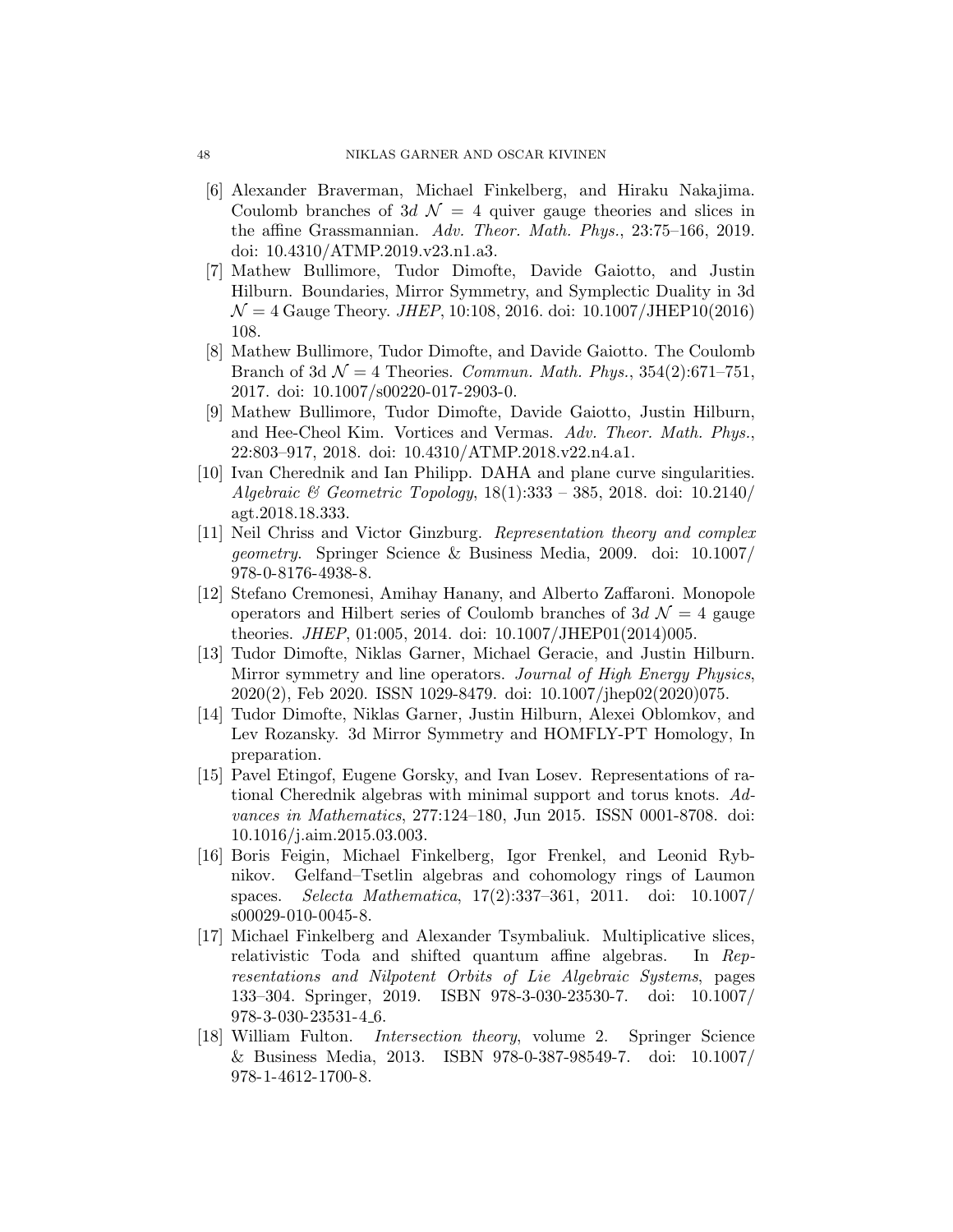- <span id="page-48-0"></span>[19] Mark Goresky, Robert Kottwitz, and Robert MacPherson. Purity of equivalued affine Springer fibers. Representation Theory of the American Mathematical Society, 10(6):130–146, 2006. doi: 10.1090/ S1088-4165-06-00200-7.
- <span id="page-48-1"></span>[20] Eugene Gorsky, Alexei Oblomkov, Jacob Rasmussen, and Vivek Shende. Torus knots and the rational DAHA. Duke Mathematical Journal, 163(14):2709–2794, Nov 2014. ISSN 0012-7094. doi: 10.1215/ 00127094-2827126.
- <span id="page-48-7"></span>[21] Eugene Gorsky, José Simental, and Monica Vazirani. Parabolic Hilbert schemes via the Dunkl-Opdam subalgebra. arXiv preprint [arXiv:2004.14873](http://arxiv.org/abs/2004.14873), 2020.
- <span id="page-48-3"></span>[22] Tatsuyuki Hikita. Affine Springer fibers of type A and combinatorics of diagonal coinvariants. Advances in Mathematics, 263:88–122, 2014. ISSN 0001-8708. doi: 10.1016/j.aim.2014.06.011.
- <span id="page-48-8"></span>[23] Justin Hilburn, Joel Kamnitzer, and Alex Weekes. BFN Springer theory. arXiv preprint [arXiv:2004.14998](http://arxiv.org/abs/2004.14998), 2020.
- <span id="page-48-10"></span>[24] Matthew Hogancamp and Anton Mellit. Torus link homology. arXiv preprint [arXiv:1909.00418](http://arxiv.org/abs/1909.00418), 2019.
- <span id="page-48-13"></span>[25] Anton Kapustin. Wilson-'t Hooft operators in four-dimensional gauge theories and S-duality. Phys. Rev. D, 74:025005, 2006. doi: 10.1103/ PhysRevD.74.025005.
- <span id="page-48-2"></span>[26] Oscar Kivinen. Hecke correspondences for Hilbert schemes of reducible locally planar curves. Algebraic Geometry, 6(5):530-547, 2019. doi: 10.14231/AG-2019-024.
- <span id="page-48-11"></span>[27] Oscar Kivinen. Unramified affine Springer fibers and isospectral Hilbert schemes. Selecta Mathematica, 26(4):61, 2020. doi: 10.1007/ s00029-020-00587-1.
- <span id="page-48-9"></span>[28] Ryosuke Kodera and Hiraku Nakajima. Quantized Coulomb branches of Jordan quiver gauge theories and cyclotomic rational Cherednik algebras. String-Math 2016, pages 49–78, Jun 2018. ISSN 2324-707X. doi: 10.1090/pspum/098/01720.
- <span id="page-48-5"></span>[29] Gérard Laumon and Bao Châu Ngô. Le lemme fondamental pour les groupes unitaires. Annals of Mathematics, 168:477–573, 2008. ISSN 0003486X. doi: 10.4007/annals.2008.168.477.
- <span id="page-48-12"></span>[30] Elise LePage and Ben Webster. Rational Cherednik algebras of  $G(\ell, p, n)$  from the Coulomb perspective. arXiv preprint [arXiv:1912.00046](http://arxiv.org/abs/1912.00046), 2019.
- <span id="page-48-4"></span>[31] G. Lusztig and J. M. Smelt. Fixed Point Varieties on the Space of Lattices. Bulletin of the London Mathematical Society, 23(3):213–218, 05 1991. ISSN 0024-6093. doi: 10.1112/blms/23.3.213.
- <span id="page-48-6"></span>[32] Davesh Maulik and Zhiwei Yun. Macdonald formula for curves with planar singularities. Journal für die reine und angewandte Mathematik (Crelles Journal), 2014(694):27–48, 2014. doi: 10.1515/ crelle-2012-0093.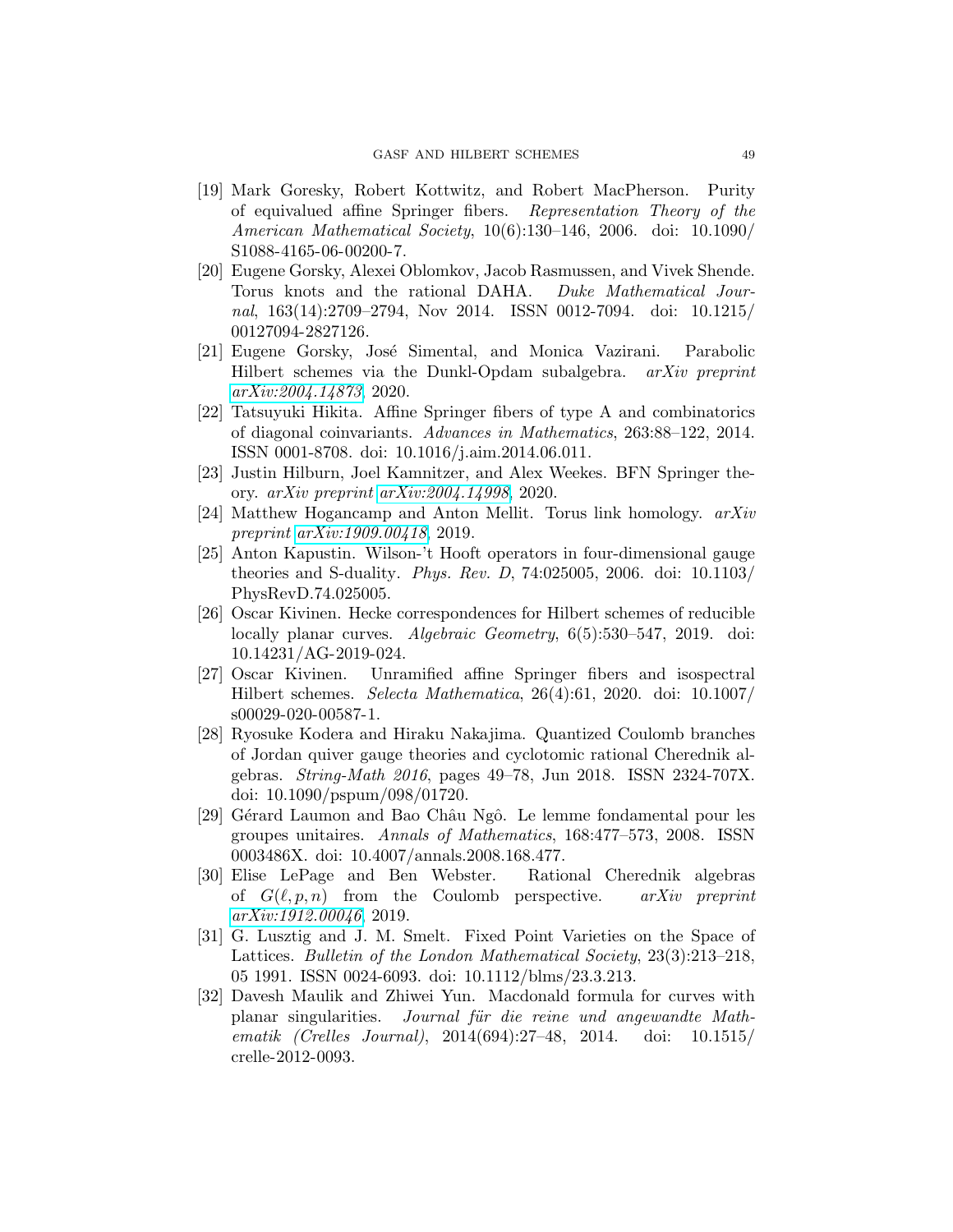- <span id="page-49-12"></span>[33] Luca Migliorini. HOMFLY polynomials from the Hilbert schemes of a planar curve. Séminaire Bourbaki, 1160, 2019. URL [https://www.](https://www.bourbaki.fr/TEXTES/Exp1160-Migliorini.pdf) [bourbaki.fr/TEXTES/Exp1160-Migliorini.pdf](https://www.bourbaki.fr/TEXTES/Exp1160-Migliorini.pdf).
- <span id="page-49-7"></span>[34] Luca Migliorini and Vivek Shende. A support theorem for Hilbert schemes of planar curves. Journal of the European Mathematical Soci- $ety, 15(6):2353-2367, 2013.$  doi:  $10.4171/JEMS/423.$
- <span id="page-49-2"></span>[35] Hiraku Nakajima. Heisenberg algebra and Hilbert schemes of points on projective surfaces. Annals of Mathematics, 145(2):379–388, 1997. ISSN 0003486X. doi: 10.2307/2951818.
- <span id="page-49-0"></span>[36] Bao Châu Ngô. Fibration de Hitchin et endoscopie. *Inventiones math*ematicae, 164, 07 2004. doi: 10.1007/s00222-005-0483-7.
- <span id="page-49-9"></span>[37] Alexei Oblomkov and Lev Rozansky. Knot homology and sheaves on the Hilbert scheme of points on the plane. Selecta Math.  $(N.S.), 24(3)$ : 2351–2454, 2018. ISSN 1022-1824. doi: 10.1007/s00029-017-0385-8.
- <span id="page-49-3"></span>[38] Alexei Oblomkov and Zhiwei Yun. Geometric representations of graded and rational Cherednik algebras. Advances in Mathematics, 292:601– 706, Apr 2016. ISSN 0001-8708. doi: 10.1016/j.aim.2016.01.015.
- <span id="page-49-1"></span>[39] Alexei Oblomkov, Jacob Rasmussen, and Vivek Shende. The Hilbert scheme of a plane curve singularity and the HOMFLY homology of its link. Geometry & Topology,  $22(2):645-691$ , Jan 2018. ISSN 1465-3060. doi: 10.2140/gt.2018.22.645.
- <span id="page-49-4"></span>[40] Rahul Pandharipande. Notes on Hilbert schemes of singular curves. Unpublished web notes, N.D. URL [https://people.math.ethz.ch/](https://people.math.ethz.ch/~rahul/hilbert.pdf) [~rahul/hilbert.pdf](https://people.math.ethz.ch/~rahul/hilbert.pdf).
- <span id="page-49-5"></span>[41] Rahul Pandharipande and Richard Thomas. Stable pairs and BPS invariants. Journal of the American Mathematical Society, 23(1):267– 297, 2010. doi: 10.1090/S0894-0347-09-00646-8.
- <span id="page-49-13"></span>[42] Vivek Shende. Hilbert schemes of points on a locally planar curve and the Severi strata of its versal deformation. Compositio Mathematica, 148(2):531–547, Jan 2012. ISSN 1570-5846. doi: 10.1112/ s0010437x11007378.
- <span id="page-49-8"></span>[43] Minh-Tam Trinh. Annular homology of Artin braids. PhD thesis, The University of Chicago, 2020.
- <span id="page-49-6"></span>[44] M. Varagnolo and E. Vasserot. Finite-dimensional representations of DAHA and affine Springer fibers: The spherical case. Duke Math. J., 147(3):439–540, 04 2009. doi: 10.1215/00127094-2009-016.
- <span id="page-49-11"></span>[45] Eric Vasserot. Induced and simple modules of double affine Hecke algebras. Duke Mathematical Journal, 126(2):251–323, 2005. doi: 10.1215/S0012-7094-04-12623-5.
- <span id="page-49-14"></span>[46] Jørgen Vold Rennemo. Homology of Hilbert schemes of points on a locally planar curve. Journal of the European Mathematical Society, 20 (7):1629–1654, May 2018. ISSN 1435-9855. doi: 10.4171/jems/795.
- <span id="page-49-10"></span>[47] Ben Webster. Koszul duality between Higgs and Coulomb categories O. arXiv preprint [arXiv:1611.06541](http://arxiv.org/abs/1611.06541), 2016.